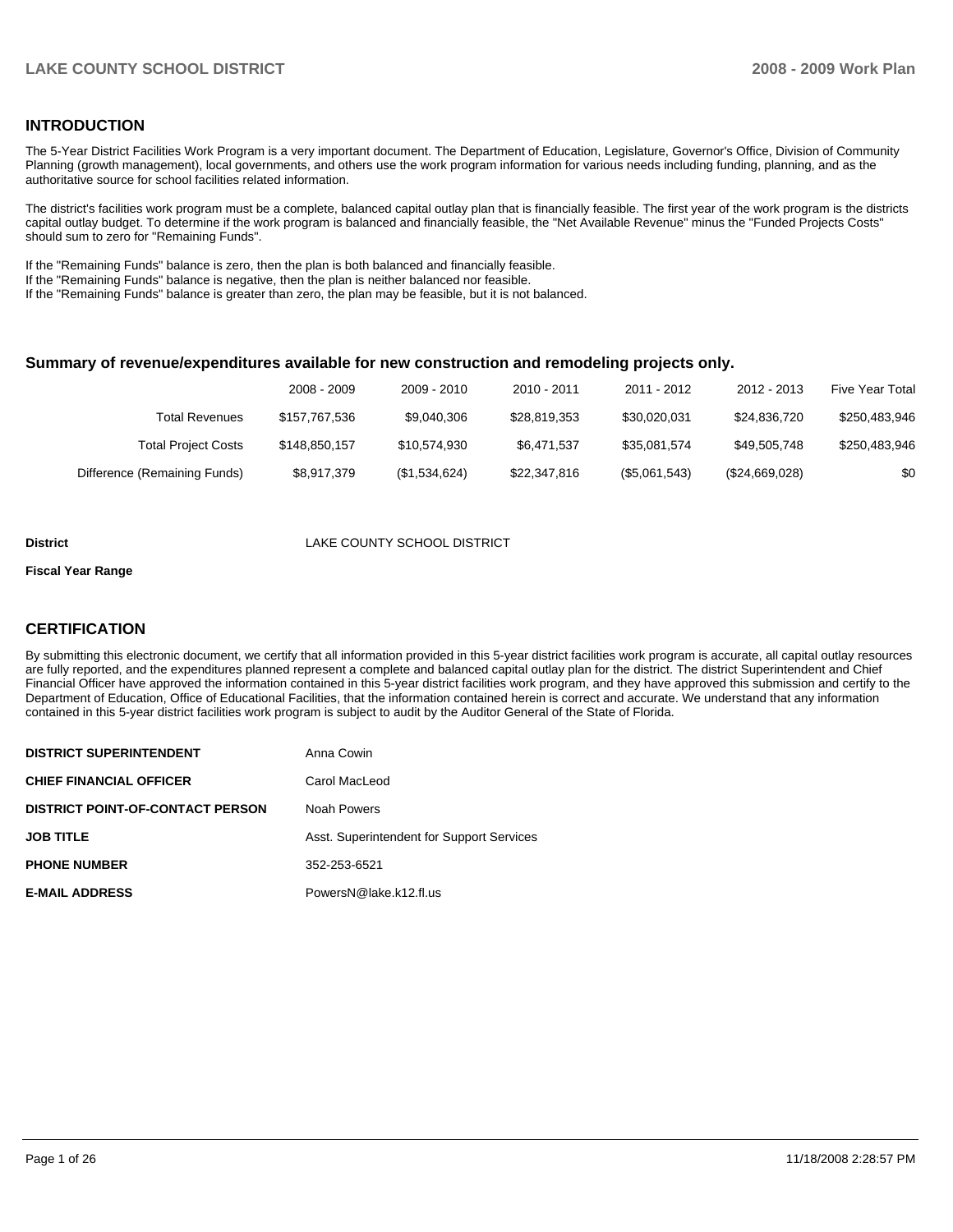# **Expenditures**

#### **Expenditure for Maintenance, Repair and Renovation from 2-Mills and PECO**

Annually, prior to the adoption of the district school budget, each school board must prepare a tentative district facilities work program that includes a schedule of major repair and renovation projects necessary to maintain the educational and ancillary facilities of the district.

| Item                                                                                                                                                                                                                                                                                                                                                                                                                                                                                                                                                                                                                                                                                                                                                                                                                                                                                                                                                                                                                                                                                                                                                                                                                                                                                                                                                                                                                                                                                                                                                        | 2008 - 2009<br><b>Actual Budget</b> | 2009 - 2010<br>Projected | $2010 - 2011$<br>Projected | 2011 - 2012<br>Projected | 2012 - 2013<br>Projected | Total        |  |  |  |  |  |
|-------------------------------------------------------------------------------------------------------------------------------------------------------------------------------------------------------------------------------------------------------------------------------------------------------------------------------------------------------------------------------------------------------------------------------------------------------------------------------------------------------------------------------------------------------------------------------------------------------------------------------------------------------------------------------------------------------------------------------------------------------------------------------------------------------------------------------------------------------------------------------------------------------------------------------------------------------------------------------------------------------------------------------------------------------------------------------------------------------------------------------------------------------------------------------------------------------------------------------------------------------------------------------------------------------------------------------------------------------------------------------------------------------------------------------------------------------------------------------------------------------------------------------------------------------------|-------------------------------------|--------------------------|----------------------------|--------------------------|--------------------------|--------------|--|--|--|--|--|
| <b>IHVAC</b>                                                                                                                                                                                                                                                                                                                                                                                                                                                                                                                                                                                                                                                                                                                                                                                                                                                                                                                                                                                                                                                                                                                                                                                                                                                                                                                                                                                                                                                                                                                                                | \$563.000                           | \$900.000                | \$1,255,000                | \$1,400,000              | \$1,600,000              | \$5,718,000  |  |  |  |  |  |
| ALTOONA NORTH LAKE ED CENTER, ASTATULA ELEMENTARY, BEVERLY SHORES ELEMENTARY, C V GRIFFIN EDUCATION<br>Locations:<br>CENTER, CARVER MIDDLE, CECIL E GRAY MIDDLE, CLERMONT ELEMENTARY, CLERMONT MIDDLE, CYPRESS RIDGE<br>ELEMENTARY, DABNEY CENTER, EAST RIDGE MIDDLE SCHOOL, EAST RIDGE SENIOR HIGH, ETS - EDUCATION TECH. SYSTEMS<br>NORTH LAKE COUNTY, ETS - EDUCATIONAL TECH. SYSTEMS SOUTH LAKE COUNTY, EUSTIS ELEMENTARY, EUSTIS HEIGHTS<br>ELEMENTARY, EUSTIS HIGH ANNEX (CURTRIGHT CAMPUS), EUSTIS MIDDLE, EUSTIS SENIOR HIGH,<br>FACILITIES/MAINTENANCE/TRANSPORTATION, FRUITLAND PARK ELEMENTARY, GRASSY LAKE ELEMENTARY, GROVELAND BUS<br>LOT, GROVELAND ELEMENTARY, HOWEY EDUCATION CENTER, LAKE HILLS ESE CENTER, LAKE SUPERINTENDENT'S OFFICE,<br>LAKE VOCATIONAL CENTERS, LEE EDUCATIONAL CENTER, LEESBURG ELEMENTARY, LEESBURG SENIOR HIGH, LEESBURG<br>TRANSPORTATION FACILITY, LOST LAKE ELEMENTARY, MASCOTTE CENTER, MASCOTTE CHARTER ELEMENTARY SCHOOL,<br>MINNEOLA ELEMENTARY, MOUNT DORA MIDDLE, MT DORA SENIOR HIGH, OAK PARK MIDDLE, OLD LAKE HILLS FACILITY, PINE<br>RIDGE ELEMENTARY, RIMES EARLY LEARNING & LITERACY CENTER, ROUND LAKE ELEMENTARY, SAWGRASS BAY ELEMENTARY,<br>SEMINOLE SPRINGS ELEMENTARY, SOUTH LAKE SENIOR HIGH, SPRING CREEK ELEMENTARY, TAVARES ELEMENTARY, TAVARES<br>MIDDLE, TAVARES SENIOR HIGH, TREADWAY ELEMENTARY, TRIANGLE ELEMENTARY, UMATILLA ELEMENTARY, UMATILLA<br>MIDDLE, UMATILLA PRE-K CENTER, UMATILLA SENIOR HIGH, VILLAGES ELEMENTARY, WAREHOUSE AND GROUNDS, WINDY HILL<br><b>MIDDLE</b> |                                     |                          |                            |                          |                          |              |  |  |  |  |  |
| Flooring                                                                                                                                                                                                                                                                                                                                                                                                                                                                                                                                                                                                                                                                                                                                                                                                                                                                                                                                                                                                                                                                                                                                                                                                                                                                                                                                                                                                                                                                                                                                                    | \$0                                 | \$0                      | \$0                        | \$0                      | \$0                      | \$0          |  |  |  |  |  |
| Locations:<br>No Locations for this expenditure.                                                                                                                                                                                                                                                                                                                                                                                                                                                                                                                                                                                                                                                                                                                                                                                                                                                                                                                                                                                                                                                                                                                                                                                                                                                                                                                                                                                                                                                                                                            |                                     |                          |                            |                          |                          |              |  |  |  |  |  |
| Roofing                                                                                                                                                                                                                                                                                                                                                                                                                                                                                                                                                                                                                                                                                                                                                                                                                                                                                                                                                                                                                                                                                                                                                                                                                                                                                                                                                                                                                                                                                                                                                     | \$2,642,900                         | \$3,150,000              | \$2,685,000                | \$3,504,250              | \$3.500.000              | \$15,482,150 |  |  |  |  |  |
| Locations:<br>ALTOONA NORTH LAKE ED CENTER, ASTATULA ELEMENTARY, BEVERLY SHORES ELEMENTARY, C V GRIFFIN EDUCATION<br>CENTER, CARVER MIDDLE, CECIL E GRAY MIDDLE, CLERMONT ELEMENTARY, CLERMONT MIDDLE, CYPRESS RIDGE<br>ELEMENTARY, DABNEY CENTER, EAST RIDGE MIDDLE SCHOOL, EAST RIDGE SENIOR HIGH, ETS - EDUCATION TECH. SYSTEMS<br>NORTH LAKE COUNTY, ETS - EDUCATIONAL TECH. SYSTEMS SOUTH LAKE COUNTY, EUSTIS ELEMENTARY, EUSTIS HEIGHTS<br>ELEMENTARY, EUSTIS HIGH ANNEX (CURTRIGHT CAMPUS), EUSTIS MIDDLE, EUSTIS SENIOR HIGH,<br>FACILITIES/MAINTENANCE/TRANSPORTATION, FRUITLAND PARK ELEMENTARY, GRASSY LAKE ELEMENTARY, GROVELAND BUS<br>LOT, GROVELAND ELEMENTARY, HOWEY EDUCATION CENTER, LAKE HILLS ESE CENTER, LAKE SUPERINTENDENT'S OFFICE,<br>LAKE VOCATIONAL CENTERS, LEE EDUCATIONAL CENTER, LEESBURG ELEMENTARY, LEESBURG SENIOR HIGH, LEESBURG<br>TRANSPORTATION FACILITY, LOST LAKE ELEMENTARY, MASCOTTE CENTER, MASCOTTE CHARTER ELEMENTARY SCHOOL,<br>MINNEOLA ELEMENTARY, MOUNT DORA MIDDLE, MT DORA SENIOR HIGH, OAK PARK MIDDLE, OLD LAKE HILLS FACILITY, PINE<br>RIDGE ELEMENTARY, RIMES EARLY LEARNING & LITERACY CENTER, ROUND LAKE ELEMENTARY, SAWGRASS BAY ELEMENTARY,<br>SEMINOLE SPRINGS ELEMENTARY, SOUTH LAKE SENIOR HIGH, SPRING CREEK ELEMENTARY, TAVARES ELEMENTARY, TAVARES<br>MIDDLE, TAVARES SENIOR HIGH, TREADWAY ELEMENTARY, TRIANGLE ELEMENTARY, UMATILLA ELEMENTARY, UMATILLA<br>MIDDLE, UMATILLA PRE-K CENTER, UMATILLA SENIOR HIGH, VILLAGES ELEMENTARY, WAREHOUSE AND GROUNDS, WINDY HILL<br><b>MIDDLE</b> |                                     |                          |                            |                          |                          |              |  |  |  |  |  |
| Safety to Life                                                                                                                                                                                                                                                                                                                                                                                                                                                                                                                                                                                                                                                                                                                                                                                                                                                                                                                                                                                                                                                                                                                                                                                                                                                                                                                                                                                                                                                                                                                                              | \$0                                 | \$0                      | \$0                        | \$0                      | \$0                      | \$0          |  |  |  |  |  |
| Locations:<br>No Locations for this expenditure.                                                                                                                                                                                                                                                                                                                                                                                                                                                                                                                                                                                                                                                                                                                                                                                                                                                                                                                                                                                                                                                                                                                                                                                                                                                                                                                                                                                                                                                                                                            |                                     |                          |                            |                          |                          |              |  |  |  |  |  |
| Fencing                                                                                                                                                                                                                                                                                                                                                                                                                                                                                                                                                                                                                                                                                                                                                                                                                                                                                                                                                                                                                                                                                                                                                                                                                                                                                                                                                                                                                                                                                                                                                     | \$0                                 | \$0                      | \$0                        | \$0                      | \$0                      | \$0          |  |  |  |  |  |
| Locations: No Locations for this expenditure.                                                                                                                                                                                                                                                                                                                                                                                                                                                                                                                                                                                                                                                                                                                                                                                                                                                                                                                                                                                                                                                                                                                                                                                                                                                                                                                                                                                                                                                                                                               |                                     |                          |                            |                          |                          |              |  |  |  |  |  |
| Parking                                                                                                                                                                                                                                                                                                                                                                                                                                                                                                                                                                                                                                                                                                                                                                                                                                                                                                                                                                                                                                                                                                                                                                                                                                                                                                                                                                                                                                                                                                                                                     | \$0                                 | \$0                      | \$0                        | \$0                      | \$0                      | \$0          |  |  |  |  |  |
| No Locations for this expenditure.<br>Locations:                                                                                                                                                                                                                                                                                                                                                                                                                                                                                                                                                                                                                                                                                                                                                                                                                                                                                                                                                                                                                                                                                                                                                                                                                                                                                                                                                                                                                                                                                                            |                                     |                          |                            |                          |                          |              |  |  |  |  |  |
| Electrical                                                                                                                                                                                                                                                                                                                                                                                                                                                                                                                                                                                                                                                                                                                                                                                                                                                                                                                                                                                                                                                                                                                                                                                                                                                                                                                                                                                                                                                                                                                                                  | \$223,000                           | \$325,000                | \$425,000                  | \$269,450                | \$253,000                | \$1,495,450  |  |  |  |  |  |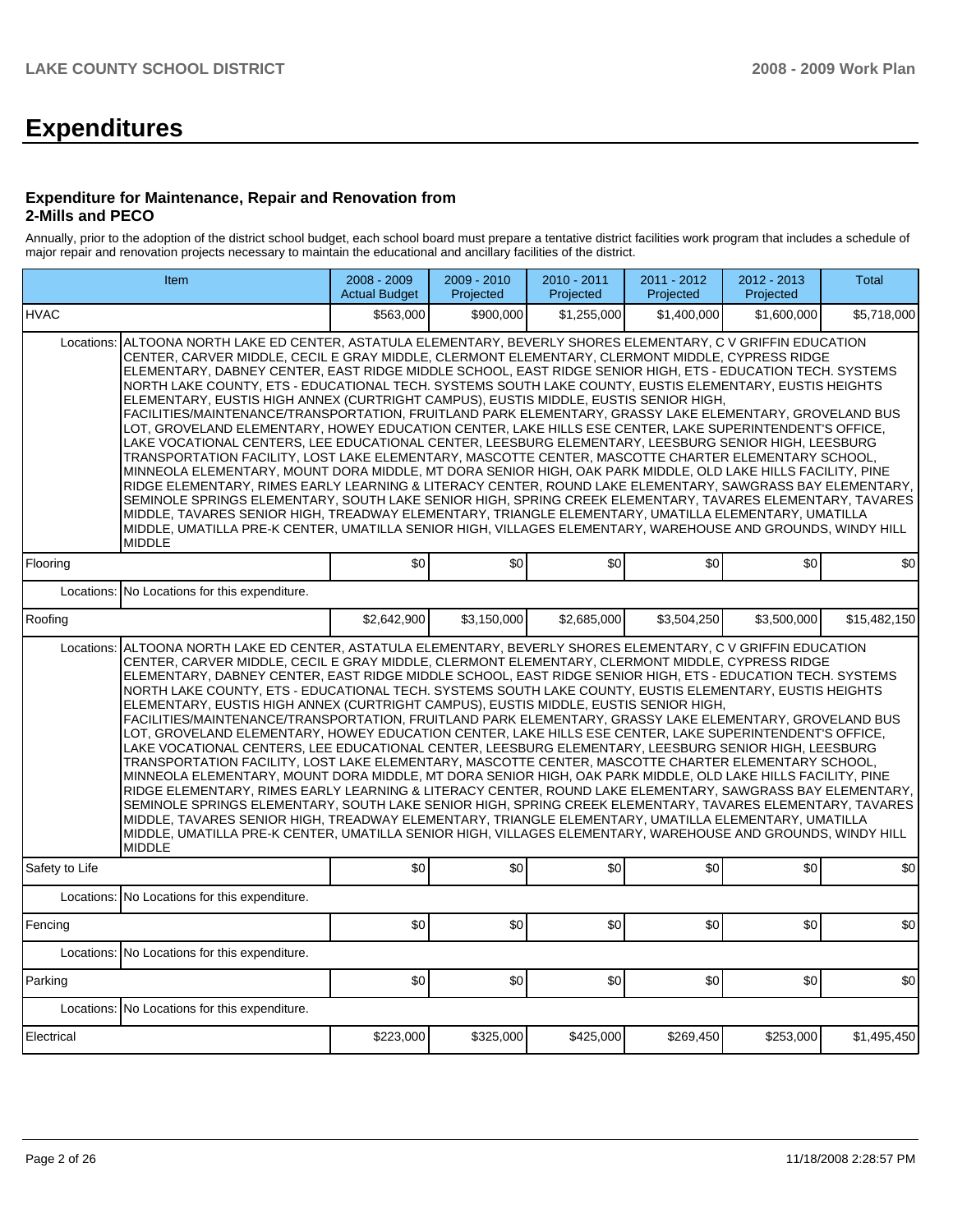|                                  | Locations: ALTOONA NORTH LAKE ED CENTER, ASTATULA ELEMENTARY, BEVERLY SHORES ELEMENTARY, C V GRIFFIN EDUCATION<br>CENTER, CARVER MIDDLE, CECIL E GRAY MIDDLE, CLERMONT ELEMENTARY, CLERMONT MIDDLE, CYPRESS RIDGE<br>ELEMENTARY, DABNEY CENTER, EAST RIDGE MIDDLE SCHOOL, EAST RIDGE SENIOR HIGH, ETS - EDUCATION TECH. SYSTEMS<br>NORTH LAKE COUNTY, ETS - EDUCATIONAL TECH. SYSTEMS SOUTH LAKE COUNTY, EUSTIS ELEMENTARY, EUSTIS HEIGHTS<br>ELEMENTARY, EUSTIS HIGH ANNEX (CURTRIGHT CAMPUS), EUSTIS MIDDLE, EUSTIS SENIOR HIGH,<br>FACILITIES/MAINTENANCE/TRANSPORTATION, FRUITLAND PARK ELEMENTARY, GRASSY LAKE ELEMENTARY, GROVELAND BUS<br>LOT, GROVELAND ELEMENTARY, HOWEY EDUCATION CENTER, LAKE HILLS ESE CENTER, LAKE SUPERINTENDENT'S OFFICE,<br>LAKE VOCATIONAL CENTERS, LEE EDUCATIONAL CENTER, LEESBURG ELEMENTARY, LEESBURG SENIOR HIGH, LEESBURG<br>TRANSPORTATION FACILITY, LOST LAKE ELEMENTARY, MASCOTTE CENTER, MASCOTTE CHARTER ELEMENTARY SCHOOL,<br>MINNEOLA ELEMENTARY, MOUNT DORA MIDDLE, MT DORA SENIOR HIGH, OAK PARK MIDDLE, OLD LAKE HILLS FACILITY, PINE<br>RIDGE ELEMENTARY, RIMES EARLY LEARNING & LITERACY CENTER, ROUND LAKE ELEMENTARY, SAWGRASS BAY ELEMENTARY,<br>SEMINOLE SPRINGS ELEMENTARY, SOUTH LAKE SENIOR HIGH, SPRING CREEK ELEMENTARY, TAVARES ELEMENTARY, TAVARES<br>MIDDLE, TAVARES SENIOR HIGH, TREADWAY ELEMENTARY, TRIANGLE ELEMENTARY, UMATILLA ELEMENTARY, UMATILLA<br>MIDDLE, UMATILLA PRE-K CENTER, UMATILLA SENIOR HIGH, VILLAGES ELEMENTARY, WAREHOUSE AND GROUNDS, WINDY HILL<br><b>MIDDLE</b> |     |     |     |     |     |                  |  |  |  |  |
|----------------------------------|----------------------------------------------------------------------------------------------------------------------------------------------------------------------------------------------------------------------------------------------------------------------------------------------------------------------------------------------------------------------------------------------------------------------------------------------------------------------------------------------------------------------------------------------------------------------------------------------------------------------------------------------------------------------------------------------------------------------------------------------------------------------------------------------------------------------------------------------------------------------------------------------------------------------------------------------------------------------------------------------------------------------------------------------------------------------------------------------------------------------------------------------------------------------------------------------------------------------------------------------------------------------------------------------------------------------------------------------------------------------------------------------------------------------------------------------------------------------------------------------------------------------------------------------------------|-----|-----|-----|-----|-----|------------------|--|--|--|--|
| <b>Fire Alarm</b>                |                                                                                                                                                                                                                                                                                                                                                                                                                                                                                                                                                                                                                                                                                                                                                                                                                                                                                                                                                                                                                                                                                                                                                                                                                                                                                                                                                                                                                                                                                                                                                          | \$0 | \$0 | \$0 | \$0 | \$0 | \$0 <sub>1</sub> |  |  |  |  |
|                                  | Locations: No Locations for this expenditure.                                                                                                                                                                                                                                                                                                                                                                                                                                                                                                                                                                                                                                                                                                                                                                                                                                                                                                                                                                                                                                                                                                                                                                                                                                                                                                                                                                                                                                                                                                            |     |     |     |     |     |                  |  |  |  |  |
| Telephone/Intercom System        |                                                                                                                                                                                                                                                                                                                                                                                                                                                                                                                                                                                                                                                                                                                                                                                                                                                                                                                                                                                                                                                                                                                                                                                                                                                                                                                                                                                                                                                                                                                                                          | \$0 | \$0 | \$0 | \$0 | \$0 | \$0              |  |  |  |  |
|                                  | Locations: No Locations for this expenditure.                                                                                                                                                                                                                                                                                                                                                                                                                                                                                                                                                                                                                                                                                                                                                                                                                                                                                                                                                                                                                                                                                                                                                                                                                                                                                                                                                                                                                                                                                                            |     |     |     |     |     |                  |  |  |  |  |
| <b>Closed Circuit Television</b> |                                                                                                                                                                                                                                                                                                                                                                                                                                                                                                                                                                                                                                                                                                                                                                                                                                                                                                                                                                                                                                                                                                                                                                                                                                                                                                                                                                                                                                                                                                                                                          | \$0 | \$0 | \$0 | \$0 | \$0 | \$0              |  |  |  |  |
|                                  | Locations: No Locations for this expenditure.                                                                                                                                                                                                                                                                                                                                                                                                                                                                                                                                                                                                                                                                                                                                                                                                                                                                                                                                                                                                                                                                                                                                                                                                                                                                                                                                                                                                                                                                                                            |     |     |     |     |     |                  |  |  |  |  |
| Paint                            |                                                                                                                                                                                                                                                                                                                                                                                                                                                                                                                                                                                                                                                                                                                                                                                                                                                                                                                                                                                                                                                                                                                                                                                                                                                                                                                                                                                                                                                                                                                                                          | \$0 | \$0 | \$0 | \$0 | \$0 | \$0              |  |  |  |  |
|                                  | Locations: No Locations for this expenditure.                                                                                                                                                                                                                                                                                                                                                                                                                                                                                                                                                                                                                                                                                                                                                                                                                                                                                                                                                                                                                                                                                                                                                                                                                                                                                                                                                                                                                                                                                                            |     |     |     |     |     |                  |  |  |  |  |
| Maintenance/Repair               |                                                                                                                                                                                                                                                                                                                                                                                                                                                                                                                                                                                                                                                                                                                                                                                                                                                                                                                                                                                                                                                                                                                                                                                                                                                                                                                                                                                                                                                                                                                                                          | \$0 | \$0 | \$0 | \$0 | \$0 | \$0              |  |  |  |  |
|                                  | Locations: No Locations for this expenditure.                                                                                                                                                                                                                                                                                                                                                                                                                                                                                                                                                                                                                                                                                                                                                                                                                                                                                                                                                                                                                                                                                                                                                                                                                                                                                                                                                                                                                                                                                                            |     |     |     |     |     |                  |  |  |  |  |
|                                  | \$3,428,900<br>\$4,375,000<br>\$4,365,000<br><b>Sub Total:</b><br>\$5,173,700<br>\$5,353,000<br>\$22,695,600                                                                                                                                                                                                                                                                                                                                                                                                                                                                                                                                                                                                                                                                                                                                                                                                                                                                                                                                                                                                                                                                                                                                                                                                                                                                                                                                                                                                                                             |     |     |     |     |     |                  |  |  |  |  |

| IPECO Maintenance Expenditures | \$1.580.422 | \$1.897.964 | \$2.540.153 | \$2,402,819 | \$2.394.432 | \$10,815,790 |
|--------------------------------|-------------|-------------|-------------|-------------|-------------|--------------|
| Two Mill Sub Total:            | \$5,419,578 | \$5.602.036 | \$5,459,847 | \$6,097,181 | \$6,605,568 | \$29,184,210 |

| Other Items                                                                                                                                                                                                                                                                                                                                                                                                                                                                                                                                                                                                                                                                                                                                                                                                                                                                                                                                                                                                                                                                                                                                                                                                                                                                                                                                                                                                                                                                                                                                      | $2008 - 2009$<br><b>Actual Budget</b> | $2009 - 2010$<br>Projected | $2010 - 2011$<br>Projected | $2011 - 2012$<br>Projected | 2012 - 2013<br>Projected | Total       |
|--------------------------------------------------------------------------------------------------------------------------------------------------------------------------------------------------------------------------------------------------------------------------------------------------------------------------------------------------------------------------------------------------------------------------------------------------------------------------------------------------------------------------------------------------------------------------------------------------------------------------------------------------------------------------------------------------------------------------------------------------------------------------------------------------------------------------------------------------------------------------------------------------------------------------------------------------------------------------------------------------------------------------------------------------------------------------------------------------------------------------------------------------------------------------------------------------------------------------------------------------------------------------------------------------------------------------------------------------------------------------------------------------------------------------------------------------------------------------------------------------------------------------------------------------|---------------------------------------|----------------------------|----------------------------|----------------------------|--------------------------|-------------|
| Carpeting                                                                                                                                                                                                                                                                                                                                                                                                                                                                                                                                                                                                                                                                                                                                                                                                                                                                                                                                                                                                                                                                                                                                                                                                                                                                                                                                                                                                                                                                                                                                        | \$485,000                             | \$613,000                  | \$640,000                  | \$626,550                  | \$827,000                | \$3,191,550 |
| Locations ALTOONA NORTH LAKE ED CENTER, ASTATULA ELEMENTARY, BEVERLY SHORES ELEMENTARY, C V GRIFFIN EDUCATION<br>CENTER, CARVER MIDDLE, CECIL E GRAY MIDDLE, CLERMONT ELEMENTARY, CLERMONT MIDDLE, CYPRESS RIDGE<br>ELEMENTARY, DABNEY CENTER, EAST RIDGE MIDDLE SCHOOL, EAST RIDGE SENIOR HIGH, ETS - EDUCATION TECH. SYSTEMS<br>NORTH LAKE COUNTY, ETS - EDUCATIONAL TECH. SYSTEMS SOUTH LAKE COUNTY, EUSTIS ELEMENTARY, EUSTIS HEIGHTS<br>ELEMENTARY, EUSTIS HIGH ANNEX (CURTRIGHT CAMPUS), EUSTIS MIDDLE, EUSTIS SENIOR HIGH,<br>FACILITIES/MAINTENANCE/TRANSPORTATION, FRUITLAND PARK ELEMENTARY, GRASSY LAKE ELEMENTARY, GROVELAND<br>BUS LOT. GROVELAND ELEMENTARY. HOWEY EDUCATION CENTER. LAKE HILLS ESE CENTER. LAKE SUPERINTENDENT'S<br>OFFICE, LAKE VOCATIONAL CENTERS, LEE EDUCATIONAL CENTER, LEESBURG ELEMENTARY, LEESBURG SENIOR HIGH,<br>LEESBURG TRANSPORTATION FACILITY, LOST LAKE ELEMENTARY, MASCOTTE CENTER, MASCOTTE CHARTER ELEMENTARY<br>SCHOOL, MINNEOLA ELEMENTARY, MOUNT DORA MIDDLE, MT DORA SENIOR HIGH, OAK PARK MIDDLE, OLD LAKE HILLS<br>FACILITY, PINE RIDGE ELEMENTARY, RIMES EARLY LEARNING & LITERACY CENTER, ROUND LAKE ELEMENTARY, SAWGRASS<br>BAY ELEMENTARY, SEMINOLE SPRINGS ELEMENTARY, SOUTH LAKE SENIOR HIGH, SPRING CREEK ELEMENTARY, TAVARES<br>ELEMENTARY, TAVARES MIDDLE, TAVARES SENIOR HIGH, TREADWAY ELEMENTARY, TRIANGLE ELEMENTARY, UMATILLA<br>ELEMENTARY, UMATILLA MIDDLE, UMATILLA PRE-K CENTER, UMATILLA SENIOR HIGH, VILLAGES ELEMENTARY, WAREHOUSE<br>AND GROUNDS. WINDY HILL MIDDLE |                                       |                            |                            |                            |                          |             |
| l Electronics                                                                                                                                                                                                                                                                                                                                                                                                                                                                                                                                                                                                                                                                                                                                                                                                                                                                                                                                                                                                                                                                                                                                                                                                                                                                                                                                                                                                                                                                                                                                    | \$148,000                             | \$195,000                  | \$290,000                  | \$264,850                  | \$225,000                | \$1,122,850 |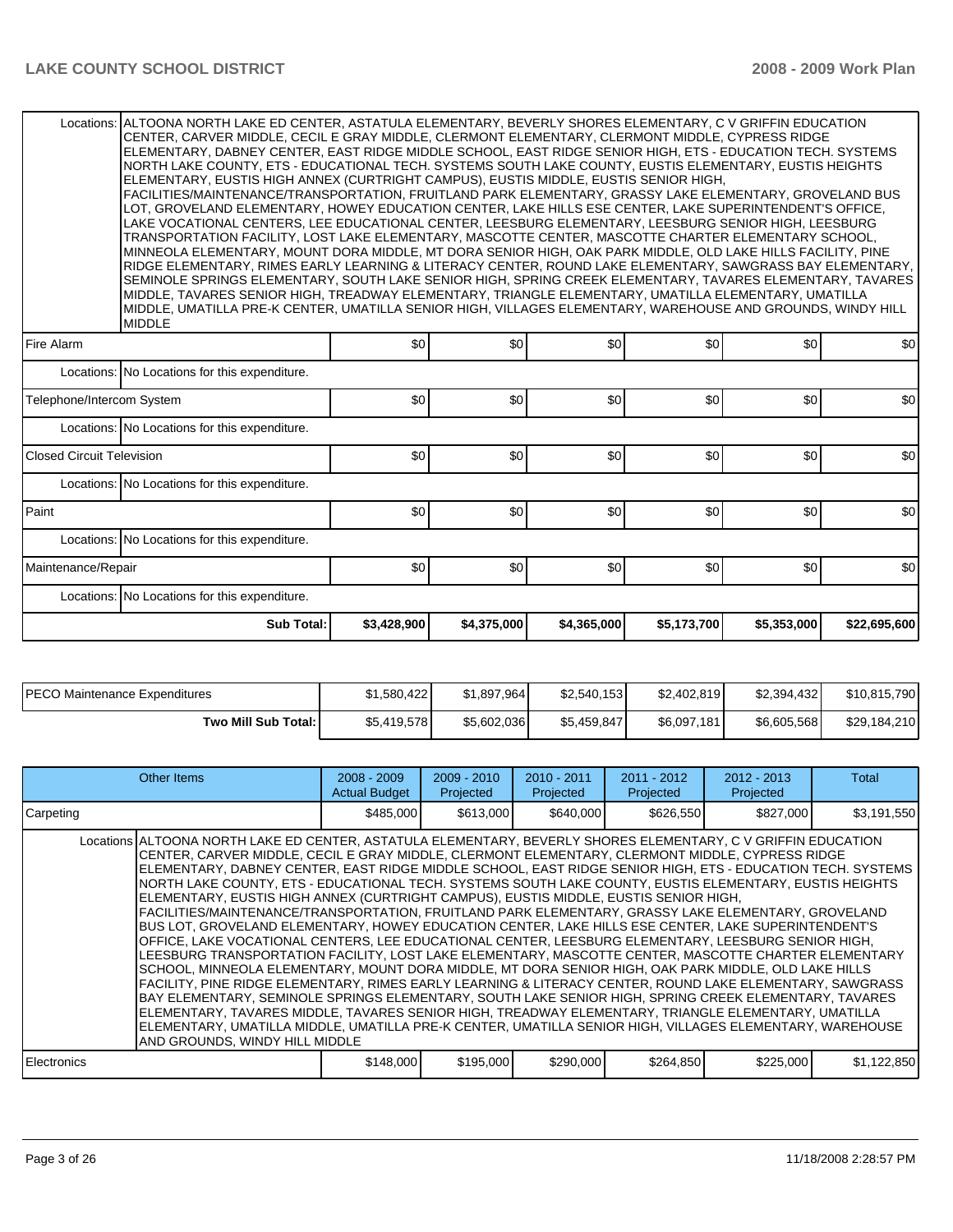| Locations ALTOONA NORTH LAKE ED CENTER, ASTATULA ELEMENTARY, BEVERLY SHORES ELEMENTARY, C V GRIFFIN EDUCATION<br>CENTER, CARVER MIDDLE, CECIL E GRAY MIDDLE, CLERMONT ELEMENTARY, CLERMONT MIDDLE, CYPRESS RIDGE<br>ELEMENTARY, DABNEY CENTER, EAST RIDGE MIDDLE SCHOOL, EAST RIDGE SENIOR HIGH, ETS - EDUCATION TECH. SYSTEMS<br>NORTH LAKE COUNTY, ETS - EDUCATIONAL TECH. SYSTEMS SOUTH LAKE COUNTY, EUSTIS ELEMENTARY, EUSTIS HEIGHTS<br>ELEMENTARY, EUSTIS HIGH ANNEX (CURTRIGHT CAMPUS), EUSTIS MIDDLE, EUSTIS SENIOR HIGH,<br>FACILITIES/MAINTENANCE/TRANSPORTATION, FRUITLAND PARK ELEMENTARY, GRASSY LAKE ELEMENTARY, GROVELAND<br>BUS LOT, GROVELAND ELEMENTARY, HOWEY EDUCATION CENTER, LAKE HILLS ESE CENTER, LAKE SUPERINTENDENT'S<br>OFFICE, LAKE VOCATIONAL CENTERS, LEE EDUCATIONAL CENTER, LEESBURG ELEMENTARY, LEESBURG SENIOR HIGH,<br>LEESBURG TRANSPORTATION FACILITY. LOST LAKE ELEMENTARY. MASCOTTE CENTER. MASCOTTE CHARTER ELEMENTARY<br>SCHOOL, MINNEOLA ELEMENTARY, MOUNT DORA MIDDLE, MT DORA SENIOR HIGH, OAK PARK MIDDLE, OLD LAKE HILLS<br>FACILITY, PINE RIDGE ELEMENTARY, RIMES EARLY LEARNING & LITERACY CENTER, ROUND LAKE ELEMENTARY, SAWGRASS<br>BAY ELEMENTARY, SEMINOLE SPRINGS ELEMENTARY, SOUTH LAKE SENIOR HIGH, SPRING CREEK ELEMENTARY, TAVARES<br>ELEMENTARY, TAVARES MIDDLE, TAVARES SENIOR HIGH, TREADWAY ELEMENTARY, TRIANGLE ELEMENTARY, UMATILLA<br>ELEMENTARY, UMATILLA MIDDLE, UMATILLA PRE-K CENTER, UMATILLA SENIOR HIGH, VILLAGES ELEMENTARY, WAREHOUSE<br>AND GROUNDS, WINDY HILL MIDDLE |                                                                                                                                                                                                                                                                                                                                                                                                                                                                                                                                                                                                                                                                                                                                                                                                                                                                                                                                                                                                                                                                                                                                                                                                                                                                                                                                                                                                                                                                                                                                                  |           |           |           |           |           |             |  |  |
|--------------------------------------------------------------------------------------------------------------------------------------------------------------------------------------------------------------------------------------------------------------------------------------------------------------------------------------------------------------------------------------------------------------------------------------------------------------------------------------------------------------------------------------------------------------------------------------------------------------------------------------------------------------------------------------------------------------------------------------------------------------------------------------------------------------------------------------------------------------------------------------------------------------------------------------------------------------------------------------------------------------------------------------------------------------------------------------------------------------------------------------------------------------------------------------------------------------------------------------------------------------------------------------------------------------------------------------------------------------------------------------------------------------------------------------------------------------------------------------------------------------------------------------------------|--------------------------------------------------------------------------------------------------------------------------------------------------------------------------------------------------------------------------------------------------------------------------------------------------------------------------------------------------------------------------------------------------------------------------------------------------------------------------------------------------------------------------------------------------------------------------------------------------------------------------------------------------------------------------------------------------------------------------------------------------------------------------------------------------------------------------------------------------------------------------------------------------------------------------------------------------------------------------------------------------------------------------------------------------------------------------------------------------------------------------------------------------------------------------------------------------------------------------------------------------------------------------------------------------------------------------------------------------------------------------------------------------------------------------------------------------------------------------------------------------------------------------------------------------|-----------|-----------|-----------|-----------|-----------|-------------|--|--|
| Gen Maintenance                                                                                                                                                                                                                                                                                                                                                                                                                                                                                                                                                                                                                                                                                                                                                                                                                                                                                                                                                                                                                                                                                                                                                                                                                                                                                                                                                                                                                                                                                                                                  |                                                                                                                                                                                                                                                                                                                                                                                                                                                                                                                                                                                                                                                                                                                                                                                                                                                                                                                                                                                                                                                                                                                                                                                                                                                                                                                                                                                                                                                                                                                                                  | \$193,000 | \$265,000 | \$550,000 | \$575,000 | \$844,000 | \$2,427,000 |  |  |
|                                                                                                                                                                                                                                                                                                                                                                                                                                                                                                                                                                                                                                                                                                                                                                                                                                                                                                                                                                                                                                                                                                                                                                                                                                                                                                                                                                                                                                                                                                                                                  | Locations ALTOONA NORTH LAKE ED CENTER, ASTATULA ELEMENTARY, BEVERLY SHORES ELEMENTARY, C V GRIFFIN EDUCATION<br>CENTER, CARVER MIDDLE, CECIL E GRAY MIDDLE, CLERMONT ELEMENTARY, CLERMONT MIDDLE, CYPRESS RIDGE<br>ELEMENTARY, DABNEY CENTER, EAST RIDGE MIDDLE SCHOOL, EAST RIDGE SENIOR HIGH, ETS - EDUCATION TECH. SYSTEMS<br>NORTH LAKE COUNTY, ETS - EDUCATIONAL TECH. SYSTEMS SOUTH LAKE COUNTY, EUSTIS ELEMENTARY, EUSTIS HEIGHTS<br>ELEMENTARY, EUSTIS HIGH ANNEX (CURTRIGHT CAMPUS), EUSTIS MIDDLE, EUSTIS SENIOR HIGH,<br>FACILITIES/MAINTENANCE/TRANSPORTATION, FRUITLAND PARK ELEMENTARY, GRASSY LAKE ELEMENTARY, GROVELAND<br>BUS LOT, GROVELAND ELEMENTARY, HOWEY EDUCATION CENTER, LAKE HILLS ESE CENTER, LAKE SUPERINTENDENT'S<br>OFFICE, LAKE VOCATIONAL CENTERS, LEE EDUCATIONAL CENTER, LEESBURG ELEMENTARY, LEESBURG SENIOR HIGH,<br>LEESBURG TRANSPORTATION FACILITY, LOST LAKE ELEMENTARY, MASCOTTE CENTER, MASCOTTE CHARTER ELEMENTARY<br>SCHOOL, MINNEOLA ELEMENTARY, MOUNT DORA MIDDLE, MT DORA SENIOR HIGH, OAK PARK MIDDLE, OLD LAKE HILLS<br>FACILITY, PINE RIDGE ELEMENTARY, RIMES EARLY LEARNING & LITERACY CENTER, ROUND LAKE ELEMENTARY, SAWGRASS<br>BAY ELEMENTARY, SEMINOLE SPRINGS ELEMENTARY, SOUTH LAKE SENIOR HIGH, SPRING CREEK ELEMENTARY, TAVARES<br>ELEMENTARY, TAVARES MIDDLE, TAVARES SENIOR HIGH, TREADWAY ELEMENTARY, TRIANGLE ELEMENTARY, UMATILLA<br>ELEMENTARY, UMATILLA MIDDLE, UMATILLA PRE-K CENTER, UMATILLA SENIOR HIGH, VILLAGES ELEMENTARY, WAREHOUSE<br>AND GROUNDS, WINDY HILL MIDDLE |           |           |           |           |           |             |  |  |
| Health & Safety                                                                                                                                                                                                                                                                                                                                                                                                                                                                                                                                                                                                                                                                                                                                                                                                                                                                                                                                                                                                                                                                                                                                                                                                                                                                                                                                                                                                                                                                                                                                  |                                                                                                                                                                                                                                                                                                                                                                                                                                                                                                                                                                                                                                                                                                                                                                                                                                                                                                                                                                                                                                                                                                                                                                                                                                                                                                                                                                                                                                                                                                                                                  | \$550,000 | \$550,000 | \$600,000 | \$630,000 | \$321,000 | \$2,651,000 |  |  |
|                                                                                                                                                                                                                                                                                                                                                                                                                                                                                                                                                                                                                                                                                                                                                                                                                                                                                                                                                                                                                                                                                                                                                                                                                                                                                                                                                                                                                                                                                                                                                  | Locations ALTOONA NORTH LAKE ED CENTER, ASTATULA ELEMENTARY, BEVERLY SHORES ELEMENTARY, C V GRIFFIN EDUCATION<br>CENTER, CARVER MIDDLE, CECIL E GRAY MIDDLE, CLERMONT ELEMENTARY, CLERMONT MIDDLE, CYPRESS RIDGE<br>ELEMENTARY, DABNEY CENTER, EAST RIDGE MIDDLE SCHOOL, EAST RIDGE SENIOR HIGH, ETS - EDUCATION TECH. SYSTEMS<br>NORTH LAKE COUNTY, ETS - EDUCATIONAL TECH. SYSTEMS SOUTH LAKE COUNTY, EUSTIS ELEMENTARY, EUSTIS HEIGHTS<br>ELEMENTARY, EUSTIS HIGH ANNEX (CURTRIGHT CAMPUS), EUSTIS MIDDLE, EUSTIS SENIOR HIGH,<br>FACILITIES/MAINTENANCE/TRANSPORTATION, FRUITLAND PARK ELEMENTARY, GRASSY LAKE ELEMENTARY, GROVELAND<br>BUS LOT, GROVELAND ELEMENTARY, HOWEY EDUCATION CENTER, LAKE HILLS ESE CENTER, LAKE SUPERINTENDENT'S<br>OFFICE, LAKE VOCATIONAL CENTERS, LEE EDUCATIONAL CENTER, LEESBURG ELEMENTARY, LEESBURG SENIOR HIGH,<br>LEESBURG TRANSPORTATION FACILITY, LOST LAKE ELEMENTARY, MASCOTTE CENTER, MASCOTTE CHARTER ELEMENTARY<br>SCHOOL, MINNEOLA ELEMENTARY, MOUNT DORA MIDDLE, MT DORA SENIOR HIGH, OAK PARK MIDDLE, OLD LAKE HILLS<br>FACILITY, PINE RIDGE ELEMENTARY, RIMES EARLY LEARNING & LITERACY CENTER, ROUND LAKE ELEMENTARY, SAWGRASS<br>BAY ELEMENTARY, SEMINOLE SPRINGS ELEMENTARY, SOUTH LAKE SENIOR HIGH, SPRING CREEK ELEMENTARY, TAVARES<br>ELEMENTARY, TAVARES MIDDLE, TAVARES SENIOR HIGH, TREADWAY ELEMENTARY, TRIANGLE ELEMENTARY, UMATILLA<br>ELEMENTARY, UMATILLA MIDDLE, UMATILLA PRE-K CENTER, UMATILLA SENIOR HIGH, VILLAGES ELEMENTARY, WAREHOUSE                                   |           |           |           |           |           |             |  |  |
| Minor Reno                                                                                                                                                                                                                                                                                                                                                                                                                                                                                                                                                                                                                                                                                                                                                                                                                                                                                                                                                                                                                                                                                                                                                                                                                                                                                                                                                                                                                                                                                                                                       |                                                                                                                                                                                                                                                                                                                                                                                                                                                                                                                                                                                                                                                                                                                                                                                                                                                                                                                                                                                                                                                                                                                                                                                                                                                                                                                                                                                                                                                                                                                                                  | \$95,000  | \$225,000 | \$225,000 | \$225,000 | \$505,000 | \$1,275,000 |  |  |
|                                                                                                                                                                                                                                                                                                                                                                                                                                                                                                                                                                                                                                                                                                                                                                                                                                                                                                                                                                                                                                                                                                                                                                                                                                                                                                                                                                                                                                                                                                                                                  | Locations ALTOONA NORTH LAKE ED CENTER, ASTATULA ELEMENTARY, BEVERLY SHORES ELEMENTARY, C V GRIFFIN EDUCATION<br>CENTER, CARVER MIDDLE, CECIL E GRAY MIDDLE, CLERMONT ELEMENTARY, CLERMONT MIDDLE, CYPRESS RIDGE<br>ELEMENTARY, DABNEY CENTER, EAST RIDGE MIDDLE SCHOOL, EAST RIDGE SENIOR HIGH, ETS - EDUCATION TECH. SYSTEMS<br>NORTH LAKE COUNTY, ETS - EDUCATIONAL TECH. SYSTEMS SOUTH LAKE COUNTY, EUSTIS ELEMENTARY, EUSTIS HEIGHTS<br>ELEMENTARY, EUSTIS HIGH ANNEX (CURTRIGHT CAMPUS), EUSTIS MIDDLE, EUSTIS SENIOR HIGH,<br>FACILITIES/MAINTENANCE/TRANSPORTATION, FRUITLAND PARK ELEMENTARY, GRASSY LAKE ELEMENTARY, GROVELAND<br>BUS LOT, GROVELAND ELEMENTARY, HOWEY EDUCATION CENTER, LAKE HILLS ESE CENTER, LAKE SUPERINTENDENT'S<br>OFFICE, LAKE VOCATIONAL CENTERS, LEE EDUCATIONAL CENTER, LEESBURG ELEMENTARY, LEESBURG SENIOR HIGH,<br>LEESBURG TRANSPORTATION FACILITY, LOST LAKE ELEMENTARY, MASCOTTE CENTER, MASCOTTE CHARTER ELEMENTARY<br>SCHOOL, MINNEOLA ELEMENTARY, MOUNT DORA MIDDLE, MT DORA SENIOR HIGH, OAK PARK MIDDLE, OLD LAKE HILLS<br>FACILITY, PINE RIDGE ELEMENTARY, RIMES EARLY LEARNING & LITERACY CENTER, ROUND LAKE ELEMENTARY, SAWGRASS<br>BAY ELEMENTARY, SEMINOLE SPRINGS ELEMENTARY, SOUTH LAKE SENIOR HIGH, SPRING CREEK ELEMENTARY, TAVARES<br>ELEMENTARY, TAVARES MIDDLE, TAVARES SENIOR HIGH, TREADWAY ELEMENTARY, TRIANGLE ELEMENTARY, UMATILLA<br>ELEMENTARY, UMATILLA MIDDLE, UMATILLA PRE-K CENTER, UMATILLA SENIOR HIGH, VILLAGES ELEMENTARY, WAREHOUSE<br>AND GROUNDS, WINDY HILL MIDDLE |           |           |           |           |           |             |  |  |
| Painting/Siding                                                                                                                                                                                                                                                                                                                                                                                                                                                                                                                                                                                                                                                                                                                                                                                                                                                                                                                                                                                                                                                                                                                                                                                                                                                                                                                                                                                                                                                                                                                                  |                                                                                                                                                                                                                                                                                                                                                                                                                                                                                                                                                                                                                                                                                                                                                                                                                                                                                                                                                                                                                                                                                                                                                                                                                                                                                                                                                                                                                                                                                                                                                  | \$212,000 | \$230,000 | \$250,000 | \$295,500 | \$155,000 | \$1,142,500 |  |  |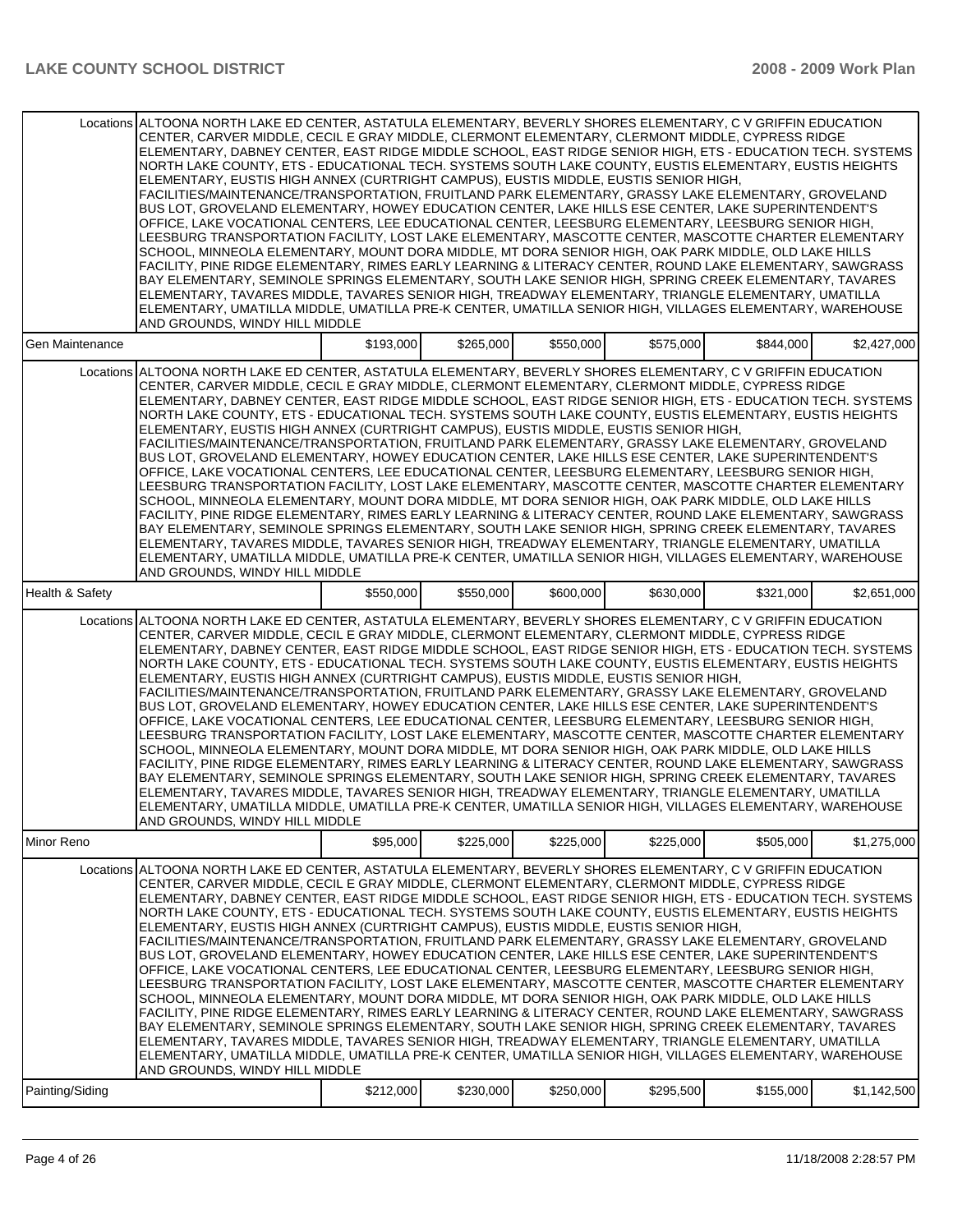|                  | Locations ALTOONA NORTH LAKE ED CENTER, ASTATULA ELEMENTARY, BEVERLY SHORES ELEMENTARY, C V GRIFFIN EDUCATION<br>CENTER, CARVER MIDDLE, CECIL E GRAY MIDDLE, CLERMONT ELEMENTARY, CLERMONT MIDDLE, CYPRESS RIDGE<br>ELEMENTARY, DABNEY CENTER, EAST RIDGE MIDDLE SCHOOL, EAST RIDGE SENIOR HIGH, ETS - EDUCATION TECH. SYSTEMS<br>NORTH LAKE COUNTY, ETS - EDUCATIONAL TECH. SYSTEMS SOUTH LAKE COUNTY, EUSTIS ELEMENTARY, EUSTIS HEIGHTS<br>ELEMENTARY, EUSTIS HIGH ANNEX (CURTRIGHT CAMPUS), EUSTIS MIDDLE, EUSTIS SENIOR HIGH,<br>FACILITIES/MAINTENANCE/TRANSPORTATION, FRUITLAND PARK ELEMENTARY, GRASSY LAKE ELEMENTARY, GROVELAND<br>BUS LOT, GROVELAND ELEMENTARY, HOWEY EDUCATION CENTER, LAKE HILLS ESE CENTER, LAKE SUPERINTENDENT'S<br>OFFICE, LAKE VOCATIONAL CENTERS, LEE EDUCATIONAL CENTER, LEESBURG ELEMENTARY, LEESBURG SENIOR HIGH,<br>LEESBURG TRANSPORTATION FACILITY. LOST LAKE ELEMENTARY. MASCOTTE CENTER. MASCOTTE CHARTER ELEMENTARY<br>SCHOOL, MINNEOLA ELEMENTARY, MOUNT DORA MIDDLE, MT DORA SENIOR HIGH, OAK PARK MIDDLE, OLD LAKE HILLS<br>FACILITY, PINE RIDGE ELEMENTARY, RIMES EARLY LEARNING & LITERACY CENTER, ROUND LAKE ELEMENTARY, SAWGRASS<br>BAY ELEMENTARY, SEMINOLE SPRINGS ELEMENTARY, SOUTH LAKE SENIOR HIGH, SPRING CREEK ELEMENTARY, TAVARES<br>ELEMENTARY, TAVARES MIDDLE, TAVARES SENIOR HIGH, TREADWAY ELEMENTARY, TRIANGLE ELEMENTARY, UMATILLA<br>ELEMENTARY, UMATILLA MIDDLE, UMATILLA PRE-K CENTER, UMATILLA SENIOR HIGH, VILLAGES ELEMENTARY, WAREHOUSE<br>AND GROUNDS, WINDY HILL MIDDLE |             |             |             |             |             |              |  |  |
|------------------|--------------------------------------------------------------------------------------------------------------------------------------------------------------------------------------------------------------------------------------------------------------------------------------------------------------------------------------------------------------------------------------------------------------------------------------------------------------------------------------------------------------------------------------------------------------------------------------------------------------------------------------------------------------------------------------------------------------------------------------------------------------------------------------------------------------------------------------------------------------------------------------------------------------------------------------------------------------------------------------------------------------------------------------------------------------------------------------------------------------------------------------------------------------------------------------------------------------------------------------------------------------------------------------------------------------------------------------------------------------------------------------------------------------------------------------------------------------------------------------------------------------------------------------------------|-------------|-------------|-------------|-------------|-------------|--------------|--|--|
| Plumbing         |                                                                                                                                                                                                                                                                                                                                                                                                                                                                                                                                                                                                                                                                                                                                                                                                                                                                                                                                                                                                                                                                                                                                                                                                                                                                                                                                                                                                                                                                                                                                                  | \$202,500   | \$237,000   | \$328,000   | \$234,400   | \$120,000   | \$1,121,900  |  |  |
|                  | Locations ALTOONA NORTH LAKE ED CENTER, ASTATULA ELEMENTARY, BEVERLY SHORES ELEMENTARY, C V GRIFFIN EDUCATION<br>CENTER. CARVER MIDDLE. CECIL E GRAY MIDDLE. CLERMONT ELEMENTARY. CLERMONT MIDDLE. CYPRESS RIDGE<br>ELEMENTARY, DABNEY CENTER, EAST RIDGE MIDDLE SCHOOL, EAST RIDGE SENIOR HIGH, ETS - EDUCATION TECH. SYSTEMS<br>NORTH LAKE COUNTY, ETS - EDUCATIONAL TECH. SYSTEMS SOUTH LAKE COUNTY, EUSTIS ELEMENTARY, EUSTIS HEIGHTS<br>ELEMENTARY, EUSTIS HIGH ANNEX (CURTRIGHT CAMPUS), EUSTIS MIDDLE, EUSTIS SENIOR HIGH,<br>FACILITIES/MAINTENANCE/TRANSPORTATION, FRUITLAND PARK ELEMENTARY, GRASSY LAKE ELEMENTARY, GROVELAND<br>BUS LOT, GROVELAND ELEMENTARY, HOWEY EDUCATION CENTER, LAKE HILLS ESE CENTER, LAKE SUPERINTENDENT'S<br>OFFICE, LAKE VOCATIONAL CENTERS, LEE EDUCATIONAL CENTER, LEESBURG ELEMENTARY, LEESBURG SENIOR HIGH,<br>LEESBURG TRANSPORTATION FACILITY, LOST LAKE ELEMENTARY, MASCOTTE CENTER, MASCOTTE CHARTER ELEMENTARY<br>SCHOOL, MINNEOLA ELEMENTARY, MOUNT DORA MIDDLE, MT DORA SENIOR HIGH, OAK PARK MIDDLE, OLD LAKE HILLS<br>FACILITY. PINE RIDGE ELEMENTARY. RIMES EARLY LEARNING & LITERACY CENTER. ROUND LAKE ELEMENTARY. SAWGRASS<br>BAY ELEMENTARY, SEMINOLE SPRINGS ELEMENTARY, SOUTH LAKE SENIOR HIGH, SPRING CREEK ELEMENTARY, TAVARES<br>ELEMENTARY, TAVARES MIDDLE, TAVARES SENIOR HIGH, TREADWAY ELEMENTARY, TRIANGLE ELEMENTARY, UMATILLA<br>ELEMENTARY, UMATILLA MIDDLE, UMATILLA PRE-K CENTER, UMATILLA SENIOR HIGH, VILLAGES ELEMENTARY, WAREHOUSE<br>AND GROUNDS, WINDY HILL MIDDLE |             |             |             |             |             |              |  |  |
| Site Improvement |                                                                                                                                                                                                                                                                                                                                                                                                                                                                                                                                                                                                                                                                                                                                                                                                                                                                                                                                                                                                                                                                                                                                                                                                                                                                                                                                                                                                                                                                                                                                                  | \$1.685.600 | \$810,000   | \$752,000   | \$475,000   | \$650,000   | \$4.372.600  |  |  |
|                  | Locations ALTOONA NORTH LAKE ED CENTER, ASTATULA ELEMENTARY, BEVERLY SHORES ELEMENTARY, C V GRIFFIN EDUCATION<br>CENTER, CARVER MIDDLE, CECIL E GRAY MIDDLE, CLERMONT ELEMENTARY, CLERMONT MIDDLE, CYPRESS RIDGE<br>ELEMENTARY, DABNEY CENTER, EAST RIDGE MIDDLE SCHOOL, EAST RIDGE SENIOR HIGH, ETS - EDUCATION TECH. SYSTEMS<br>NORTH LAKE COUNTY, ETS - EDUCATIONAL TECH. SYSTEMS SOUTH LAKE COUNTY, EUSTIS ELEMENTARY, EUSTIS HEIGHTS<br>ELEMENTARY, EUSTIS HIGH ANNEX (CURTRIGHT CAMPUS), EUSTIS MIDDLE, EUSTIS SENIOR HIGH,<br>FACILITIES/MAINTENANCE/TRANSPORTATION, FRUITLAND PARK ELEMENTARY, GRASSY LAKE ELEMENTARY, GROVELAND<br>BUS LOT, GROVELAND ELEMENTARY, HOWEY EDUCATION CENTER, LAKE HILLS ESE CENTER, LAKE SUPERINTENDENT'S<br>OFFICE. LAKE VOCATIONAL CENTERS. LEE EDUCATIONAL CENTER. LEESBURG ELEMENTARY. LEESBURG SENIOR HIGH.<br>LEESBURG TRANSPORTATION FACILITY, LOST LAKE ELEMENTARY, MASCOTTE CENTER, MASCOTTE CHARTER ELEMENTARY<br>SCHOOL, MINNEOLA ELEMENTARY, MOUNT DORA MIDDLE, MT DORA SENIOR HIGH, OAK PARK MIDDLE, OLD LAKE HILLS<br>FACILITY, PINE RIDGE ELEMENTARY, RIMES EARLY LEARNING & LITERACY CENTER, ROUND LAKE ELEMENTARY, SAWGRASS<br>BAY ELEMENTARY. SEMINOLE SPRINGS ELEMENTARY. SOUTH LAKE SENIOR HIGH. SPRING CREEK ELEMENTARY. TAVARES<br>ELEMENTARY, TAVARES MIDDLE, TAVARES SENIOR HIGH, TREADWAY ELEMENTARY, TRIANGLE ELEMENTARY, UMATILLA<br>ELEMENTARY, UMATILLA MIDDLE, UMATILLA PRE-K CENTER, UMATILLA SENIOR HIGH, VILLAGES ELEMENTARY, WAREHOUSE<br>AND GROUNDS, WINDY HILL MIDDLE |             |             |             |             |             |              |  |  |
|                  | Total:                                                                                                                                                                                                                                                                                                                                                                                                                                                                                                                                                                                                                                                                                                                                                                                                                                                                                                                                                                                                                                                                                                                                                                                                                                                                                                                                                                                                                                                                                                                                           | \$7,000,000 | \$7,500,000 | \$8,000,000 | \$8,500,000 | \$9,000,000 | \$40,000,000 |  |  |

# **Local Two Mill Expenditure For Maintenance, Repair and Renovation**

Anticipated expenditures expected from local funding sources over the years covered by the current work plan.

| Item                                    | $2008 - 2009$<br><b>Actual Budget</b> | $2009 - 2010$<br>Projected | $2010 - 2011$<br>Projected | $2011 - 2012$<br>Projected | $2012 - 2013$<br>Projected | <b>Total</b> |
|-----------------------------------------|---------------------------------------|----------------------------|----------------------------|----------------------------|----------------------------|--------------|
| Remaining Maint and Repair from 2 Mills | \$5,419,578                           | \$5,602,036                | \$5,459,847                | \$6,097,181                | \$6,605,568                | \$29,184,210 |
| Maintenance/Repair Salaries             | \$3,000,000                           | \$4.850,000                | \$4,850,000                | \$4,850,000                | \$4.850.000                | \$22,400,000 |
| l School Bus Purchases                  | \$0                                   | \$3,000,000                | \$3,000,000                | \$4,500,000                | \$5,000,000                | \$15,500,000 |
| <b>O</b> ther Vehicle Purchases         | \$0                                   | \$0 <sub>1</sub>           | \$0 <sub>0</sub>           | \$0                        | \$0                        | \$0          |
| Capital Outlay Equipment                | \$500,000                             | \$500,000                  | \$500,000                  | \$500,000                  | \$500,000                  | \$2,500,000  |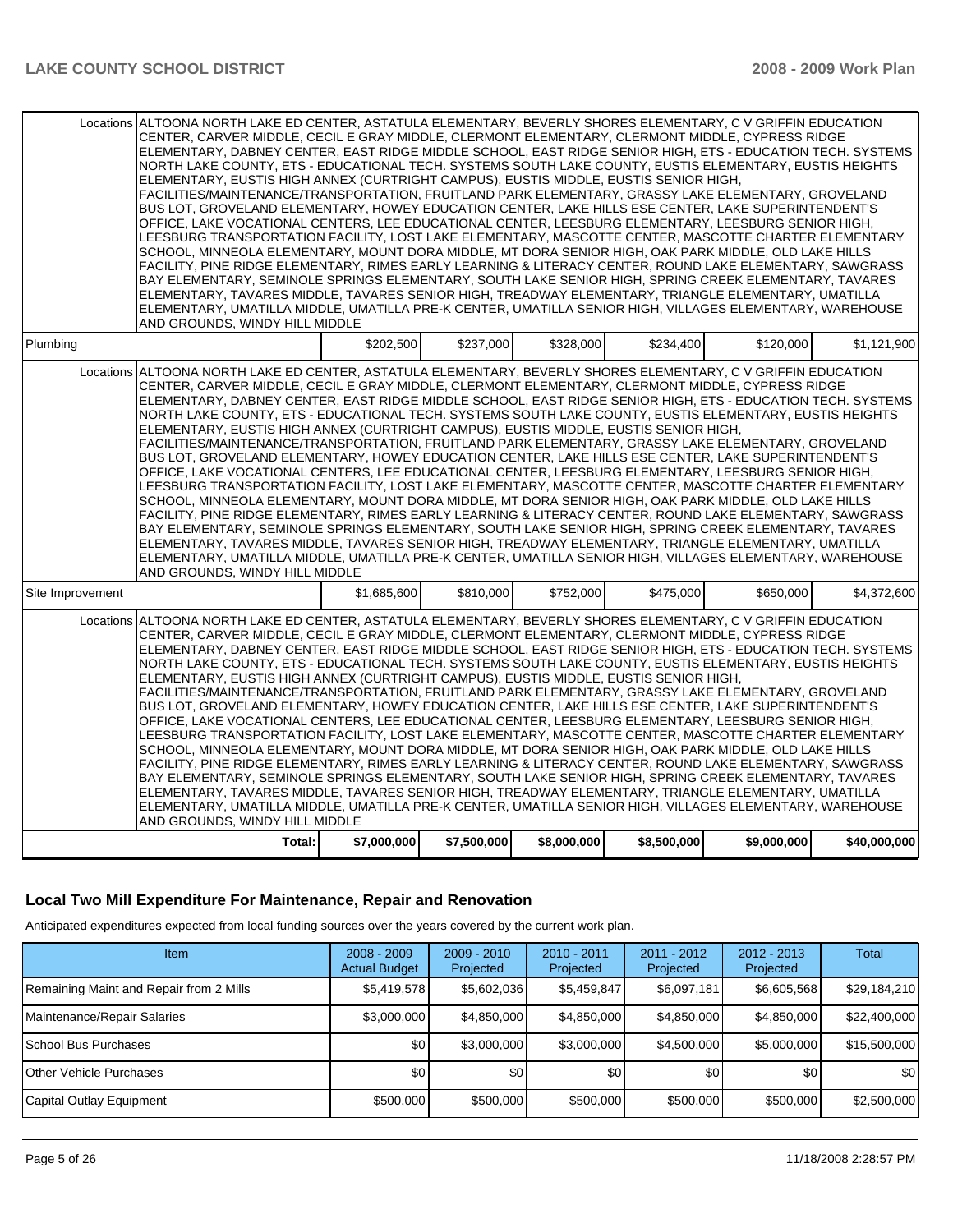| Rent/Lease Payments              | \$0          | \$0          | \$0          | \$0          | \$0          | \$0              |
|----------------------------------|--------------|--------------|--------------|--------------|--------------|------------------|
| ICOP Debt Service                | \$24,021,870 | \$19,146,500 | \$20,975,037 | \$20,540,890 | \$21,280,795 | \$105,965,092    |
| Rent/Lease Relocatables          | \$0          | \$0          | \$0          | \$0          | \$0          | \$0 <sub>1</sub> |
| <b>Environmental Problems</b>    | \$0          | \$0          | \$0          | \$0          | \$0          | \$0              |
| ls.1011.14 Debt Service          | \$0          | \$0          | \$0          | \$0          | \$0          | \$0              |
| Special Facilities Account       | \$0          | \$0          | \$0          | \$0          | \$0          | \$0              |
| Library Technology Transfer      | \$150,000    | \$150,000    | \$150,000    | \$150,000    | \$150,000    | \$750,000        |
| Computer Lease Transfer          | \$2,000,000  | \$3,100,000  | \$3,100,000  | \$3,100,000  | \$3,100,000  | \$14,400,000     |
| Portable Lease Transfer          | \$2,000,000  | \$2,700,000  | \$2,200,000  | \$1,700,000  | \$1,200,000  | \$9,800,000      |
| <b>Local Expenditure Totals:</b> | \$37,091,448 | \$39,048,536 | \$40,234,884 | \$41,438,071 | \$42,686,363 | \$200,499,302    |

# **Revenue**

#### **2 Mill Revenue Source**

Schedule of Estimated Capital Outlay Revenue from each currently approved source which is estimated to be available for expenditures on the projects included in the tentative district facilities work program. All amounts are NET after considering carryover balances, interest earned, new COP's, 1011.14 and 1011.15 loans, etc. Districts cannot use 2-Mill funds for salaries except for those explicitly associated with maintenance/repair projects. (1011.71 (5), F.S.)

| Item                                                                            | <b>Fund</b> | $2008 - 2009$<br><b>Actual Value</b> | $2009 - 2010$<br>Projected | $2010 - 2011$<br>Projected | $2011 - 2012$<br>Projected | $2012 - 2013$<br>Projected | Total             |
|---------------------------------------------------------------------------------|-------------|--------------------------------------|----------------------------|----------------------------|----------------------------|----------------------------|-------------------|
| (1) Non-exempt property<br>assessed valuation                                   |             | \$22,812,800,576                     | \$23,497,184,593           | \$24,202,100,131           | \$24,928,163,135           | \$25,676,008,029           | \$121,116,256,464 |
| (2) The Millege projected for<br>discretionary capital outlay per<br>ls.1011.71 |             | 1.75                                 | 1.75                       | 1.75                       | 1.75                       | 1.75                       |                   |
| (3) Full value of the 2-Mill<br>discretionary capital outlay per<br>s.1011.71   |             | \$37,926,281                         | \$39.064.069               | \$40,235,991               | \$41,443,071               | \$42,686,363               | \$201,355,775     |
| (4) Value of the portion of the 2-<br>Mills ACTUALLY levied                     | 370         | \$37,926,281                         | \$39,064,069               | \$40,235,991               | \$41,443,071               | \$42,686,363               | \$201,355,775     |
| $(5)$ Difference of lines $(3)$ and $(4)$                                       |             | \$0                                  | \$0                        | \$0                        | \$0                        | \$0                        | \$0               |

# **PECO Revenue Source**

The figure in the row designated "PECO Maintenance" will be subtracted from funds available for new construction because PECO maintenance dollars cannot be used for new construction.

| Item                          | Fund         | $2008 - 2009$<br><b>Actual Budget</b> | $2009 - 2010$<br>Projected | $2010 - 2011$<br>Projected | $2011 - 2012$<br>Projected | $2012 - 2013$<br>Projected | Total        |
|-------------------------------|--------------|---------------------------------------|----------------------------|----------------------------|----------------------------|----------------------------|--------------|
| IPECO New Construction        | 340 <b>I</b> | \$6,903,185                           | \$0                        | \$1,555,513                | \$4,755,455                | \$1,900,935                | \$15,115,088 |
| PECO Maintenance Expenditures |              | \$1,580,422                           | \$1,897,964                | \$2,540,153                | \$2,402,819                | \$2,394,432                | \$10,815,790 |
|                               |              | \$8,483,607                           | \$1,897,964                | \$4,095,666                | \$7,158,274                | \$4,295,367                | \$25,930,878 |

# **CO & DS Revenue Source**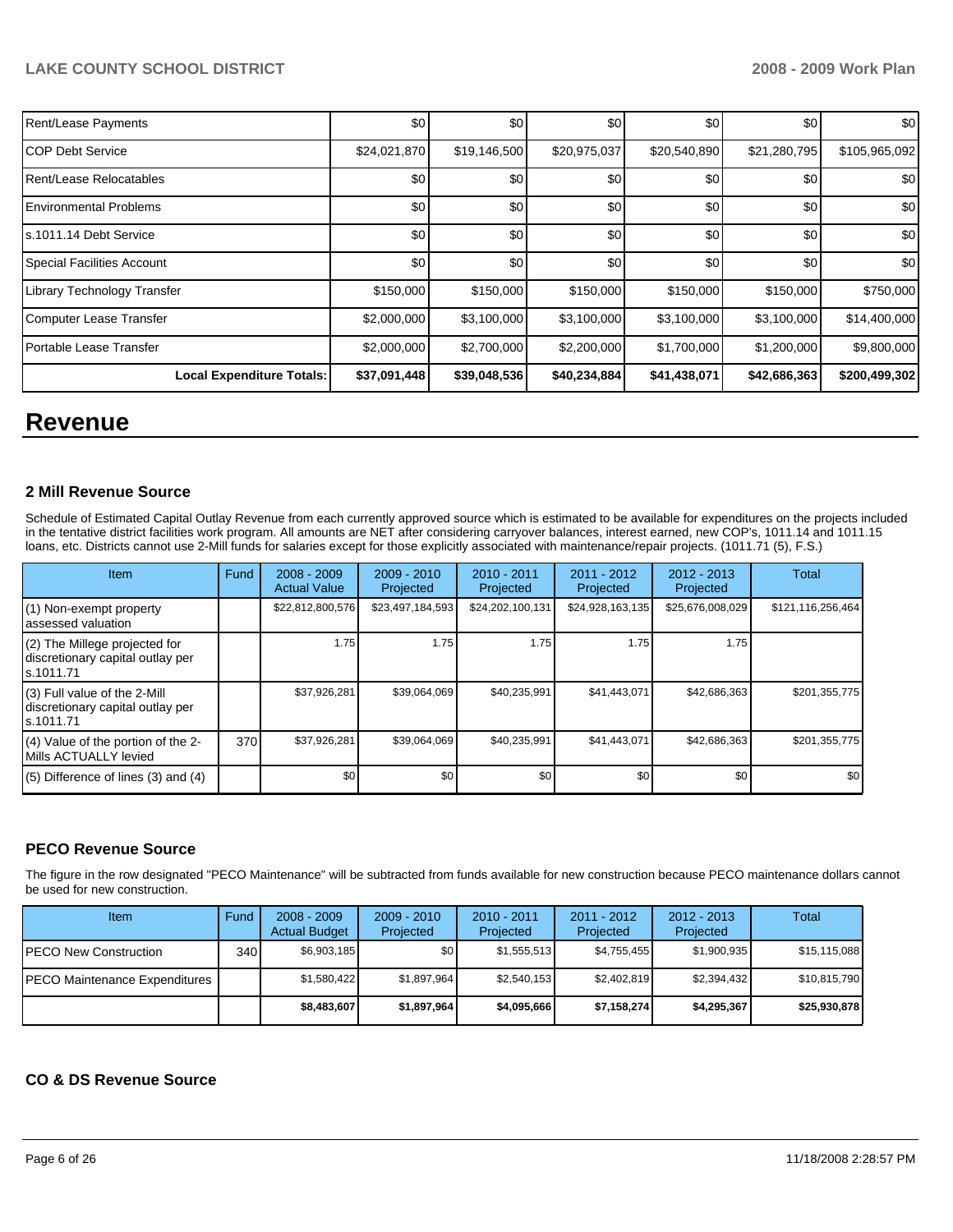Revenue from Capital Outlay and Debt Service funds.

| Item                                            | Fund | $2008 - 2009$<br><b>Actual Budget</b> | $2009 - 2010$<br>Projected | $2010 - 2011$<br>Projected | $2011 - 2012$<br>Projected | $2012 - 2013$<br>Projected | Total       |
|-------------------------------------------------|------|---------------------------------------|----------------------------|----------------------------|----------------------------|----------------------------|-------------|
| CO & DS Cash Flow-through<br><b>Distributed</b> | 360  | \$466.634                             | \$466,634                  | \$466.634                  | \$466.634                  | \$466,634                  | \$2,333,170 |
| CO & DS Interest on<br>Undistributed CO         | 360  | \$34,139                              | \$34,139                   | \$34.139                   | \$34,139                   | \$34,139                   | \$170,695   |
|                                                 |      | \$500,773                             | \$500.773                  | \$500.773                  | \$500.773                  | \$500,773                  | \$2,503,865 |

#### **Fair Share Revenue Source**

All legally binding commitments for proportionate fair-share mitigation for impacts on public school facilities must be included in the 5-year district work program. Nothing reported for this section.

#### **Sales Surtax Referendum**

Specific information about any referendum for a 1-cent or ½-cent surtax referendum during the previous year.

**Did the school district hold a surtax referendum during the past fiscal year 2007 - 2008?** No

#### **Additional Revenue Source**

Any additional revenue sources

| Item                                                                                                   | 2008 - 2009<br><b>Actual Value</b> | 2009 - 2010<br>Projected | $2010 - 2011$<br>Projected | 2011 - 2012<br>Projected | $2012 - 2013$<br>Projected | Total        |
|--------------------------------------------------------------------------------------------------------|------------------------------------|--------------------------|----------------------------|--------------------------|----------------------------|--------------|
| Proceeds from a s.1011.14/15 F.S. Loans                                                                | \$0 <sub>1</sub>                   | \$0                      | \$0                        | \$0                      | \$0                        | \$0          |
| District Bonds - Voted local bond<br>referendum proceeds per s.9, Art VII<br><b>State Constitution</b> | \$0                                | \$0                      | \$0                        | \$0                      | \$0                        | \$0          |
| Proceeds from Special Act Bonds                                                                        | \$0                                | \$0                      | \$0                        | \$0                      | \$0                        | \$0          |
| Estimated Revenue from CO & DS Bond<br>Sale                                                            | \$0                                | \$0                      | \$0                        | \$0                      | \$0                        | \$0          |
| Proceeds from Voted Capital<br>Improvements millage                                                    | \$0                                | \$0                      | \$0                        | \$0                      | \$0                        | \$0          |
| Other Revenue for Other Capital Projects                                                               | \$0                                | \$0                      | \$0                        | \$0                      | \$0                        | \$0          |
| Proceeds from 1/2 cent sales surtax<br>authorized by school board                                      | \$0                                | \$0                      | \$0                        | \$0                      | \$0                        | \$0          |
| Proceeds from local governmental<br>infrastructure sales surtax                                        | \$9,600,000                        | \$9,984,000              | \$10,383,360               | \$10,798,694             | \$11,230,642               | \$51,996,696 |
| Proceeds from Certificates of<br>Participation (COP's) Sale                                            | \$0                                | \$0                      | \$17,030,000               | \$16,005,000             | \$15,495,000               | \$48,530,000 |
| Classrooms First Bond proceeds amount<br>authorized in FY 1997-98                                      | \$0                                | \$0                      | \$0                        | \$0                      | \$0                        | \$0          |
| Classrooms for Kids                                                                                    | \$0                                | \$0                      | \$0                        | \$0                      | \$0                        | \$0          |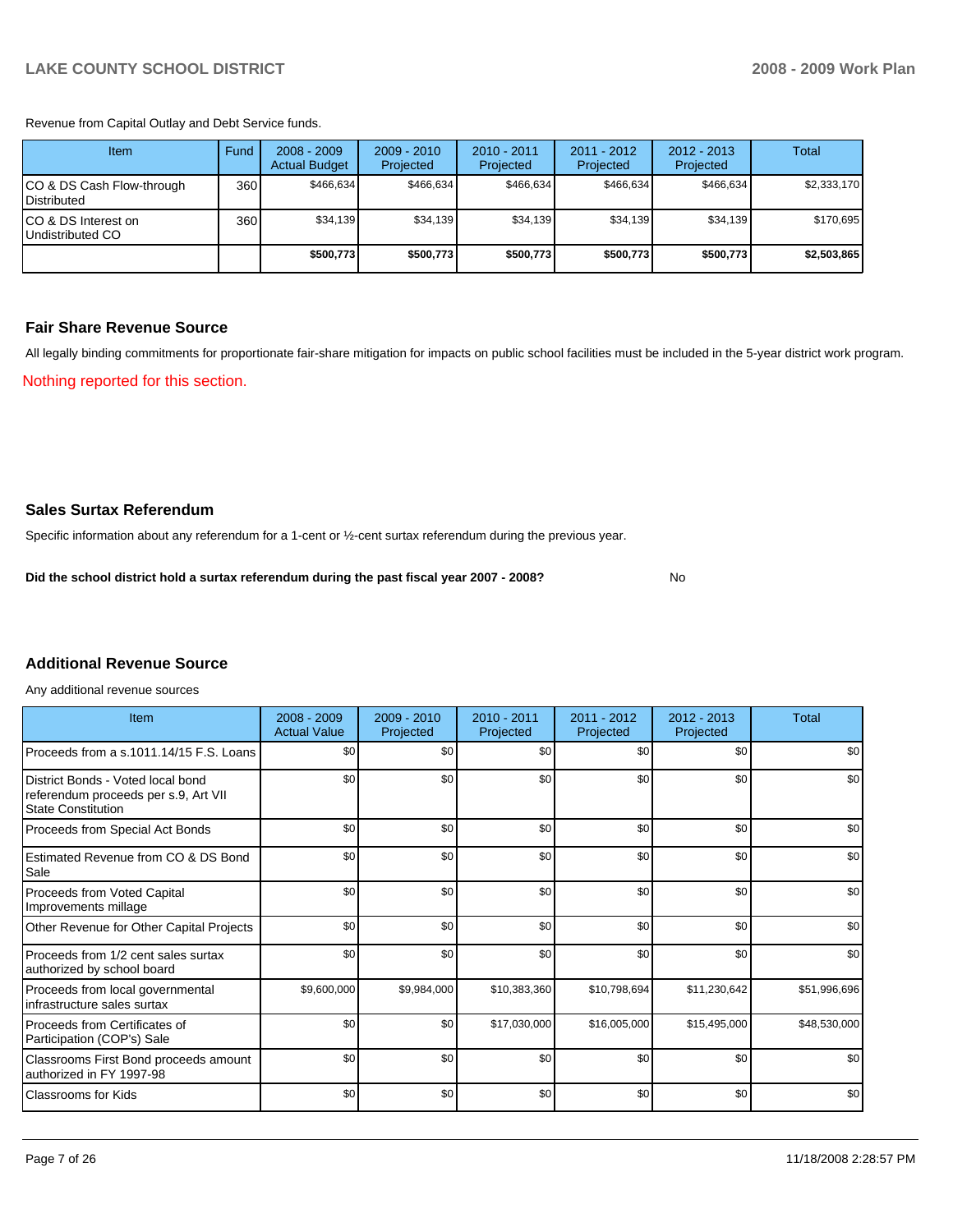| <b>District Equity Recognition</b>                                                  | \$0           | \$0            | \$0            | \$0            | \$0            | \$0            |
|-------------------------------------------------------------------------------------|---------------|----------------|----------------|----------------|----------------|----------------|
| <b>Federal Grants</b>                                                               | \$0           | \$0            | \$0            | \$0            | \$0            | \$0            |
| Proportionate share mitigation (actual<br>cash revenue only, not in kind donations) | \$0           | \$0            | \$0            | \$0            | \$0            | \$0            |
| Impact fees received                                                                | \$8,500,000   | \$8,840,000    | \$9,193,600    | \$9,561,344    | \$9,943,798    | \$46,038,742   |
| <b>Private donations</b>                                                            | \$0           | \$0            | \$0            | \$0            | \$0            | \$0            |
| Grants from local governments or not-for-<br>profit organizations                   | \$0           | \$0            | \$0            | \$0            | \$0            | \$0            |
| Interest, Including Profit On Investment                                            | \$700,000     | \$700,000      | \$700,000      | \$700,000      | \$700,000      | \$3,500,000    |
| Revenue from Bonds pledging proceeds<br>from 1 cent or 1/2 cent Sales Surtax        | \$0           | \$0            | \$0            | \$0            | \$0            | \$0            |
| <b>Fund Balance Carried Forward</b>                                                 | \$135,735,545 | \$0            | \$0            | \$0            | \$0            | \$135,735,545  |
| <b>Obligated Fund Balance Carried Forward</b>                                       | \$0           | \$0            | \$0            | \$0            | \$0            | \$0            |
| <b>Special Facilities Account</b>                                                   | \$0           | \$0            | \$0            | \$0            | \$0            | \$0            |
| One Cent - 1/2 Cent Sales Surtax Debt<br>Service                                    | (\$5,800,000) | (\$11,000,000) | (\$10,545,000) | (\$12,306,235) | (\$14,934,428) | (\$54,585,663) |
| City of Groveland GAP Fees                                                          | \$793,200     | \$0            | \$0            | \$0            | \$0            | \$793,200      |
| <b>Subtotal</b>                                                                     | \$149,528,745 | \$8,524,000    | \$26,761,960   | \$24,758,803   | \$22,435,012   | \$232,008,520  |

# **Total Revenue Summary**

| <b>Item Name</b>                                                      | $2008 - 2009$<br><b>Budget</b> | $2009 - 2010$<br>Projected | $2010 - 2011$<br>Projected | $2011 - 2012$<br>Projected | $2012 - 2013$<br>Projected | <b>Five Year Total</b> |
|-----------------------------------------------------------------------|--------------------------------|----------------------------|----------------------------|----------------------------|----------------------------|------------------------|
| Local Two Mill Discretionary Capital<br>Outlay Revenue                | \$37,926,281                   | \$39,064,069               | \$40,235,991               | \$41,443,071               | \$42,686,363               | \$201,355,775          |
| <b>IPECO and 2 Mill Maint and Other 2 Mill</b><br><b>Expenditures</b> | (\$37,091,448)                 | (\$39,048,536)             | (\$40,234,884)             | (\$41,438,071)             | ( \$42,686,363)            | $(\$200,499,302)$      |
| IPECO Maintenance Revenue                                             | \$1,580,422                    | \$1,897,964                | \$2.540.153                | \$2.402.819                | \$2,394,432                | \$10,815,790           |
| <b>Available 2 Mill for New Construction</b>                          | \$834,833                      | \$15,533                   | \$1,107                    | \$5,000                    | \$0                        | \$856,473              |

| <b>Item Name</b>                      | $2008 - 2009$<br><b>Budget</b> | $2009 - 2010$<br>Projected | $2010 - 2011$<br>Projected | $2011 - 2012$<br>Projected | $2012 - 2013$<br>Projected | <b>Five Year Total</b> |
|---------------------------------------|--------------------------------|----------------------------|----------------------------|----------------------------|----------------------------|------------------------|
| ICO & DS Revenue                      | \$500,773                      | \$500,773                  | \$500,773                  | \$500,773                  | \$500,773                  | \$2,503,865            |
| <b>IPECO New Construction Revenue</b> | \$6,903,185                    | \$0                        | \$1,555,513                | \$4,755,455                | \$1,900,935                | \$15,115,088           |
| <b>IOther/Additional Revenue</b>      | \$149,528,745                  | \$8,524,000                | \$26,761,960               | \$24,758,803               | \$22,435,012               | \$232,008,520          |
| <b>Total Additional Revenue</b>       | \$156,932,703                  | \$9.024.773                | \$28,818,246               | \$30,015,031               | \$24,836,720               | \$249,627,473          |
| <b>Total Available Revenue</b>        | \$157,767,536                  | \$9,040,306                | \$28,819,353               | \$30,020,031               | \$24,836,720               | \$250,483,946          |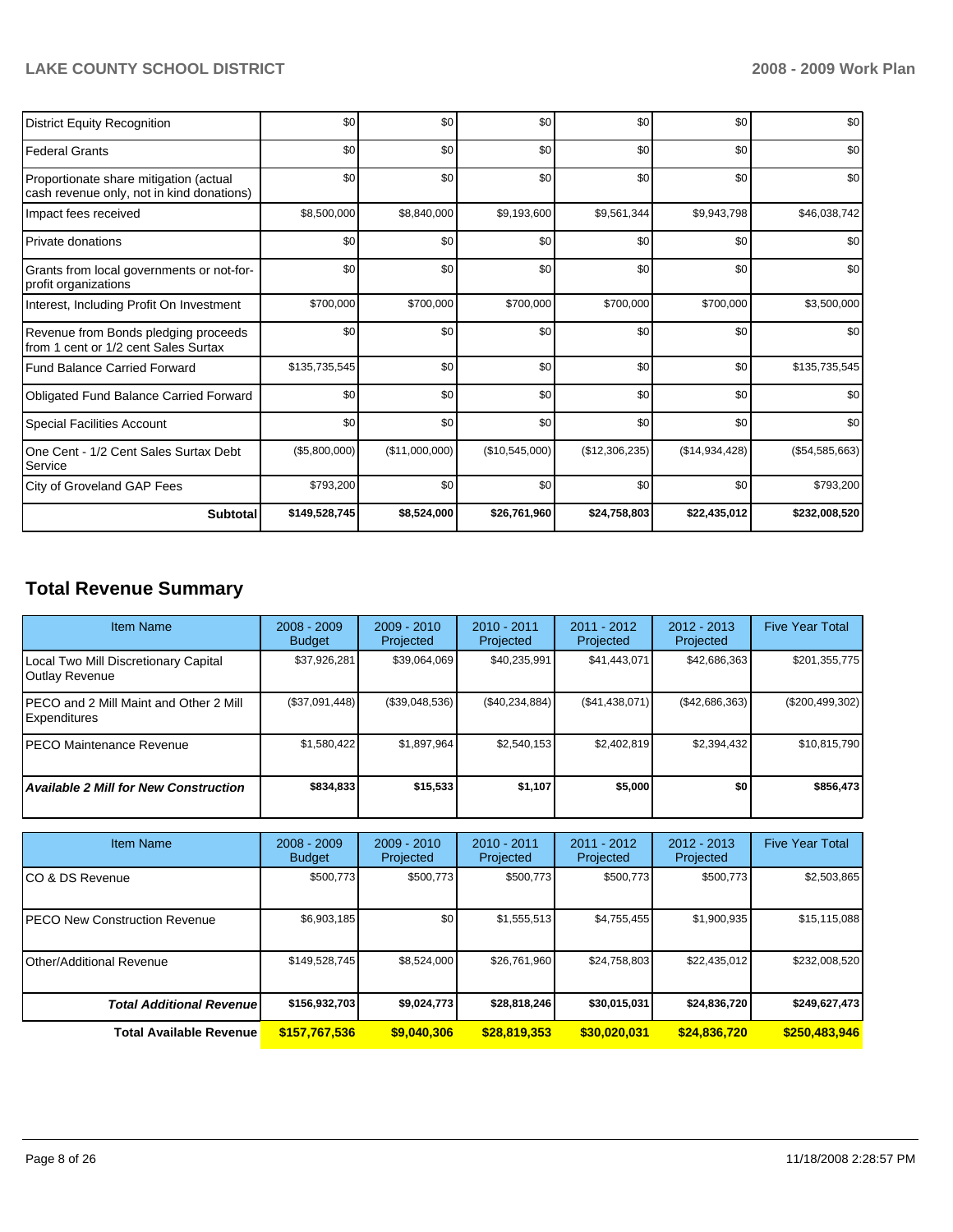# **Project Schedules**

# **Capacity Project Schedules**

A schedule of capital outlay projects necessary to ensure the availability of satisfactory classrooms for the projected student enrollment in K-12 programs.

| <b>Project Description</b>                                                | Location                             |                          | 2008 - 2009  | 2009 - 2010 | 2010 - 2011 | 2011 - 2012 | 2012 - 2013 | Total            | Funded |
|---------------------------------------------------------------------------|--------------------------------------|--------------------------|--------------|-------------|-------------|-------------|-------------|------------------|--------|
| Cafeteria/Addition -<br>Opens 2013                                        | <b>CLERMONT</b><br><b>ELEMENTARY</b> | Planned<br>Cost:         | \$0          | \$0         | \$0         | \$1,615,328 | \$7,048,035 | \$8,663,363 Yes  |        |
|                                                                           |                                      | <b>Student Stations:</b> | $\pmb{0}$    | $\mathbf 0$ | $\pmb{0}$   | $\mathbf 0$ | 134         | 134              |        |
|                                                                           |                                      | Total Classrooms:        | $\pmb{0}$    | $\mathbf 0$ | $\pmb{0}$   | $\mathbf 0$ | 7           | 7                |        |
|                                                                           |                                      | Gross Sq Ft:             | $\mathbf 0$  | $\mathbf 0$ | $\pmb{0}$   | $\mathbf 0$ | 9,610       | 9,610            |        |
| Renovation/Addition -<br>Fully Funded - Opens ELEMENTARY<br>2013          | <b>EUSTIS HEIGHTS</b>                | Planned<br>Cost:         | \$0          | \$0         | \$0         | \$2,000,000 | \$7,701,172 | \$9,701,172 Yes  |        |
|                                                                           |                                      | <b>Student Stations:</b> | $\pmb{0}$    | $\mathbf 0$ | 0           | 174         | 0           | 174              |        |
|                                                                           |                                      | Total Classrooms:        | $\pmb{0}$    | $\mathbf 0$ | 0           | 10          | 0           | 10               |        |
|                                                                           |                                      | Gross Sq Ft:             | $\pmb{0}$    | $\mathbf 0$ | $\mathbf 0$ | 10,486      | 0           | 10,486           |        |
| Addition - Opens<br>2012                                                  | <b>TREADWAY</b><br><b>ELEMENTARY</b> | Planned<br>Cost:         | \$0          | \$0         | \$1,471,537 | \$6,472,265 | \$0         | \$7,943,802 Yes  |        |
|                                                                           |                                      | <b>Student Stations:</b> | $\mathbf 0$  | $\mathbf 0$ | $\pmb{0}$   | $\mathbf 0$ | 317         | 317              |        |
|                                                                           |                                      | <b>Total Classrooms:</b> | $\pmb{0}$    | $\mathbf 0$ | $\pmb{0}$   | $\mathbf 0$ | 16          | 16               |        |
|                                                                           |                                      | Gross Sq Ft:             | $\mathbf 0$  | $\mathbf 0$ | $\mathbf 0$ | $\mathbf 0$ | 19,680      | 19,680           |        |
| Sorrento Elementary<br>J - Full core - Opens<br>2010                      | Location not<br>specified            | Planned<br>Cost:         | \$28,699,541 | \$0         | \$0         | \$0         | \$0         | \$28,699,541 Yes |        |
|                                                                           |                                      | <b>Student Stations:</b> | $\pmb{0}$    | 750         | $\pmb{0}$   | $\mathbf 0$ | 0           | 750              |        |
|                                                                           |                                      | Total Classrooms:        | $\pmb{0}$    | 41          | $\pmb{0}$   | $\mathbf 0$ | 0           | 41               |        |
|                                                                           |                                      | Gross Sq Ft:             | $\mathbf 0$  | 94,216      | $\pmb{0}$   | $\mathbf 0$ | 0           | 94,216           |        |
| South Lake<br>Elementary L - Partial specified<br>Funding - Opens<br>2015 | Location not                         | Planned<br>Cost:         | \$0          | \$0         | \$0         | \$0         | \$2,000,000 | \$2,000,000 Yes  |        |
|                                                                           |                                      | <b>Student Stations:</b> | $\pmb{0}$    | $\mathbf 0$ | $\pmb{0}$   | $\mathbf 0$ | 940         | 940              |        |
|                                                                           |                                      | Total Classrooms:        | $\pmb{0}$    | $\mathbf 0$ | $\pmb{0}$   | $\mathbf 0$ | 55          | 55               |        |
|                                                                           |                                      | Gross Sq Ft:             | $\pmb{0}$    | $\mathbf 0$ | $\pmb{0}$   | $\mathbf 0$ | 118,216     | 118,216          |        |
| Addition, Core<br>Expansion, Remodel<br>Opens 2010                        | CECIL E GRAY<br><b>MIDDLE</b>        | Planned<br>Cost:         | \$45,900,000 | \$3,500,000 | \$0         | \$0         | \$0         | \$49,400,000 Yes |        |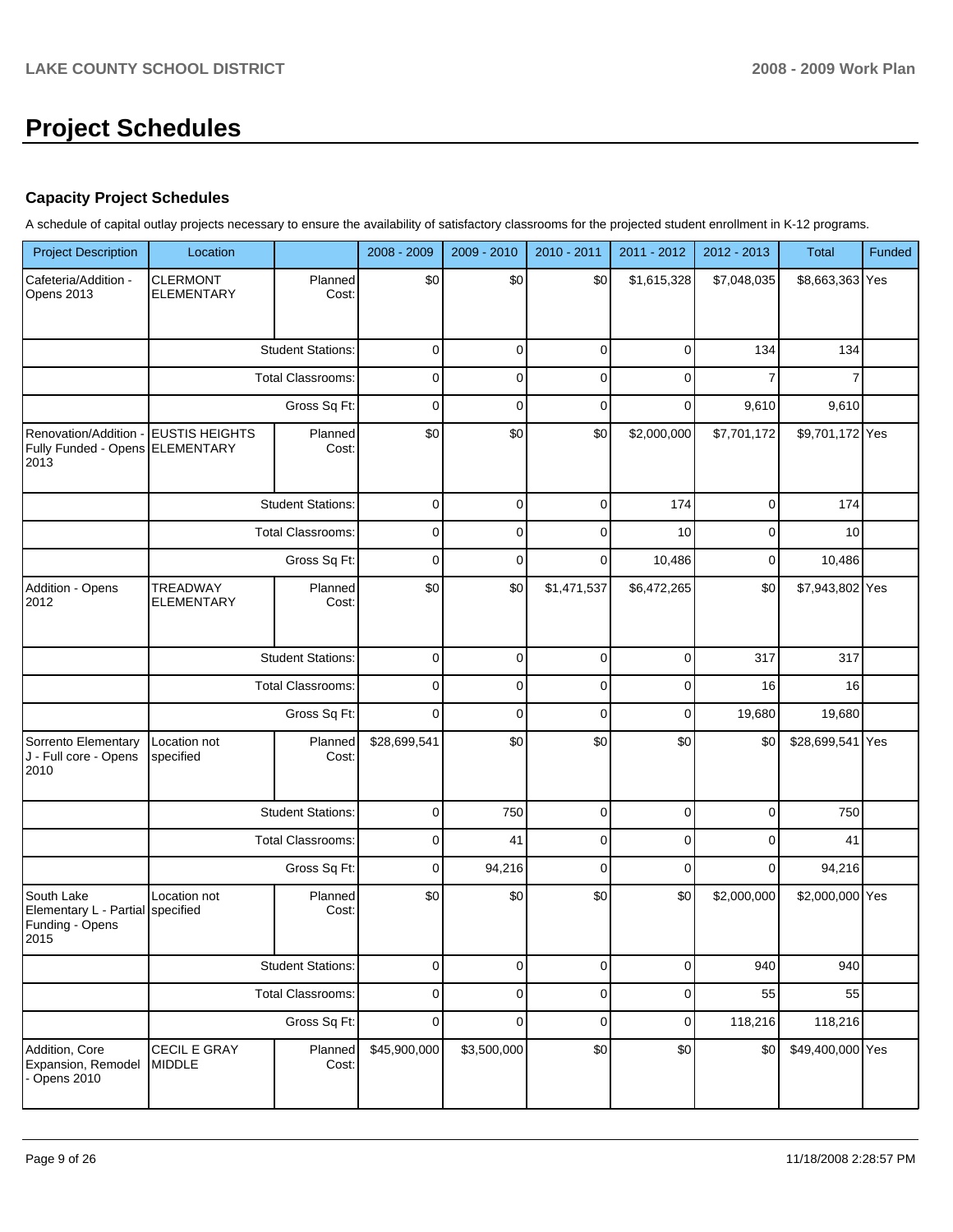|                                                                            |                                                                                                                                                                                                                                                                                                                                                                                                                                                                                                                                                                                                                                                                                                                                                                                                                                                                                                                                                                                                                                                                                                                                                                                                                                                                                                                                                                                                                                                                                                                                                                                                                                        | <b>Student Stations:</b> | 0           | 0           | 1,415       | 0           | 0           | 1,415   |  |
|----------------------------------------------------------------------------|----------------------------------------------------------------------------------------------------------------------------------------------------------------------------------------------------------------------------------------------------------------------------------------------------------------------------------------------------------------------------------------------------------------------------------------------------------------------------------------------------------------------------------------------------------------------------------------------------------------------------------------------------------------------------------------------------------------------------------------------------------------------------------------------------------------------------------------------------------------------------------------------------------------------------------------------------------------------------------------------------------------------------------------------------------------------------------------------------------------------------------------------------------------------------------------------------------------------------------------------------------------------------------------------------------------------------------------------------------------------------------------------------------------------------------------------------------------------------------------------------------------------------------------------------------------------------------------------------------------------------------------|--------------------------|-------------|-------------|-------------|-------------|-------------|---------|--|
|                                                                            |                                                                                                                                                                                                                                                                                                                                                                                                                                                                                                                                                                                                                                                                                                                                                                                                                                                                                                                                                                                                                                                                                                                                                                                                                                                                                                                                                                                                                                                                                                                                                                                                                                        |                          | 0           | 0           | 60          | 0           | 0           |         |  |
|                                                                            |                                                                                                                                                                                                                                                                                                                                                                                                                                                                                                                                                                                                                                                                                                                                                                                                                                                                                                                                                                                                                                                                                                                                                                                                                                                                                                                                                                                                                                                                                                                                                                                                                                        | Gross Sq Ft:             | $\mathbf 0$ | 0           | 189,045     | $\Omega$    | 0           | 189,045 |  |
| Addition - Opens<br>2013                                                   | <b>MOUNT DORA</b><br><b>MIDDLE</b>                                                                                                                                                                                                                                                                                                                                                                                                                                                                                                                                                                                                                                                                                                                                                                                                                                                                                                                                                                                                                                                                                                                                                                                                                                                                                                                                                                                                                                                                                                                                                                                                     | Planned<br>Cost:         | \$0         | \$0         | \$0         | \$1,493,981 | \$6,948,747 |         |  |
|                                                                            |                                                                                                                                                                                                                                                                                                                                                                                                                                                                                                                                                                                                                                                                                                                                                                                                                                                                                                                                                                                                                                                                                                                                                                                                                                                                                                                                                                                                                                                                                                                                                                                                                                        |                          | $\mathbf 0$ | 0           | 0           | 0           | 514         | 514     |  |
|                                                                            | <b>UMATILLA MIDDLE</b><br>Location not<br>specified<br>HIGH<br>Location not<br>specified<br>Location not<br>specified                                                                                                                                                                                                                                                                                                                                                                                                                                                                                                                                                                                                                                                                                                                                                                                                                                                                                                                                                                                                                                                                                                                                                                                                                                                                                                                                                                                                                                                                                                                  |                          | 0           | $\mathbf 0$ | 0           | 0           | 23          | 23      |  |
|                                                                            |                                                                                                                                                                                                                                                                                                                                                                                                                                                                                                                                                                                                                                                                                                                                                                                                                                                                                                                                                                                                                                                                                                                                                                                                                                                                                                                                                                                                                                                                                                                                                                                                                                        | Gross Sq Ft:             | $\mathbf 0$ | $\mathbf 0$ | $\mathbf 0$ | 0           | 28,609      | 28,609  |  |
| Addition and<br>Cafeteria Expansion -<br>Opens 2013                        | <b>Total Classrooms:</b><br>60<br>\$8,442,728 Yes<br><b>Student Stations:</b><br><b>Total Classrooms:</b><br>Planned<br>\$0<br>\$0<br>\$0<br>\$0<br>\$6,091,527<br>\$6,091,527 Yes<br>Cost:<br><b>Student Stations:</b><br>0<br>$\mathbf 0$<br>0<br>0<br>220<br>220<br><b>Total Classrooms:</b><br>0<br>0<br>0<br>0<br>10<br>10<br>0<br>$\mathbf 0$<br>Gross Sq Ft:<br>0<br>0<br>17,855<br>17,855<br>\$68,400,616<br>\$0<br>\$0<br>\$4,074,930<br>\$0<br>\$72,475,546 Yes<br>Planned<br>Cost:<br><b>Student Stations:</b><br>0<br>0<br>0<br>$\mathbf 0$<br>1,684<br>1,684<br><b>Total Classrooms:</b><br>0<br>$\mathbf 0$<br>77<br>77<br>0<br>$\mathbf 0$<br>$\mathbf 0$<br>305,758<br>305,758<br>Gross Sq Ft:<br>0<br>0<br>0<br><b>UMATILLA SENIOR</b><br>\$0<br>\$0<br>\$0<br>\$0<br>\$1,216,267<br>\$1,216,267 Yes<br>Planned<br>Cost:<br><b>Student Stations:</b><br>0<br>$\mathbf 0$<br>0<br>0<br>389<br>389<br>0<br>0<br><b>Total Classrooms:</b><br>0<br>0<br>14<br>14<br>Gross Sq Ft:<br>0<br>$\mathbf 0$<br>$\mathbf 0$<br>54,405<br>0<br>54,405<br>\$0<br>\$0<br>\$0<br>\$0<br>\$2,000,000 Yes<br>Planned<br>\$2,000,000<br>Cost:<br>0<br>0<br>0<br>0<br><b>Student Stations:</b><br>940<br>940<br>Total Classrooms:<br>$\mathbf 0$<br>0<br>0<br>0<br>51<br>51<br>$\mathbf 0$<br>0<br>$\mathbf 0$<br>118,216<br>Gross Sq Ft:<br>0<br>118,216<br>\$0<br>\$0<br>\$0<br>\$0<br>\$2,000,000 Yes<br>Planned<br>\$2,000,000<br>Cost:<br><b>Student Stations:</b><br>0<br>0<br>0<br>0<br>600<br>600<br>0<br>0<br>0<br><b>Total Classrooms:</b><br>0<br>33<br>33<br>0<br>0<br>$\mathbf 0$<br>0<br>820,100<br>820,100<br>Gross Sq Ft: |                          |             |             |             |             |             |         |  |
|                                                                            |                                                                                                                                                                                                                                                                                                                                                                                                                                                                                                                                                                                                                                                                                                                                                                                                                                                                                                                                                                                                                                                                                                                                                                                                                                                                                                                                                                                                                                                                                                                                                                                                                                        |                          |             |             |             |             |             |         |  |
|                                                                            |                                                                                                                                                                                                                                                                                                                                                                                                                                                                                                                                                                                                                                                                                                                                                                                                                                                                                                                                                                                                                                                                                                                                                                                                                                                                                                                                                                                                                                                                                                                                                                                                                                        |                          |             |             |             |             |             |         |  |
|                                                                            |                                                                                                                                                                                                                                                                                                                                                                                                                                                                                                                                                                                                                                                                                                                                                                                                                                                                                                                                                                                                                                                                                                                                                                                                                                                                                                                                                                                                                                                                                                                                                                                                                                        |                          |             |             |             |             |             |         |  |
| "BBB" HIGH Phase I<br>East Ridge/South<br>Lake Relief - Opens<br>2011      |                                                                                                                                                                                                                                                                                                                                                                                                                                                                                                                                                                                                                                                                                                                                                                                                                                                                                                                                                                                                                                                                                                                                                                                                                                                                                                                                                                                                                                                                                                                                                                                                                                        |                          |             |             |             |             |             |         |  |
|                                                                            |                                                                                                                                                                                                                                                                                                                                                                                                                                                                                                                                                                                                                                                                                                                                                                                                                                                                                                                                                                                                                                                                                                                                                                                                                                                                                                                                                                                                                                                                                                                                                                                                                                        |                          |             |             |             |             |             |         |  |
|                                                                            |                                                                                                                                                                                                                                                                                                                                                                                                                                                                                                                                                                                                                                                                                                                                                                                                                                                                                                                                                                                                                                                                                                                                                                                                                                                                                                                                                                                                                                                                                                                                                                                                                                        |                          |             |             |             |             |             |         |  |
|                                                                            |                                                                                                                                                                                                                                                                                                                                                                                                                                                                                                                                                                                                                                                                                                                                                                                                                                                                                                                                                                                                                                                                                                                                                                                                                                                                                                                                                                                                                                                                                                                                                                                                                                        |                          |             |             |             |             |             |         |  |
| 9th Grade Center,<br>Core - Opens 2011                                     |                                                                                                                                                                                                                                                                                                                                                                                                                                                                                                                                                                                                                                                                                                                                                                                                                                                                                                                                                                                                                                                                                                                                                                                                                                                                                                                                                                                                                                                                                                                                                                                                                                        |                          |             |             |             |             |             |         |  |
|                                                                            |                                                                                                                                                                                                                                                                                                                                                                                                                                                                                                                                                                                                                                                                                                                                                                                                                                                                                                                                                                                                                                                                                                                                                                                                                                                                                                                                                                                                                                                                                                                                                                                                                                        |                          |             |             |             |             |             |         |  |
|                                                                            |                                                                                                                                                                                                                                                                                                                                                                                                                                                                                                                                                                                                                                                                                                                                                                                                                                                                                                                                                                                                                                                                                                                                                                                                                                                                                                                                                                                                                                                                                                                                                                                                                                        |                          |             |             |             |             |             |         |  |
|                                                                            |                                                                                                                                                                                                                                                                                                                                                                                                                                                                                                                                                                                                                                                                                                                                                                                                                                                                                                                                                                                                                                                                                                                                                                                                                                                                                                                                                                                                                                                                                                                                                                                                                                        |                          |             |             |             |             |             |         |  |
| Leesburg Elementary<br>N - Partial Funding -<br>Opens 2014                 |                                                                                                                                                                                                                                                                                                                                                                                                                                                                                                                                                                                                                                                                                                                                                                                                                                                                                                                                                                                                                                                                                                                                                                                                                                                                                                                                                                                                                                                                                                                                                                                                                                        |                          |             |             |             |             |             |         |  |
|                                                                            |                                                                                                                                                                                                                                                                                                                                                                                                                                                                                                                                                                                                                                                                                                                                                                                                                                                                                                                                                                                                                                                                                                                                                                                                                                                                                                                                                                                                                                                                                                                                                                                                                                        |                          |             |             |             |             |             |         |  |
|                                                                            |                                                                                                                                                                                                                                                                                                                                                                                                                                                                                                                                                                                                                                                                                                                                                                                                                                                                                                                                                                                                                                                                                                                                                                                                                                                                                                                                                                                                                                                                                                                                                                                                                                        |                          |             |             |             |             |             |         |  |
|                                                                            |                                                                                                                                                                                                                                                                                                                                                                                                                                                                                                                                                                                                                                                                                                                                                                                                                                                                                                                                                                                                                                                                                                                                                                                                                                                                                                                                                                                                                                                                                                                                                                                                                                        |                          |             |             |             |             |             |         |  |
| Lady Lake<br>Elementary O -<br>Partial Funding - Full<br>Core - Opens 2014 |                                                                                                                                                                                                                                                                                                                                                                                                                                                                                                                                                                                                                                                                                                                                                                                                                                                                                                                                                                                                                                                                                                                                                                                                                                                                                                                                                                                                                                                                                                                                                                                                                                        |                          |             |             |             |             |             |         |  |
|                                                                            |                                                                                                                                                                                                                                                                                                                                                                                                                                                                                                                                                                                                                                                                                                                                                                                                                                                                                                                                                                                                                                                                                                                                                                                                                                                                                                                                                                                                                                                                                                                                                                                                                                        |                          |             |             |             |             |             |         |  |
|                                                                            |                                                                                                                                                                                                                                                                                                                                                                                                                                                                                                                                                                                                                                                                                                                                                                                                                                                                                                                                                                                                                                                                                                                                                                                                                                                                                                                                                                                                                                                                                                                                                                                                                                        |                          |             |             |             |             |             |         |  |
|                                                                            |                                                                                                                                                                                                                                                                                                                                                                                                                                                                                                                                                                                                                                                                                                                                                                                                                                                                                                                                                                                                                                                                                                                                                                                                                                                                                                                                                                                                                                                                                                                                                                                                                                        |                          |             |             |             |             |             |         |  |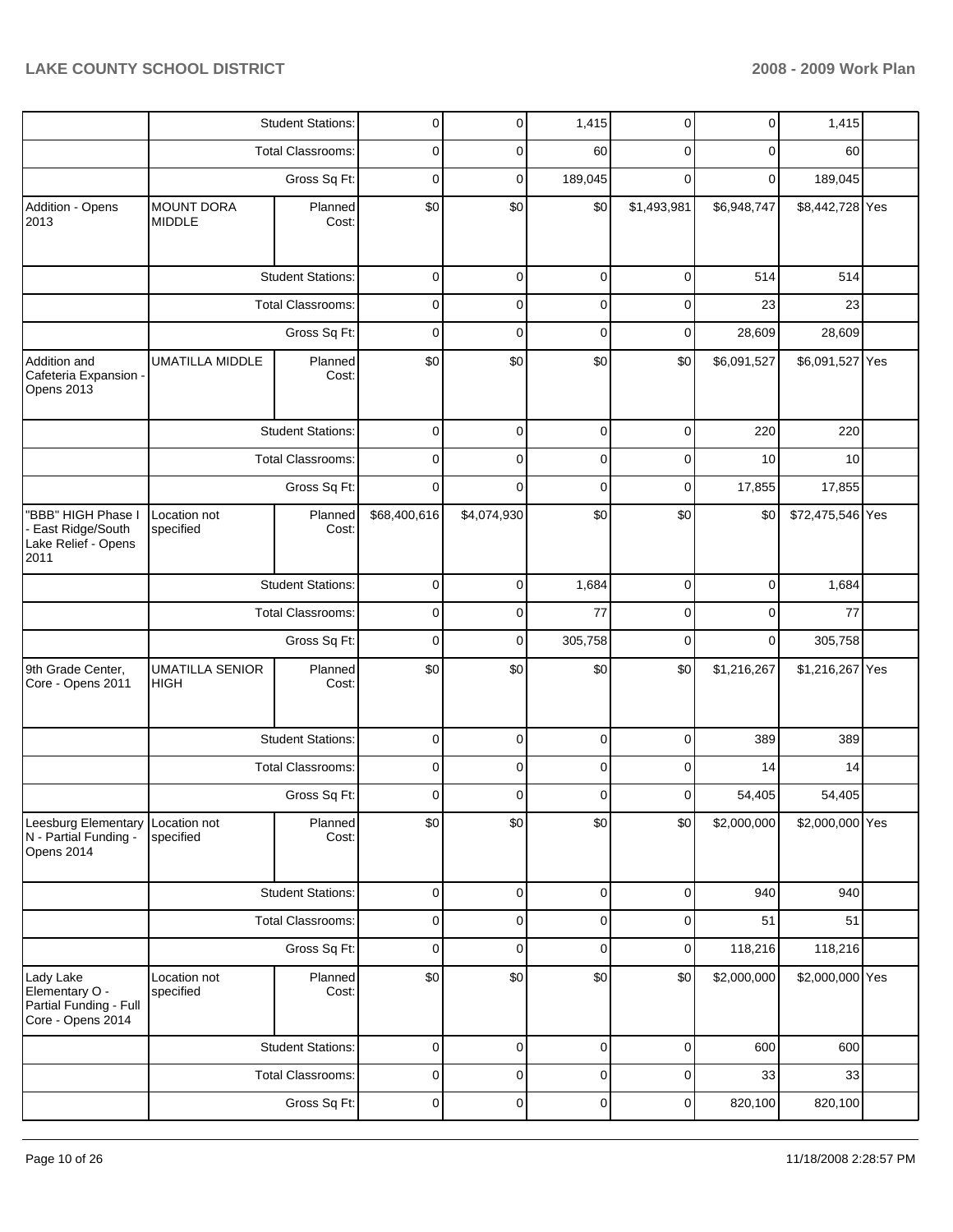| $\Omega$<br><b>Student Stations:</b><br>$\Omega$<br>$\Omega$<br>$\Omega$<br>600<br>600<br><b>Total Classrooms:</b><br>$\mathbf 0$<br>$\mathbf 0$<br>$\mathbf 0$<br>$\mathbf 0$<br>33<br>33<br>$\mathbf 0$<br>$\mathbf 0$<br>820,100<br>Gross Sq Ft:<br>$\mathbf 0$<br>$\mathbf 0$<br>820,100<br>\$0<br>\$0<br>\$0<br>\$0<br>\$2,000,000<br>\$2,000,000 Yes<br>Groveland<br>Location not<br>Planned<br>Cost:<br>Elementary Q -<br>specified<br>Partial Funding -<br>Opens 2014<br><b>Student Stations:</b><br>$\mathbf 0$<br>$\mathbf 0$<br>$\mathbf 0$<br>940<br>940<br>$\mathbf 0$<br>Total Classrooms:<br>$\mathbf 0$<br>$\Omega$<br>$\mathbf 0$<br>$\Omega$<br>51<br>51<br>Gross Sq Ft:<br>118,216<br>118,216<br>$\mathbf 0$<br>$\mathbf 0$<br>$\mathbf 0$<br>$\mathbf 0$<br>\$0<br>\$0<br>\$0<br>\$13,000,000<br>\$13,000,000 Yes<br>"DDD" Community<br>Location not<br>Planned<br>\$0<br>College/HS<br>specified<br>Cost:<br>Partnership - Labs -<br>Opens 2009<br>$\mathbf 0$<br><b>Student Stations:</b><br>$\mathbf 0$<br>$\mathbf 0$<br>$\mathbf 0$<br>600<br>600<br><b>Total Classrooms:</b><br>$\mathbf 0$<br>$\mathbf 0$<br>$\mathbf 0$<br>24<br>24<br>$\Omega$<br>Gross Sq Ft:<br>$\mathbf 0$<br>52,586<br>52,586<br>$\Omega$<br>$\mathbf 0$<br>$\Omega$<br><b>Classroom Additions</b><br>\$0<br>\$0<br>\$0<br>\$7,000,000 Yes<br>Planned<br>\$3,500,000<br>\$3,500,000<br>Location not<br>specified<br>Cost:<br><b>Student Stations:</b><br>$\mathbf 0$<br>$\mathbf 0$<br>$\mathbf 0$<br>260<br>260<br>520<br><b>Total Classrooms:</b><br>$\mathbf 0$<br>$\mathbf 0$<br>$\mathbf 0$<br>13<br>13<br>26<br>$\mathbf 0$<br>$\Omega$<br>$\mathbf 0$<br>Gross Sq Ft:<br>13,000<br>13,000<br>26,000 | <b>Tavares Elementary</b><br>P - Partial Funding -<br>Full Core - Opens<br>2014 | Location not<br>specified | Planned<br>Cost: | \$0 | \$0 | \$0 | \$0 | \$2,000,000 | \$2,000,000 Yes |  |
|-------------------------------------------------------------------------------------------------------------------------------------------------------------------------------------------------------------------------------------------------------------------------------------------------------------------------------------------------------------------------------------------------------------------------------------------------------------------------------------------------------------------------------------------------------------------------------------------------------------------------------------------------------------------------------------------------------------------------------------------------------------------------------------------------------------------------------------------------------------------------------------------------------------------------------------------------------------------------------------------------------------------------------------------------------------------------------------------------------------------------------------------------------------------------------------------------------------------------------------------------------------------------------------------------------------------------------------------------------------------------------------------------------------------------------------------------------------------------------------------------------------------------------------------------------------------------------------------------------------------------------------------------------------------------------------------------------------|---------------------------------------------------------------------------------|---------------------------|------------------|-----|-----|-----|-----|-------------|-----------------|--|
|                                                                                                                                                                                                                                                                                                                                                                                                                                                                                                                                                                                                                                                                                                                                                                                                                                                                                                                                                                                                                                                                                                                                                                                                                                                                                                                                                                                                                                                                                                                                                                                                                                                                                                             |                                                                                 |                           |                  |     |     |     |     |             |                 |  |
|                                                                                                                                                                                                                                                                                                                                                                                                                                                                                                                                                                                                                                                                                                                                                                                                                                                                                                                                                                                                                                                                                                                                                                                                                                                                                                                                                                                                                                                                                                                                                                                                                                                                                                             |                                                                                 |                           |                  |     |     |     |     |             |                 |  |
|                                                                                                                                                                                                                                                                                                                                                                                                                                                                                                                                                                                                                                                                                                                                                                                                                                                                                                                                                                                                                                                                                                                                                                                                                                                                                                                                                                                                                                                                                                                                                                                                                                                                                                             |                                                                                 |                           |                  |     |     |     |     |             |                 |  |
|                                                                                                                                                                                                                                                                                                                                                                                                                                                                                                                                                                                                                                                                                                                                                                                                                                                                                                                                                                                                                                                                                                                                                                                                                                                                                                                                                                                                                                                                                                                                                                                                                                                                                                             |                                                                                 |                           |                  |     |     |     |     |             |                 |  |
|                                                                                                                                                                                                                                                                                                                                                                                                                                                                                                                                                                                                                                                                                                                                                                                                                                                                                                                                                                                                                                                                                                                                                                                                                                                                                                                                                                                                                                                                                                                                                                                                                                                                                                             |                                                                                 |                           |                  |     |     |     |     |             |                 |  |
|                                                                                                                                                                                                                                                                                                                                                                                                                                                                                                                                                                                                                                                                                                                                                                                                                                                                                                                                                                                                                                                                                                                                                                                                                                                                                                                                                                                                                                                                                                                                                                                                                                                                                                             |                                                                                 |                           |                  |     |     |     |     |             |                 |  |
|                                                                                                                                                                                                                                                                                                                                                                                                                                                                                                                                                                                                                                                                                                                                                                                                                                                                                                                                                                                                                                                                                                                                                                                                                                                                                                                                                                                                                                                                                                                                                                                                                                                                                                             |                                                                                 |                           |                  |     |     |     |     |             |                 |  |
|                                                                                                                                                                                                                                                                                                                                                                                                                                                                                                                                                                                                                                                                                                                                                                                                                                                                                                                                                                                                                                                                                                                                                                                                                                                                                                                                                                                                                                                                                                                                                                                                                                                                                                             |                                                                                 |                           |                  |     |     |     |     |             |                 |  |
|                                                                                                                                                                                                                                                                                                                                                                                                                                                                                                                                                                                                                                                                                                                                                                                                                                                                                                                                                                                                                                                                                                                                                                                                                                                                                                                                                                                                                                                                                                                                                                                                                                                                                                             |                                                                                 |                           |                  |     |     |     |     |             |                 |  |
|                                                                                                                                                                                                                                                                                                                                                                                                                                                                                                                                                                                                                                                                                                                                                                                                                                                                                                                                                                                                                                                                                                                                                                                                                                                                                                                                                                                                                                                                                                                                                                                                                                                                                                             |                                                                                 |                           |                  |     |     |     |     |             |                 |  |
|                                                                                                                                                                                                                                                                                                                                                                                                                                                                                                                                                                                                                                                                                                                                                                                                                                                                                                                                                                                                                                                                                                                                                                                                                                                                                                                                                                                                                                                                                                                                                                                                                                                                                                             |                                                                                 |                           |                  |     |     |     |     |             |                 |  |
|                                                                                                                                                                                                                                                                                                                                                                                                                                                                                                                                                                                                                                                                                                                                                                                                                                                                                                                                                                                                                                                                                                                                                                                                                                                                                                                                                                                                                                                                                                                                                                                                                                                                                                             |                                                                                 |                           |                  |     |     |     |     |             |                 |  |
|                                                                                                                                                                                                                                                                                                                                                                                                                                                                                                                                                                                                                                                                                                                                                                                                                                                                                                                                                                                                                                                                                                                                                                                                                                                                                                                                                                                                                                                                                                                                                                                                                                                                                                             |                                                                                 |                           |                  |     |     |     |     |             |                 |  |
|                                                                                                                                                                                                                                                                                                                                                                                                                                                                                                                                                                                                                                                                                                                                                                                                                                                                                                                                                                                                                                                                                                                                                                                                                                                                                                                                                                                                                                                                                                                                                                                                                                                                                                             |                                                                                 |                           |                  |     |     |     |     |             |                 |  |
|                                                                                                                                                                                                                                                                                                                                                                                                                                                                                                                                                                                                                                                                                                                                                                                                                                                                                                                                                                                                                                                                                                                                                                                                                                                                                                                                                                                                                                                                                                                                                                                                                                                                                                             |                                                                                 |                           |                  |     |     |     |     |             |                 |  |

| Planned Cost:   \$143,000.157 |   | \$7,574,930 | \$1,471,537 | \$28,081,574    |           | \$42,505,748 \$222,633,946 |
|-------------------------------|---|-------------|-------------|-----------------|-----------|----------------------------|
| <b>Student Stations: I</b>    |   | 750         | 3.099       | 434             | 6.454     | 10.737                     |
| <b>Total Classrooms:</b>      |   | 41          | 137         | 23 <sub>1</sub> | 330       | 531                        |
| Gross Sq Ft:                  | 0 | 94.216      | 494.803     | 23,486          | 2,190,593 | 2,803,098                  |

# **Other Project Schedules**

Major renovations, remodeling, and additions of capital outlay projects that do not add capacity to schools.

| <b>Project Description</b> | Location                                   | 2008 - 2009<br>Actual Budget | $2009 - 2010$<br>Projected | 2010 - 2011<br>Projected | 2011 - 2012<br>Projected | $2012 - 2013$<br>Projected | <b>Total</b>  | Funded |
|----------------------------|--------------------------------------------|------------------------------|----------------------------|--------------------------|--------------------------|----------------------------|---------------|--------|
| <b>Ancillary Use</b>       | <b>JOLD LAKE HILLS</b><br><b>IFACILITY</b> | \$250,000                    | \$0 <sub>1</sub>           | \$0                      | \$0                      | \$0 <sub>1</sub>           | \$250,000 Yes |        |
| <b>Ancillary Use</b>       | <b>MASCOTTE CENTER</b>                     | \$350,000                    | \$0                        | \$0                      | \$0                      | \$0                        | \$350,000 Yes |        |
| <b>Ancillary Use</b>       | <b>MINNEOLA</b><br><b>IELEMENTARY</b>      | \$150,000                    | \$0                        | \$0                      | \$0                      | \$0                        | \$150,000 Yes |        |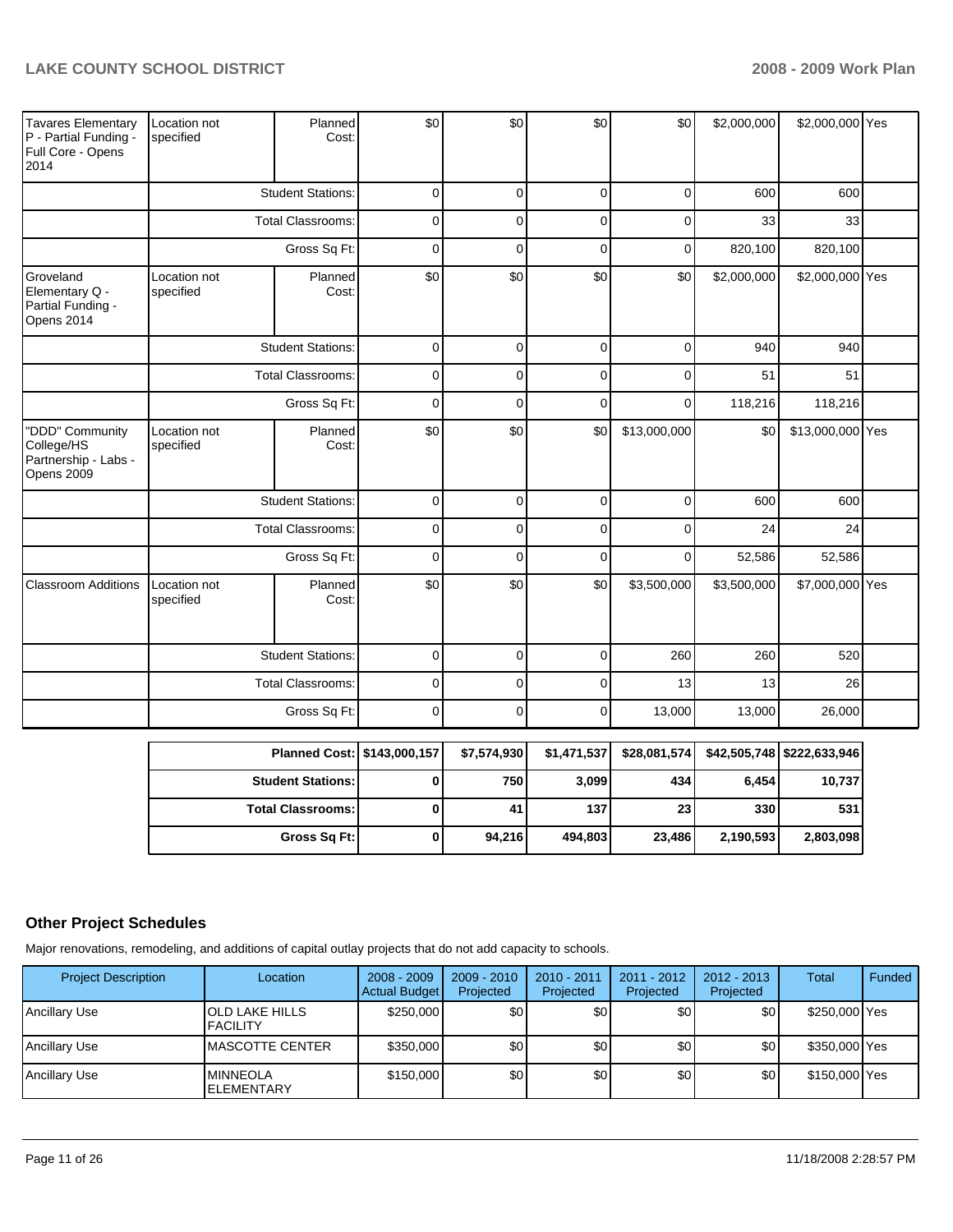| Planning         | <b>I</b> EUSTIS ELEMENTARY | \$100,000   | \$0         | \$0         | \$0         | \$0 <sub>1</sub> | \$100,000 Yes    |  |
|------------------|----------------------------|-------------|-------------|-------------|-------------|------------------|------------------|--|
| Land Acquisition | Location not specified     | \$5,000,000 | \$3,000,000 | \$5,000,000 | \$7,000,000 | \$7,000,000      | \$27.000.000 Yes |  |
|                  |                            | \$5,850,000 | \$3,000,000 | \$5,000,000 | \$7,000,000 | \$7,000,000      | \$27.850.000     |  |

### **Additional Project Schedules**

Any projects that are not identified in the last approved educational plant survey.

Nothing reported for this section.

## **Non Funded Growth Management Project Schedules**

Schedule indicating which projects, due to planned development, that CANNOT be funded from current revenues projected over the next five years.

Nothing reported for this section.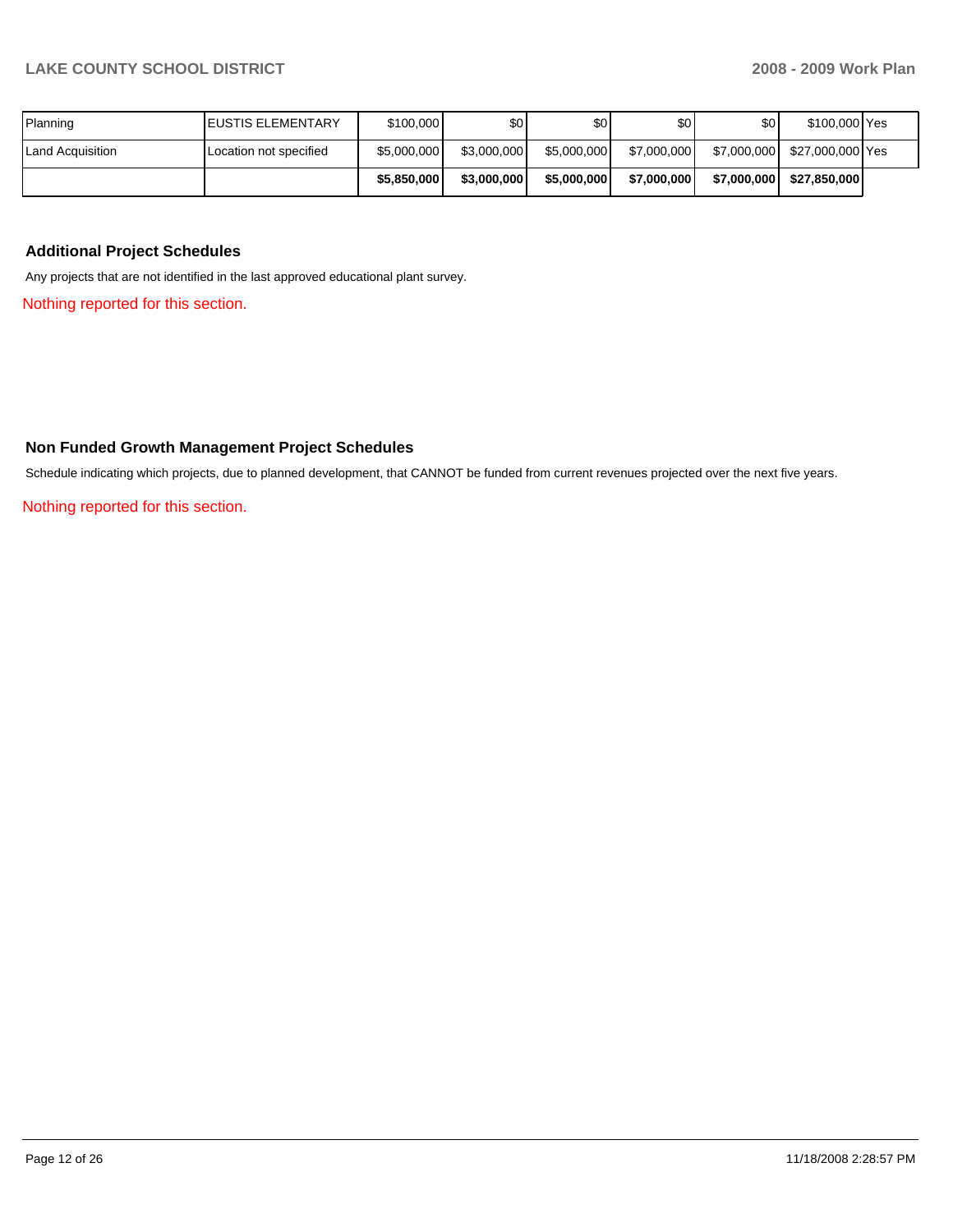# **Capacity Tracking**

| Location                                       | $2008 -$<br>2009 Satis.<br>Stu. Sta. | Actual<br>$2008 -$<br><b>2009 FISH</b><br>Capacity | Actual<br>$2007 -$<br>2008<br><b>COFTE</b> | # Class<br><b>Rooms</b> | Actual<br>Average<br>$2008 -$<br>2009 Class<br><b>Size</b> | Actual<br>$2008 -$<br>2009<br><b>Utilization</b> | <b>New</b><br>Stu.<br>Capacity | <b>New</b><br>Rooms to<br>be<br>Added/Re<br>moved | Projected<br>$2012 -$<br>2013<br><b>COFTE</b> | Projected<br>$2012 -$<br>2013<br><b>Utilization</b> | Projected<br>$2012 -$<br>2013 Class<br><b>Size</b> |
|------------------------------------------------|--------------------------------------|----------------------------------------------------|--------------------------------------------|-------------------------|------------------------------------------------------------|--------------------------------------------------|--------------------------------|---------------------------------------------------|-----------------------------------------------|-----------------------------------------------------|----------------------------------------------------|
| ALTOONA NORTH LAKE<br><b>ED CENTER</b>         | 132                                  | 0                                                  | $\Omega$                                   | 6                       | $\overline{0}$                                             | 0.00%                                            | $\Omega$                       | $\Omega$                                          | $\overline{0}$                                | 0.00%                                               | $\Omega$                                           |
| <b>BEVERLY SHORES</b><br>ELEMENTARY            | 914                                  | 914                                                | 640                                        | 48                      | 13                                                         | 70.00 %                                          | $-301$                         | $-15$                                             | 613                                           | 100.00 %                                            | 19                                                 |
| <b>CYPRESS RIDGE</b><br><b>ELEMENTARY</b>      | 722                                  | 722                                                | 614                                        | 35                      | 18                                                         | 85.00 %                                          | $-84$                          | $-4$                                              | 638                                           | 100.00 %                                            | 21                                                 |
| <b>CLERMONT MIDDLE</b>                         | 1,245                                | 1,121                                              | 902                                        | 53                      | 17                                                         | 80.00 %                                          | -70                            | $-3$                                              | 1,051                                         | 100.00 %                                            | 21                                                 |
| <b>EUSTIS ELEMENTARY</b>                       | 533                                  | 533                                                | 535                                        | 28                      | 19                                                         | 100.00 %                                         | 28                             | $\overline{2}$                                    | 561                                           | 100.00%                                             | 19                                                 |
| <b>EUSTIS HEIGHTS</b><br><b>ELEMENTARY</b>     | 1,066                                | 1,066                                              | 684                                        | 58                      | 12                                                         | 64.00 %                                          | -368                           | -18                                               | 698                                           | 100.00 %                                            | 17                                                 |
| <b>EUSTIS SENIOR HIGH</b>                      | 1,044                                | 887                                                | 951                                        | 44                      | 22                                                         | 107.00 %                                         | 97                             | $\overline{4}$                                    | 984                                           | 100.00 %                                            | 21                                                 |
| <b>FRUITLAND PARK</b><br><b>ELEMENTARY</b>     | 756                                  | 756                                                | 630                                        | 40                      | 16                                                         | 83.00 %                                          | -88                            | -4                                                | 668                                           | 100.00 %                                            | 19                                                 |
| CECIL E GRAY MIDDLE                            | 1,636                                | 1,472                                              | 1,283                                      | 69                      | 19                                                         | 87.00 %                                          | $-313$                         | -13                                               | 1,159                                         | 100.00%                                             | 21                                                 |
| <b>HOWEY EDUCATION</b><br><b>CENTER</b>        | 0                                    | $\Omega$                                           | $\Omega$                                   | 0                       | $\Omega$                                                   | 0.00%                                            | $\Omega$                       | $\Omega$                                          | $\overline{0}$                                | 0.00%                                               | $\mathbf 0$                                        |
| SEMINOLE SPRINGS<br>ELEMENTARY                 | 867                                  | 867                                                | 867                                        | 47                      | 18                                                         | 100.00 %                                         | 123                            | 7                                                 | 990                                           | 100.00 %                                            | 18                                                 |
| LEE EDUCATIONAL<br><b>CENTER</b>               | $\Omega$                             | $\Omega$                                           | $\Omega$                                   | 0                       | $\Omega$                                                   | 0.00%                                            | $\Omega$                       | $\Omega$                                          | $\mathbf 0$                                   | 0.00%                                               | $\mathbf 0$                                        |
| LEESBURG SENIOR<br>HIGH                        | 2,143                                | 2,036                                              | 1,675                                      | 92                      | 18                                                         | 82.00 %                                          | $-220$                         | -8                                                | 1,816                                         | 100.00 %                                            | 22                                                 |
| MT DORA SENIOR HIGH                            | 1,378                                | 1,240                                              | 924                                        | 57                      | 16                                                         | 74.00 %                                          | $-161$                         | -6                                                | 1,079                                         | 100.00%                                             | 21                                                 |
| TAVARES SENIOR HIGH                            | 1,591                                | 1,511                                              | 1,250                                      | 64                      | 20                                                         | 83.00 %                                          | -43                            | -1                                                | 1,468                                         | 100.00 %                                            | 23                                                 |
| <b>TAVARES MIDDLE</b>                          | 1,325                                | 1,193                                              | 1,006                                      | 56                      | 18                                                         | 84.00 %                                          | $-52$                          | $-2$                                              | 1,141                                         | 100.00%                                             | 21                                                 |
| UMATILLA PRE-K<br><b>CENTER</b>                | 108                                  | 108                                                | 5                                          | 6                       | $\mathbf{1}$                                               | 4.00 %                                           | $-28$                          | $\Omega$                                          | 80                                            | 100.00 %                                            | 13                                                 |
| UMATILLA SENIOR HIGH                           | 992                                  | 843                                                | 832                                        | 42                      | 20                                                         | 99.00 %                                          | 60                             | 3                                                 | 903                                           | 100.00 %                                            | 20                                                 |
| <b>TREADWAY</b><br>ELEMENTARY                  | 1,028                                | 1,028                                              | 941                                        | 54                      | 17                                                         | 92.00 %                                          | -31                            | -1                                                | 997                                           | 100.00 %                                            | 19                                                 |
| OAK PARK MIDDLE                                | 799                                  | 719                                                | 584                                        | 35                      | 17                                                         | 81.00%                                           | $-19$                          | 0                                                 | 700                                           | 100.00%                                             | 20                                                 |
| <b>MINNEOLA</b><br><b>ELEMENTARY</b>           | 1,140                                | 1,140                                              | 992                                        | 61                      | 16                                                         | 87.00 %                                          | $-37$                          | $-1$                                              | 1,103                                         | 100.00 %                                            | 18                                                 |
| <b>CARVER MIDDLE</b>                           | 1,289                                | 1,160                                              | 784                                        | 56                      | 14                                                         | 68.00 %                                          | $-264$                         | -11                                               | 896                                           | 100.00 %                                            | 20                                                 |
| <b>GROVELAND</b><br><b>ELEMENTARY</b>          | 1,113                                | 1,113                                              | 882                                        | 56                      | 16                                                         | 79.00 %                                          | 169                            | 9                                                 | 1,282                                         | 100.00 %                                            | 20                                                 |
| <b>EUSTIS HIGH ANNEX</b><br>(CURTRIGHT CAMPUS) | 564                                  | 423                                                | 361                                        | 23                      | 16                                                         | 85.00 %                                          | $-26$                          | -1                                                | 397                                           | 100.00%                                             | 18                                                 |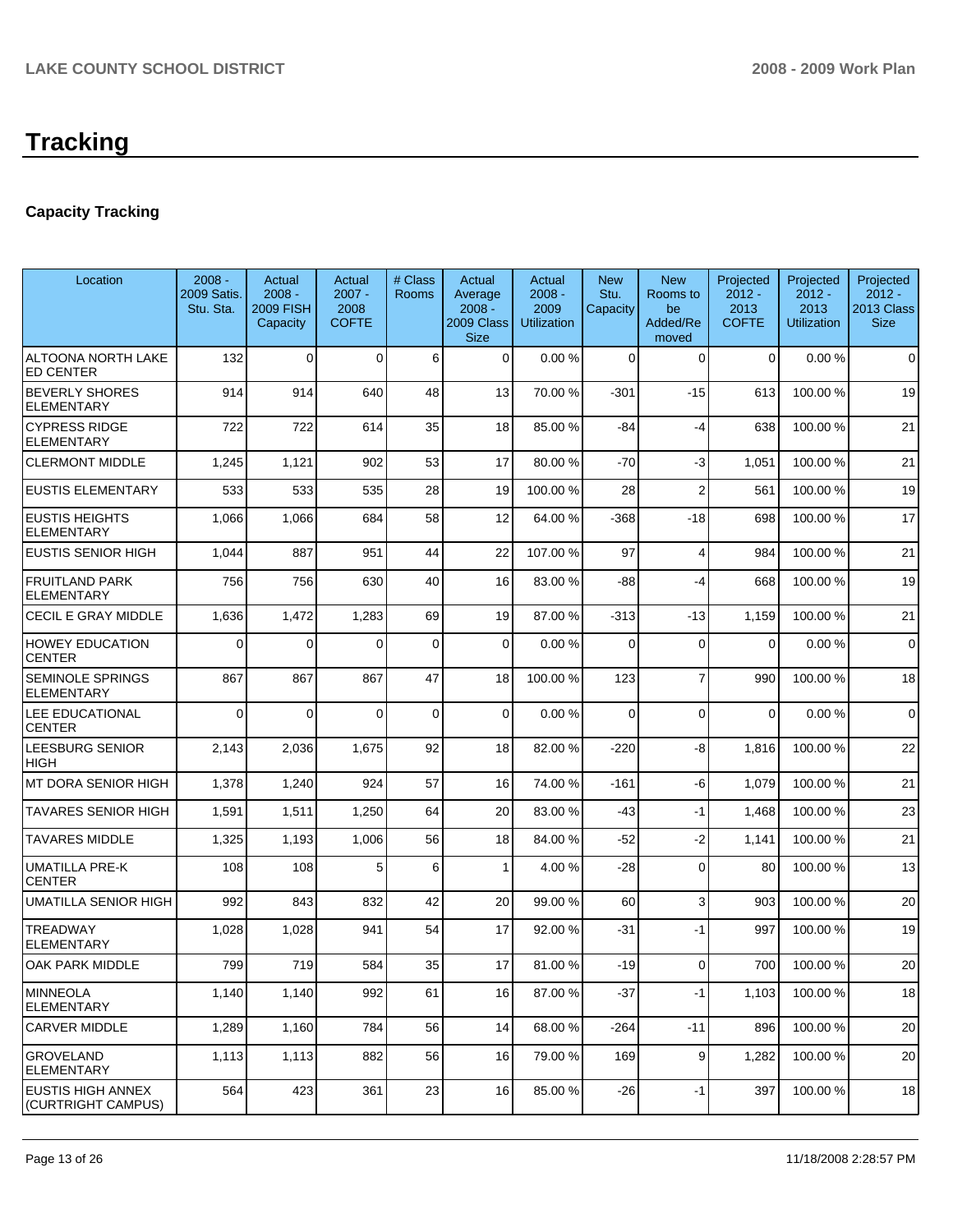| <b>CLERMONT</b><br><b>ELEMENTARY</b>                                  | 806    | 806            | 687            | 41    | 17             | 85.00 %  | $-58$       | $-2$           | 748         | 100.00 % | 19          |
|-----------------------------------------------------------------------|--------|----------------|----------------|-------|----------------|----------|-------------|----------------|-------------|----------|-------------|
| <b>MOUNT DORA MIDDLE</b>                                              | 694    | 625            | 716            | 30    | 24             | 115.00 % | 226         | 10             | 851         | 100.00%  | 21          |
| <b>RIMES EARLY</b><br><b>LEARNING &amp; LITERACY</b><br><b>CENTER</b> | 492    | 492            | 200            | 26    | 8              | 41.00 %  | $-79$       | $-3$           | 413         | 100.00%  | 18          |
| <b>TRIANGLE</b><br><b>ELEMENTARY</b>                                  | 796    | 796            | 604            | 43    | 14             | 76.00 %  | $-169$      | -8             | 627         | 100.00 % | 18          |
| <b>LAKE VOCATIONAL</b><br><b>CENTERS</b>                              | 1,022  | 1,226          | 34             | 59    | $\mathbf{1}$   | 3.00 %   | $\Omega$    | $\Omega$       | $\mathbf 0$ | 0.00%    | $\mathbf 0$ |
| <b>OLD LAKE HILLS</b><br>FACILITY                                     | 30     | 30             | 150            | 3     | 50             | 500.00 % | -30         | $-3$           | 0           | 0.00%    | $\mathbf 0$ |
| <b>TAVARES ELEMENTARY</b>                                             | 835    | 835            | 758            | 43    | 18             | 91.00 %  | 61          | $\overline{4}$ | 896         | 100.00 % | 19          |
| <b>UMATILLA MIDDLE</b>                                                | 861    | 775            | 688            | 38    | 18             | 89.00 %  | $-88$       | $-4$           | 687         | 100.00%  | 20          |
| <b>SPRING CREEK</b><br><b>ELEMENTARY</b>                              | 685    | 685            | 596            | 36    | 17             | 87.00 %  | 17          | 1              | 702         | 100.00 % | 19          |
| <b>SOUTH LAKE SENIOR</b><br><b>HIGH</b>                               | 2,398  | 2,278          | 2,059          | 100   | 21             | 90.00 %  | 368         | 15             | 2,646       | 100.00%  | 23          |
| <b>EUSTIS MIDDLE</b>                                                  | 1,440  | 1,296          | 1,046          | 61    | 17             | 81.00 %  | $-175$      | $-7$           | 1,121       | 100.00%  | 21          |
| <b>VILLAGES</b><br><b>ELEMENTARY</b>                                  | 851    | 851            | 796            | 45    | 18             | 94.00 %  | 158         | 8              | 1,009       | 100.00%  | 19          |
| <b>ASTATULA</b><br><b>ELEMENTARY</b>                                  | 791    | 791            | 743            | 43    | 17             | 94.00 %  | 218         | 11             | 1,009       | 100.00 % | 19          |
| <b>LOST LAKE</b><br><b>ELEMENTARY</b>                                 | 1,082  | 1,062          | 1,013          | 58    | 17             | 95.00 %  | 195         | 10             | 1,257       | 100.00 % | 18          |
| WINDY HILL MIDDLE                                                     | 1,554  | 1,399          | 1,582          | 66    | 24             | 113.00 % | -119        | -5             | 1,280       | 100.00 % | 21          |
| <b>ROUND LAKE</b><br><b>ELEMENTARY</b>                                | 1,187  | 1,187          | 1,102          | 61    | 18             | 93.00 %  | 73          | $\overline{4}$ | 1,260       | 100.00 % | 19          |
| <b>UMATILLA</b><br><b>ELEMENTARY</b>                                  | 701    | 701            | 711            | 36    | 20             | 101.00 % | 66          | $\overline{4}$ | 767         | 100.00%  | 19          |
| <b>EAST RIDGE SENIOR</b><br><b>HIGH</b>                               | 3,355  | 3,187          | 2,774          | 137   | 20             | 87.00 %  | 106         | 5              | 3,293       | 100.00 % | 23          |
| <b>PINE RIDGE</b><br><b>ELEMENTARY</b>                                | 970    | 970            | 782            | 50    | 16             | 81.00 %  | $-70$       | $-3$           | 900         | 100.00%  | 19          |
| <b>LEESBURG</b><br><b>ELEMENTARY</b>                                  | 926    | 926            | 931            | 48    | 19             | 101.00 % | 186         | 10             | 1,112       | 100.00%  | 19          |
| <b>MASCOTTE CHARTER</b><br><b>ELEMENTARY SCHOOL</b>                   | 1,008  | $\overline{0}$ | $\mathbf 0$    | 59    | $\overline{0}$ | 0.00%    | 958         | 48             | 958         | 100.00%  | 9           |
| LAKE HILLS ESE<br><b>CENTER</b>                                       | 244    | $\overline{0}$ | $\overline{0}$ | 25    | $\mathbf 0$    | 0.00%    | $\mathbf 0$ | $\mathbf 0$    | $\mathbf 0$ | 0.00%    | $\mathbf 0$ |
| <b>SAWGRASS BAY</b><br><b>ELEMENTARY</b>                              | 1,008  | 0              | 886            | 59    | 15             | 0.00%    | 476         | 24             | 1,414       | 297.00 % | 17          |
| <b>GRASSY LAKE</b><br>ELEMENTARY                                      | 1,008  | $\mathbf 0$    | 917            | 59    | 16             | 0.00%    | 258         | 13             | 1,196       | 464.00 % | 17          |
| <b>EAST RIDGE MIDDLE</b><br>SCHOOL                                    | 1,431  | 0              | 0              | 62    | $\overline{0}$ | 0.00%    | 1,229       | 54             | 1,229       | 100.00 % | 11          |
|                                                                       | 48,560 | 41,770         | 37,115         | 2,318 | 16             | 88.85 %  | 2,179       | 123            | 44.599      | 101.48%  | 18          |

The COFTE Projected Total (44,599) for 2012 - 2013 must match the Official Forecasted COFTE Total (43,643 ) for 2012 - 2013 before this section can be completed. In the event that the COFTE Projected Total does not match the Official forecasted COFTE, then the Balanced Projected COFTE Table should be used to balance COFTE.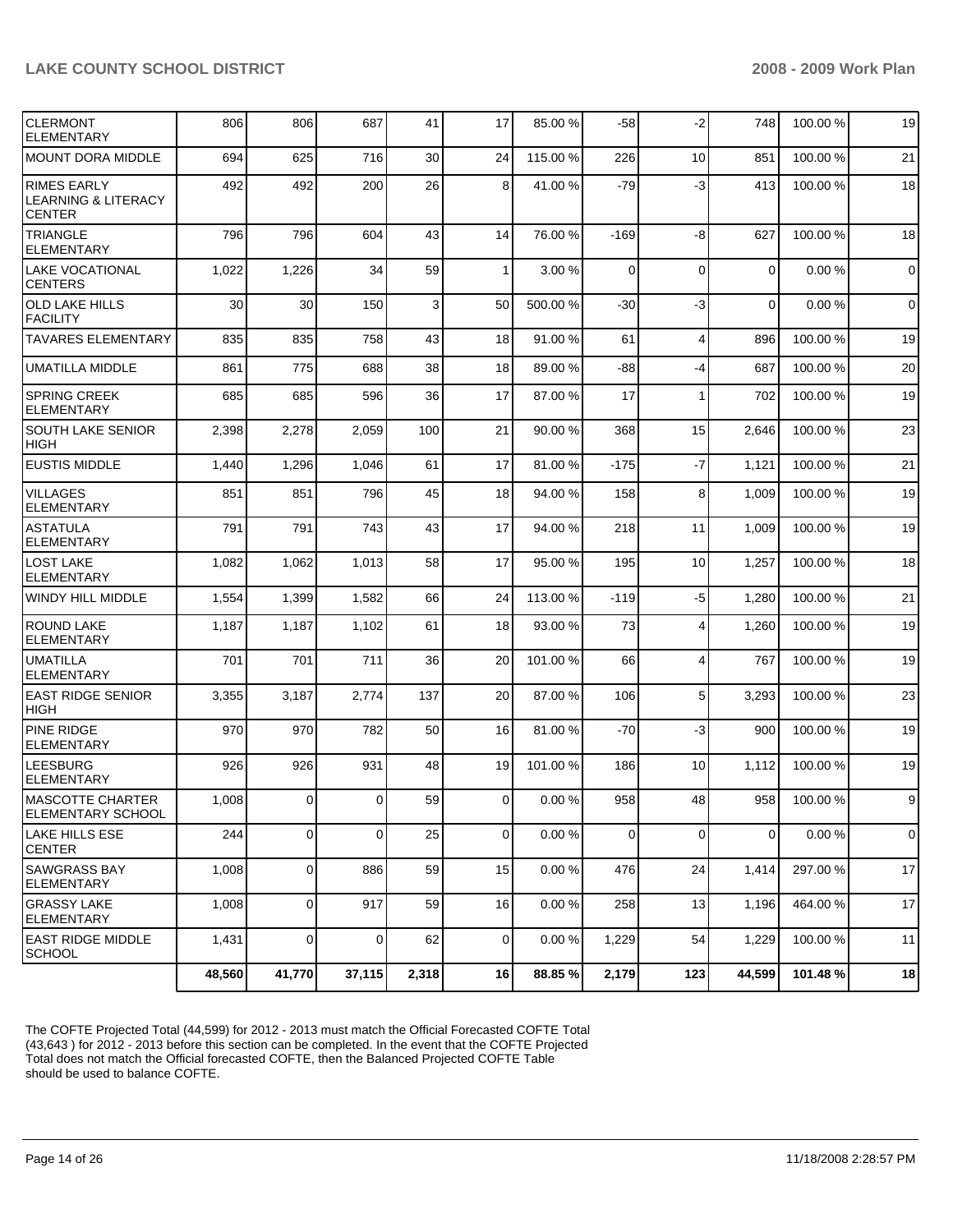| Projected COFTE for 2012 - 2013 |        |  |  |  |  |
|---------------------------------|--------|--|--|--|--|
| Elementary (PK-3)               | 16,000 |  |  |  |  |
| Middle (4-8)                    | 16,355 |  |  |  |  |
| High (9-12)                     | 11,288 |  |  |  |  |
|                                 | 43,643 |  |  |  |  |

| <b>Grade Level Type</b> | <b>Balanced Projected</b><br>COFTE for 2012 - 2013 |
|-------------------------|----------------------------------------------------|
| Elementary (PK-3)       | 570                                                |
| Middle (4-8)            | -228                                               |
| High (9-12)             | $-1,298$                                           |
|                         | 43,643                                             |

# **Relocatable Replacement**

Number of relocatable classrooms clearly identified and scheduled for replacement in the school board adopted financially feasible 5-year district work program.

| Location                               | 2008 - 2009    | 2009 - 2010 | $2010 - 2011$ | 2011 - 2012 | $2012 - 2013$ | Year 5 Total   |
|----------------------------------------|----------------|-------------|---------------|-------------|---------------|----------------|
| <b>EUSTIS ELEMENTARY</b>               | 0              | ∩           |               | 0           | ∩             | 1 <sup>1</sup> |
| <b>ICECIL E GRAY MIDDLE</b>            | 7              | ∩           | 9             | 0           | 0             | 16             |
| <b>SEMINOLE SPRINGS ELEMENTARY</b>     | 1              | 15          | 0             | 0           | 0             | 16             |
| UMATILLA SENIOR HIGH                   | 0              | ſ           | $\Omega$      | 5           | 0             | 5 <sup>1</sup> |
| <b>TREADWAY ELEMENTARY</b>             | 1              | C           | 16            | $\Omega$    | $\Omega$      | 17             |
| <b>GROVELAND ELEMENTARY</b>            | $\mathbf 0$    | ſ           | $\Omega$      | 16          | $\Omega$      | 16             |
| MOUNT DORA MIDDLE                      | $\mathbf 0$    | ſ           | $\Omega$      | 11          | $\Omega$      | 11             |
| <b>UMATILLA MIDDLE</b>                 | $\mathbf 0$    | ſ           | $\mathcal{P}$ | $\Omega$    | <sup>0</sup>  | $\overline{2}$ |
| <b>SPRING CREEK ELEMENTARY</b>         | 1              |             | $\Omega$      | $\Omega$    | ∩             | $\overline{2}$ |
| <b>SOUTH LAKE SENIOR HIGH</b>          | $\overline{0}$ | $\Omega$    | 14            | $\Omega$    | <sup>0</sup>  | 14             |
| <b>VILLAGES ELEMENTARY</b>             | 0              | $\Omega$    | $\Omega$      | 14          | $\Omega$      | 14             |
| <b>LOST LAKE ELEMENTARY</b>            | 4              | $\Omega$    | $\Omega$      | $\Omega$    | $\Omega$      | $\overline{4}$ |
| WINDY HILL MIDDLE                      | 21             | $\Omega$    | $\Omega$      | $\Omega$    | $\Omega$      | 21             |
| ROUND LAKE ELEMENTARY                  | $\mathbf 0$    | 14          | $\Omega$      | $\Omega$    | $\Omega$      | 14             |
| <b>EAST RIDGE SENIOR HIGH</b>          | $\mathbf 0$    |             | 28            |             | $\Omega$      | 30             |
| LEESBURG ELEMENTARY                    | $\mathbf 0$    | C           | $\Omega$      | 9           | $\Omega$      | 9 <sub>l</sub> |
| <b>SAWGRASS BAY ELEMENTARY</b>         | 1              | $\Omega$    | $\Omega$      | $\Omega$    | $\Omega$      | 1 <sup>1</sup> |
| <b>Total Relocatable Replacements:</b> | 36             | 31          | 70            | 56          | 0             | 193            |

# **Charter Schools Tracking**

Information regarding the use of charter schools.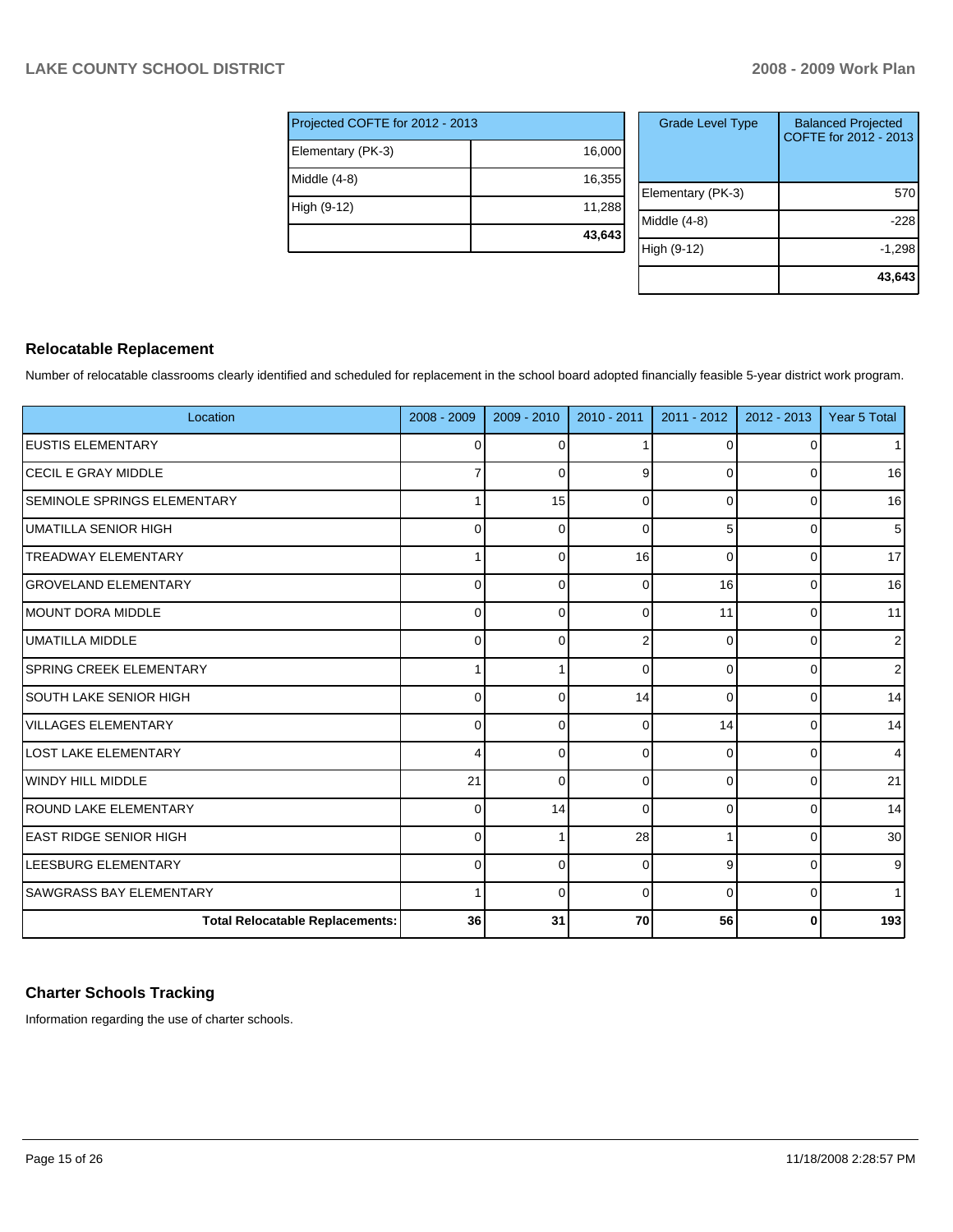| Location-Type                         | # Relocatable<br>units or<br>permanent<br><b>classrooms</b> | Owner           | <b>Year Started or</b><br><b>Scheduled</b> | <b>Student</b><br><b>Stations</b> | <b>Students</b><br>Enrolled | Years in<br>Contract | <b>Total Charter</b><br><b>Students</b><br>projected for<br>$2012 - 2013$ |
|---------------------------------------|-------------------------------------------------------------|-----------------|--------------------------------------------|-----------------------------------|-----------------------------|----------------------|---------------------------------------------------------------------------|
| Alee Academy 9-12                     |                                                             | 15 <b>OTHER</b> | 1999                                       | 300                               | 209                         | 10                   | 209                                                                       |
| Altoona School K-5                    |                                                             | 5 SCHOOL BOARD  | 2004                                       | 120                               | 116                         | 5                    | 116                                                                       |
| Milestone Community School K-8        |                                                             | 11 LEASE RENT   | 2001                                       | 364                               | 204                         | 5                    | 204                                                                       |
| National Deaf Academy K-12            |                                                             | 6OTHER          | 2001                                       | 65                                | 56                          | 3                    | 56                                                                        |
| South Lake Elementary Charter K<br>-8 |                                                             | 33 OTHER        | 2005                                       | 700                               | 685                         | 5.                   | 685                                                                       |
| <b>ACER Night at Alee Academy</b>     |                                                             | 15 OTHER        | 2001                                       | 300                               | 55                          | 10                   | 55                                                                        |
|                                       | 85                                                          |                 |                                            | 1,849                             | 1,325                       |                      | 1,325                                                                     |

# **Special Purpose Classrooms Tracking**

The number of classrooms that will be used for certain special purposes in the current year, by facility and type of classroom, that the district will, 1), not use for educational purposes, and 2), the co-teaching classrooms that are not open plan classrooms and will be used for educational purposes.

| School                                        | <b>School Type</b>                   | # of Elementary<br>K-3 Classrooms | # of Middle 4-8<br><b>Classrooms</b> | # of High 9-12<br>Classrooms        | # of ESE<br>Classrooms        | # of Combo<br>Classrooms        | <b>Total</b><br>Classrooms        |
|-----------------------------------------------|--------------------------------------|-----------------------------------|--------------------------------------|-------------------------------------|-------------------------------|---------------------------------|-----------------------------------|
| <b>Total Educational Classrooms:</b>          |                                      | 0                                 | 0                                    | $\bf{0}$                            | $\bf{0}$                      |                                 | 0                                 |
| School                                        | <b>School Type</b>                   | # of Elementary<br>K-3 Classrooms | # of Middle 4-8<br><b>Classrooms</b> | # of High 9-12<br><b>Classrooms</b> | # of ESE<br><b>Classrooms</b> | # of Combo<br><b>Classrooms</b> | <b>Total</b><br><b>Classrooms</b> |
| <b>CYPRESS RIDGE ELEMENTARY</b>               | Co-Teaching                          |                                   | C                                    | ∩                                   | <sup>0</sup>                  |                                 | 1.                                |
| <b>CLERMONT MIDDLE</b>                        | Co-Teaching                          | 0                                 | 16                                   | 0                                   | 0                             |                                 | 16                                |
| <b>EUSTIS ELEMENTARY</b>                      | Co-Teaching                          | 2                                 |                                      | 0                                   | $\Omega$                      |                                 | 3 <sup>1</sup>                    |
| <b>VILLAGES ELEMENTARY</b>                    | Co-Teaching                          |                                   |                                      | 0                                   | $\Omega$                      | 0                               | 5 <sub>5</sub>                    |
| <b>ASTATULA ELEMENTARY</b>                    | Co-Teaching                          |                                   | 0                                    | 0                                   | 0                             | 0                               | 1                                 |
| ISOUTH LAKE SENIOR HIGH                       | Co-Teaching                          | 0                                 | 0                                    |                                     | 0                             |                                 | 1 <sup>1</sup>                    |
| ICLERMONT ELEMENTARY                          | Co-Teaching                          |                                   |                                      | n                                   |                               |                                 | $6 \mid$                          |
| SAWGRASS BAY ELEMENTARY                       | Co-Teaching                          |                                   | ∩                                    | n                                   | $\Omega$                      |                                 | 1                                 |
| <b>UMATILLA ELEMENTARY</b>                    | Co-Teaching                          | 0                                 |                                      | $\Omega$                            | $\Omega$                      | $\Omega$                        | 1                                 |
| <b>EAST RIDGE SENIOR HIGH</b>                 | Co-Teaching                          | 0                                 | n                                    | 2                                   | 0                             | $\Omega$                        | 2                                 |
| LEESBURG ELEMENTARY                           | Co-Teaching                          | 3                                 |                                      | $\Omega$                            | $\Omega$                      | $\Omega$                        | $\vert 4 \vert$                   |
| <b>WINDY HILL MIDDLE</b>                      | Co-Teaching                          | $\Omega$                          |                                      | 0                                   | 8                             | U                               | 9 <sub>l</sub>                    |
| CECIL E GRAY MIDDLE                           | Co-Teaching                          | 0                                 | 12                                   | $\Omega$                            | $\Omega$                      | 0                               | 12                                |
| <b>ISEMINOLE SPRINGS</b><br><b>ELEMENTARY</b> | Co-Teaching                          | 2                                 | $\Omega$                             | 0                                   | 0                             | 0                               | 2                                 |
|                                               | <b>Total Co-Teaching Classrooms:</b> | 15                                | 37                                   | 3                                   | 9                             | 0                               | 64                                |

# **Infrastructure Tracking**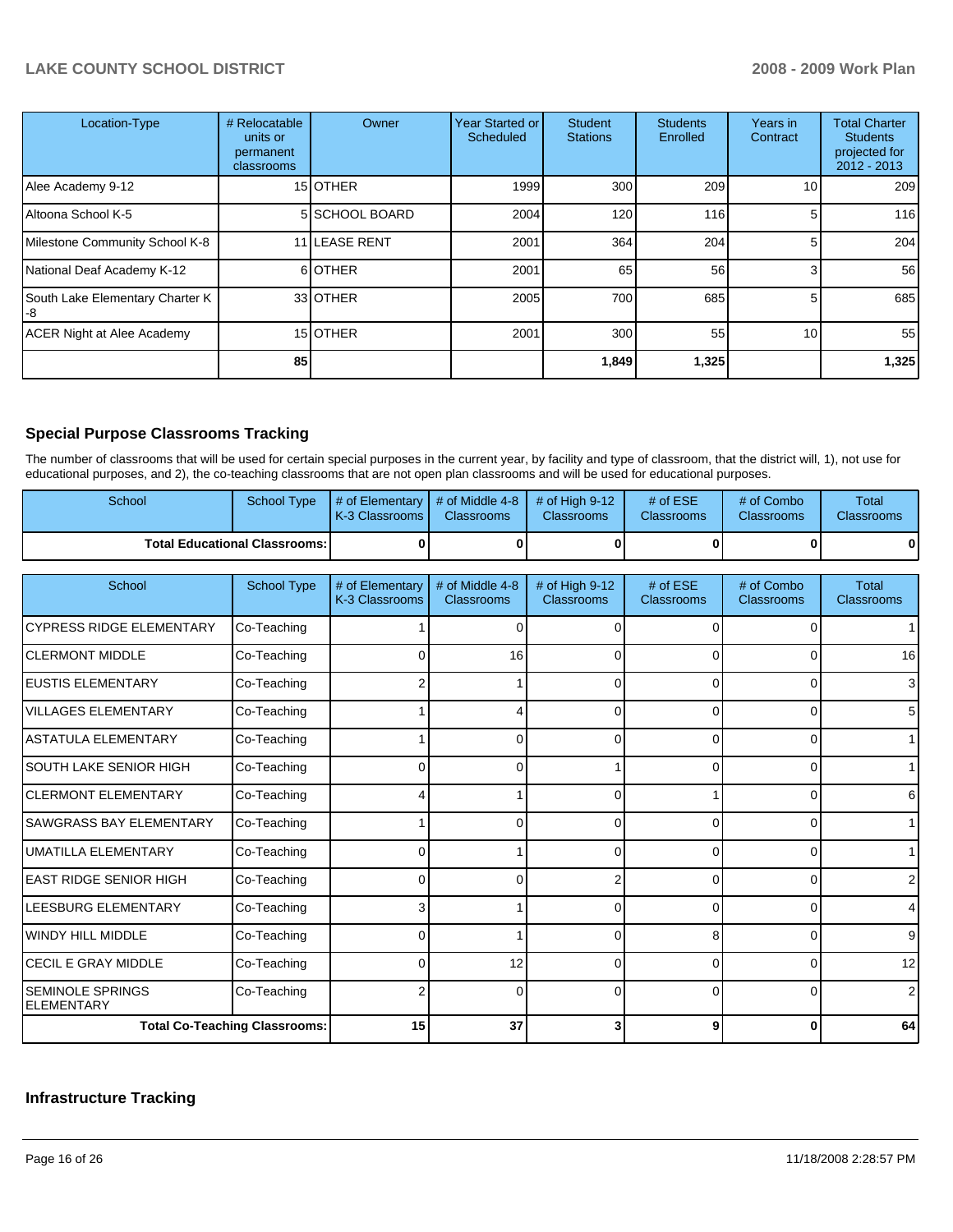**Necessary offsite infrastructure requirements resulting from expansions or new schools. This section should include infrastructure information related to capacity project schedules and other project schedules (Section 4).** 

Presently we have been successful in working with our local governments such that we have not incurred nor plan to incur any offsite infrastructure costs.

**Proposed location of planned facilities, whether those locations are consistent with the comprehensive plans of all affected local governments, and recommendations for infrastructure and other improvements to land adjacent to existing facilities. Provisions of 1013.33(12), (13) and (14) and 1013.36 must be addressed for new facilities planned within the 1st three years of the plan (Section 5).** 

New Elementary "J" - 940 student stations (Central Lake County area) with est. enrollment of 750 in 2010. To accommodate growth. New High "BBB" - 1600 student stations (South Lake County area) with est. enrollment of 1500 in 2011. To accommodate growth.

**Consistent with Comp Plan?** Yes

#### **Net New Classrooms**

The number of classrooms, by grade level and type of construction, that were added during the last fiscal year.

| List the net new classrooms added in the 2007 - 2008 fiscal year.                                                                                       |                                     |                          |                                                                        |                      | List the net new classrooms to be added in the 2008 - 2009 fiscal<br>year. |                            |                                |                        |
|---------------------------------------------------------------------------------------------------------------------------------------------------------|-------------------------------------|--------------------------|------------------------------------------------------------------------|----------------------|----------------------------------------------------------------------------|----------------------------|--------------------------------|------------------------|
| "Classrooms" is defined as capacity carrying classrooms that are added to increase<br>capacity to enable the district to meet the Class Size Amendment. |                                     |                          | Totals for fiscal year 2008 - 2009 should match totals in Section 15A. |                      |                                                                            |                            |                                |                        |
| Location                                                                                                                                                | $2007 - 2008$ #<br><b>Permanent</b> | 2007 - 2008 #<br>Modular | $2007 - 2008$ #<br>Relocatable                                         | 2007 - 2008<br>Total | $2008 - 2009$ #<br>Permanent                                               | $2008 - 2009$ #<br>Modular | $2008 - 2009$ #<br>Relocatable | $2008 - 2009$<br>Total |
| Elementary (PK-3)                                                                                                                                       | 174                                 |                          |                                                                        | 197                  |                                                                            |                            |                                |                        |
| $Middle (4-8)$                                                                                                                                          | 51                                  |                          |                                                                        | 51                   |                                                                            |                            |                                | 0                      |
| High (9-12)                                                                                                                                             | 37                                  |                          |                                                                        | 37                   |                                                                            |                            |                                |                        |
|                                                                                                                                                         | <b>2621</b>                         |                          | 21                                                                     | 285                  |                                                                            |                            |                                |                        |

#### **Relocatable Student Stations**

Number of students that will be educated in relocatable units, by school, in the current year, and the projected number of students for each of the years in the workplan.

| <b>Site</b>                       | $2008 - 2009$   | $2009 - 2010$ | $2010 - 2011$ | $2011 - 2012$ | $2012 - 2013$ | 5 Year Average  |
|-----------------------------------|-----------------|---------------|---------------|---------------|---------------|-----------------|
| <b>IBEVERLY SHORES ELEMENTARY</b> | 254             |               |               | 0             |               | 51              |
| ICYPRESS RIDGE ELEMENTARY         |                 | 363           | 362           | 361           | 380           | 293             |
| ICLERMONT MIDDLE                  | 352             | 26            | 75            | 155           | 247           | 171             |
| <b>IEUSTIS ELEMENTARY</b>         | 58              | 76            | 73            | 78            | 86            | 74              |
| <b>IEUSTIS HEIGHTS ELEMENTARY</b> | 303             |               |               | $\Omega$      |               | 61              |
| <b>IEUSTIS MIDDLE</b>             | 154             |               | 0             | $\Omega$      |               | 31              |
| IVILLAGES ELEMENTARY              | 128             | 130           | 157           | 216           | 286           | 183             |
| IASTATULA ELEMENTARY              | 90              | 159           | 206           | 261           | 308           | 205             |
| IUMATILLA MIDDLE                  | 66              | 32            | ∩             | $\Omega$      |               | 20              |
| ISPRING CREEK ELEMENTARY          | 36 <sup>1</sup> |               | 23            | 38            | 53            | 30 <sup>1</sup> |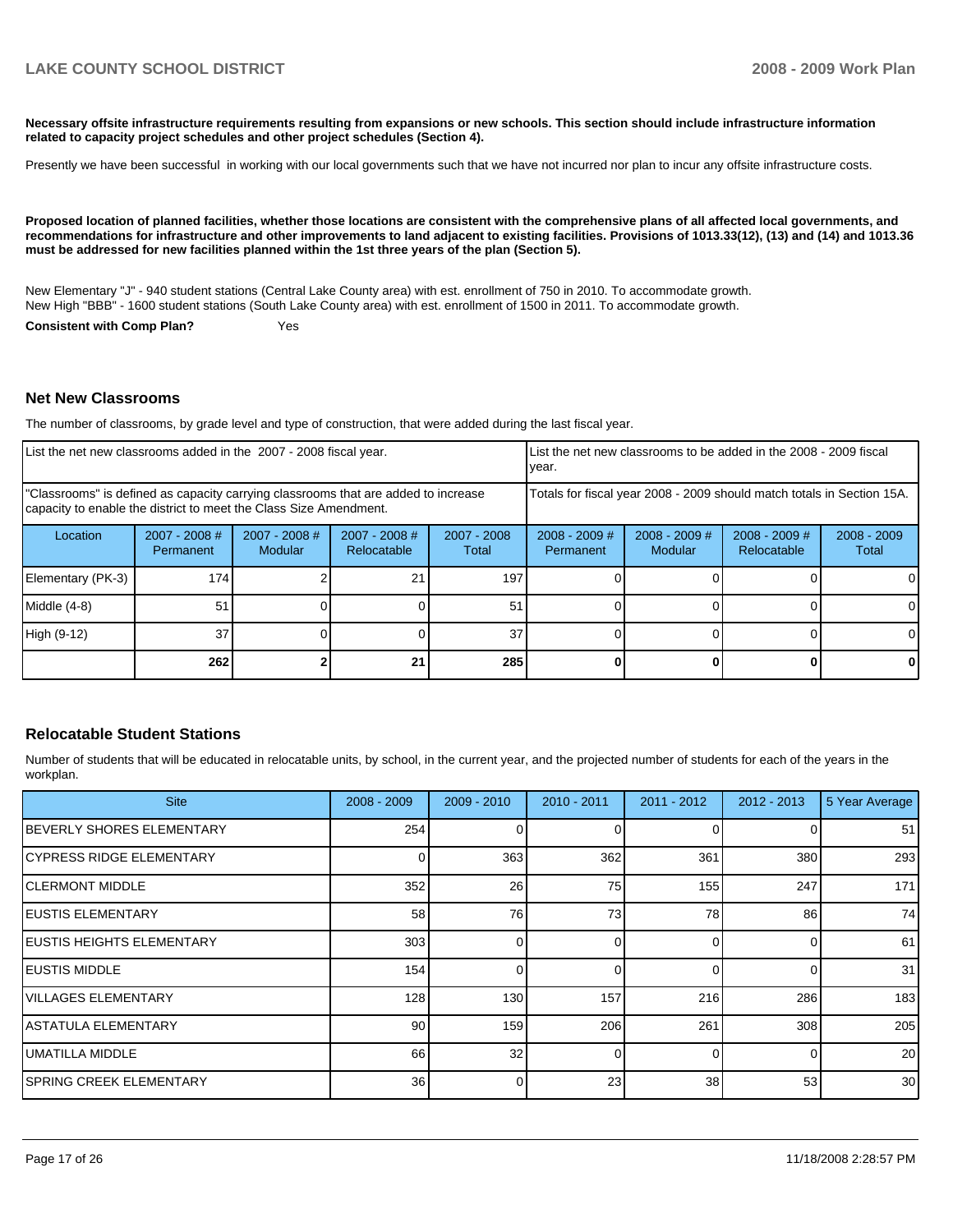| SOUTH LAKE SENIOR HIGH                 | 400   | 408 | 472         | 587      | 748            | 523            |
|----------------------------------------|-------|-----|-------------|----------|----------------|----------------|
| RIMES EARLY LEARNING & LITERACY CENTER | 170   | 65  | 81          | 89       | 91             | 99             |
| <b>TRIANGLE ELEMENTARY</b>             | 0     | 0   | $\Omega$    | 0        | 0              | $\overline{0}$ |
| LAKE VOCATIONAL CENTERS                | 199   | 199 | 199         | 199      | $\overline{0}$ | 159            |
| <b>OLD LAKE HILLS FACILITY</b>         | 20    | 0   | $\Omega$    | 0        | 0              | $\overline{4}$ |
| <b>TAVARES ELEMENTARY</b>              | 72    | 41  | 69          | 89       | 133            | 81             |
| <b>CARVER MIDDLE</b>                   | 0     | 0   | $\Omega$    | 0        | 0              | $\overline{0}$ |
| <b>GROVELAND ELEMENTARY</b>            | 244   | 163 | 241         | 328      | 413            | 278            |
| EUSTIS HIGH ANNEX (CURTRIGHT CAMPUS)   | 25    | 0   | $\Omega$    | $\Omega$ | 0              | 5              |
| <b>CLERMONT ELEMENTARY</b>             | 220   | 167 | 179         | 185      | 182            | 187            |
| <b>MOUNT DORA MIDDLE</b>               | 0     | 118 | 161         | 195      | 226            | 140            |
| MASCOTTE CHARTER ELEMENTARY SCHOOL     | 0     | 0   | $\mathbf 0$ | 0        | 18             | $\overline{4}$ |
| <b>LAKE HILLS ESE CENTER</b>           | 0     | 0   | $\Omega$    | 0        | $\Omega$       | $\overline{0}$ |
| SAWGRASS BAY ELEMENTARY                | 0     | 179 | 267         | 358      | 474            | 256            |
| <b>GRASSY LAKE ELEMENTARY</b>          | 0     | 101 | 146         | 205      | 256            | 142            |
| <b>EAST RIDGE MIDDLE SCHOOL</b>        | 0     | 0   | $\Omega$    | 0        | $\Omega$       | $\overline{0}$ |
| ROUND LAKE ELEMENTARY                  | 490   | 448 | 468         | 520      | 563            | 498            |
| UMATILLA ELEMENTARY                    | 0     | 13  | 19          | 41       | 66             | 28             |
| <b>EAST RIDGE SENIOR HIGH</b>          | 1,075 | 841 | 874         | 979      | 1,127          | 979            |
| LEESBURG ELEMENTARY                    | 180   | 222 | 240         | 281      | 366            | 258            |
| PINE RIDGE ELEMENTARY                  | 72    | 0   | $\Omega$    | 0        | 2              | 15             |
| <b>UMATILLA SENIOR HIGH</b>            | 50    | 23  | 21          | 63       | 102            | 52             |
| TREADWAY ELEMENTARY                    | 358   | 295 | 312         | 314      | 10             | 258            |
| OAK PARK MIDDLE                        | 135   | 0   | 13          | 61       | 102            | 62             |
| MINNEOLA ELEMENTARY                    | 0     | 0   | $\Omega$    | 0        | 0              | $\overline{0}$ |
| LOST LAKE ELEMENTARY                   | 159   | 180 | 222         | 280      | 326            | 233            |
| WINDY HILL MIDDLE                      | 528   | 237 | 255         | 324      | 371            | 343            |
| LEESBURG SENIOR HIGH                   | 0     | 0   | 0           | 0        | 0              | $\overline{0}$ |
| MT DORA SENIOR HIGH                    | 0     | 0   | 0           | 0        | $\overline{0}$ | $\overline{0}$ |
| <b>TAVARES SENIOR HIGH</b>             | 0     | 0   | 0           | 0        | 0              | $\mathbf 0$    |
| <b>TAVARES MIDDLE</b>                  | 62    | 0   | 0           | 0        | 4              | 13             |
| UMATILLA PRE-K CENTER                  | 18    | 0   | 0           | 0        | 0              | $\overline{4}$ |
| EUSTIS SENIOR HIGH                     | 0     | 124 | 124         | 137      | 170            | 111            |
| FRUITLAND PARK ELEMENTARY              | 126   | 20  | 28          | 40       | 38             | 50             |
| <b>CECIL E GRAY MIDDLE</b>             | 594   | 109 | 0           | 0        | $\overline{0}$ | 141            |
| SEMINOLE SPRINGS ELEMENTARY            | 288   | 346 | 370         | 389      | 411            | 361            |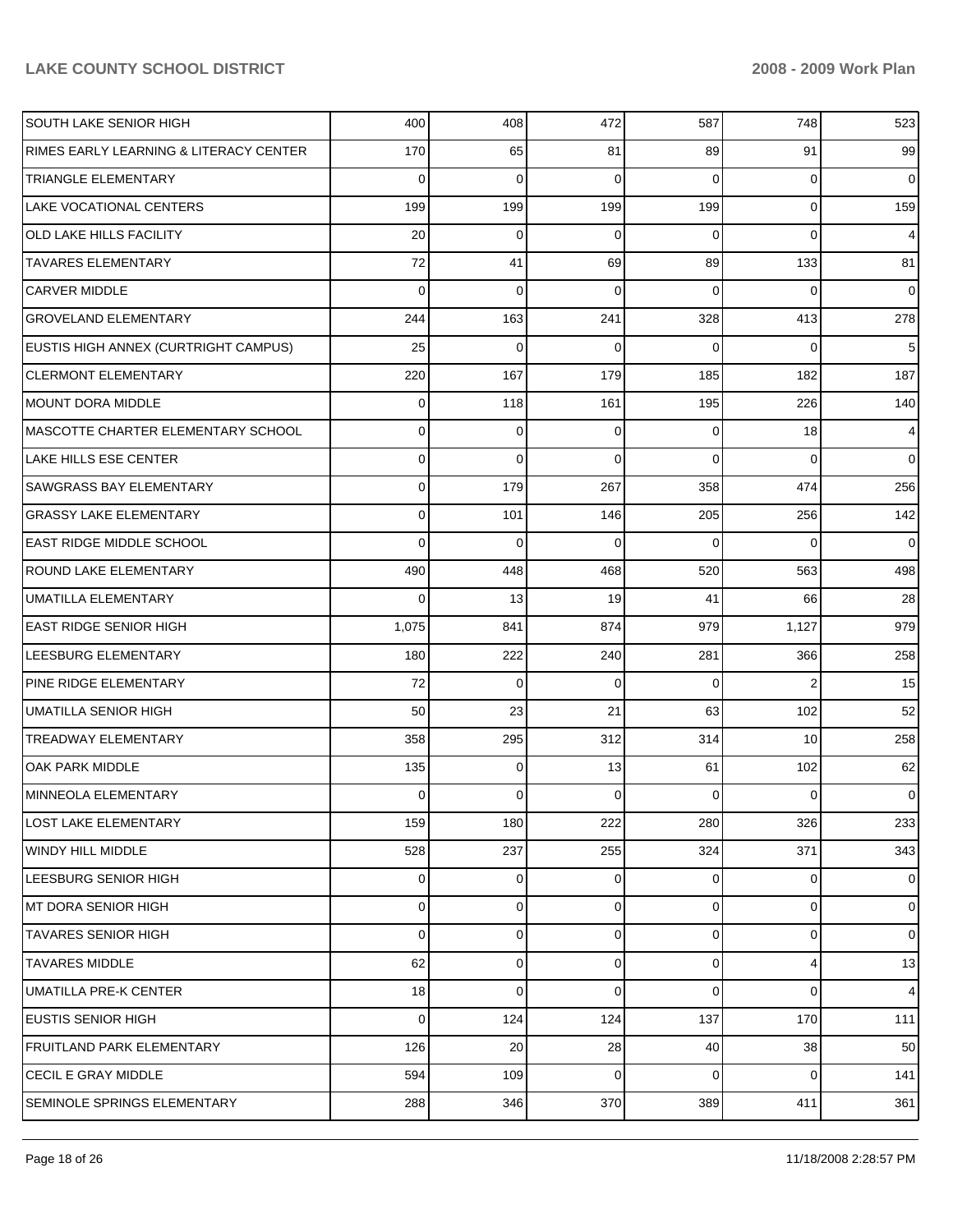| ILEE EDUCATIONAL CENTER      |     |  |  |  |  |      |
|------------------------------|-----|--|--|--|--|------|
| ALTOONA NORTH LAKE ED CENTER | 110 |  |  |  |  | 22 I |
| IHOWEY EDUCATION CENTER      |     |  |  |  |  |      |
|                              |     |  |  |  |  |      |

| Totals for LAKE COUNTY SCHOOL DISTRICT            |         |        |        |        |         |        |
|---------------------------------------------------|---------|--------|--------|--------|---------|--------|
| Total students in relocatables by year.           | 7,036   | 5.085  | 5,657  | 6,773  | 7.559   | 6.422  |
| Total number of COFTE students projected by year. | 38,803  | 39.836 | 40.815 | 42.074 | 43.643  | 41,034 |
| Percent in relocatables by year.                  | $18 \%$ | 13%    | 14 %   | 16%    | $17 \%$ | 16 %   |

# **Leased Facilities Tracking**

Exising leased facilities and plans for the acquisition of leased facilities, including the number of classrooms and student stations, as reported in the educational plant survey, that are planned in that location at the end of the five year workplan.

| Location                           | # of Leased<br>Classrooms 2008 -<br>2009 | <b>FISH Student</b><br><b>Stations</b> | Owner                    | # of Leased<br>Classrooms 2012 -<br>2013 | <b>FISH Student</b><br><b>Stations</b> |
|------------------------------------|------------------------------------------|----------------------------------------|--------------------------|------------------------------------------|----------------------------------------|
| <b>CLERMONT MIDDLE</b>             | 8                                        |                                        | 176 William Scottsman    | 4                                        | 88                                     |
| <b>LAKE VOCATIONAL CENTERS</b>     | $\overline{7}$                           |                                        | 175 William Scottsman    | $\overline{7}$                           | 175                                    |
| <b>GROVELAND ELEMENTARY</b>        | 6                                        |                                        | 132 William Scottsman    | 3                                        | 60                                     |
| <b>ROUND LAKE ELEMENTARY</b>       | 18                                       |                                        | 348 William Scottsman    | 8                                        | 176                                    |
| <b>EAST RIDGE SENIOR HIGH</b>      | 22                                       |                                        | 550 William Scottsman    | $\mathbf 0$                              | $\mathbf 0$                            |
| <b>WINDY HILL MIDDLE</b>           | 13                                       |                                        | 286 William Scottsman    | 1                                        | 22                                     |
| <b>FRUITLAND PARK ELEMENTARY</b>   | 5                                        |                                        | 90 William Scottsman     | 4                                        | 88                                     |
| <b>CECIL E GRAY MIDDLE</b>         | 27                                       |                                        | 594 William Scottsman    | 0                                        | $\Omega$                               |
| <b>ASTATULA ELEMENTARY</b>         | 0                                        |                                        | 0 William Scottsman      | 4                                        | 88                                     |
| MASCOTTE CHARTER ELEMENTARY SCHOOL | 0                                        |                                        | 0 William Scottsman      | 4                                        | 64                                     |
| LEESBURG ELEMENTARY                | 0                                        |                                        | 0 William Scottsman      | $\overline{2}$                           | 36                                     |
| <b>LOST LAKE ELEMENTARY</b>        | 1                                        |                                        | 18 William Scottsman     | 3                                        | 66                                     |
| <b>OAK PARK MIDDLE</b>             | 1                                        |                                        | 22 William Scottsman     | $\overline{2}$                           | 44                                     |
| SAWGRASS BAY ELEMENTARY            | 0                                        |                                        | 0 William Scottsman      | $\boldsymbol{2}$                         | 36                                     |
| <b>TAVARES ELEMENTARY</b>          | $\Omega$                                 |                                        | 0 William Scottsman      | $\overline{2}$                           | 44                                     |
| UMATILLA ELEMENTARY                | $\Omega$                                 | $\Omega$                               | <b>William Scottsman</b> | 4                                        | 88                                     |
| ALTOONA NORTH LAKE ED CENTER       | 5                                        | 110                                    |                          | 0                                        | $\Omega$                               |
| <b>BEVERLY SHORES ELEMENTARY</b>   | $\Omega$                                 | 0                                      |                          | $\mathbf 0$                              | $\Omega$                               |
| <b>CYPRESS RIDGE ELEMENTARY</b>    | $\Omega$                                 | 0                                      |                          | $\mathbf 0$                              | 0                                      |
| <b>EUSTIS ELEMENTARY</b>           | $\Omega$                                 | $\Omega$                               |                          | $\mathbf 0$                              | $\Omega$                               |
| <b>EUSTIS HEIGHTS ELEMENTARY</b>   | $\Omega$                                 | $\Omega$                               |                          | $\mathbf 0$                              | $\Omega$                               |
| IEUSTIS SENIOR HIGH                | $\Omega$                                 | 0                                      |                          | 0                                        | $\Omega$                               |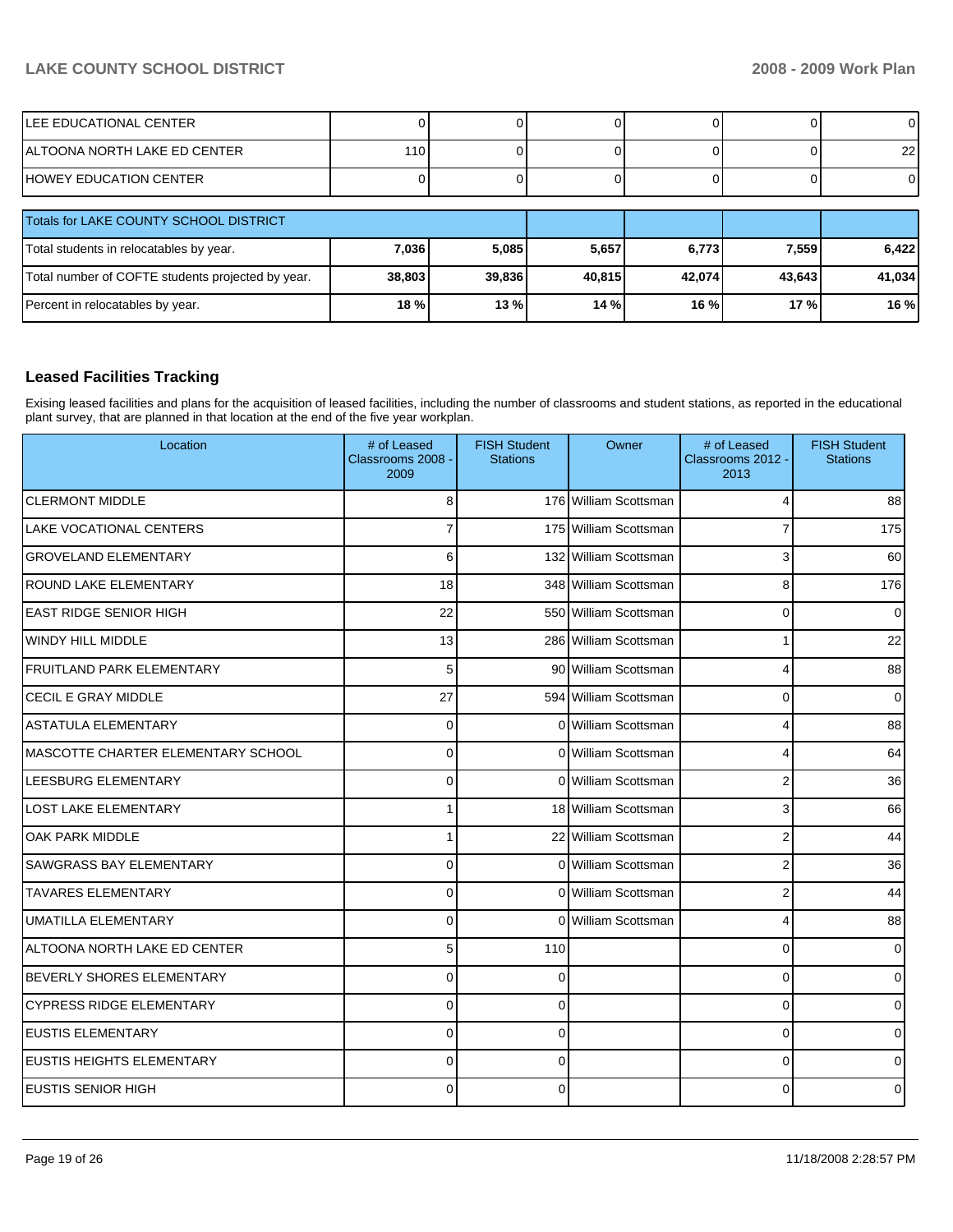| 0              | 0            | 0           | 0            |
|----------------|--------------|-------------|--------------|
| 0              | $\Omega$     | 0           | <sup>0</sup> |
| $\overline{0}$ | $\Omega$     | $\mathbf 0$ | 0            |
| $\mathbf 0$    | $\mathbf 0$  | 0           |              |
| $\mathbf 0$    | 0            | 0           | U            |
| 0              | 0            | 0           | 0            |
| $\mathbf 0$    | $\mathbf 0$  | $\mathbf 0$ |              |
| $\Omega$       | $\Omega$     | $\mathbf 0$ |              |
| $\Omega$       | 0            | $\mathbf 0$ | 0            |
| $\overline{0}$ | $\Omega$     | $\mathbf 0$ |              |
| $\Omega$       | 0            | $\mathbf 0$ |              |
| 0              | 0            | $\mathbf 0$ | 0            |
| $\mathbf 0$    | $\mathbf 0$  | $\mathbf 0$ |              |
| $\Omega$       | $\mathbf{0}$ | $\mathbf 0$ |              |
| $\mathbf 0$    | 0            | $\mathbf 0$ | 0            |
| $\mathbf 0$    | 0            | $\mathbf 0$ |              |
| $\overline{0}$ | $\Omega$     | $\mathbf 0$ |              |
| $\mathbf 0$    | $\mathbf 0$  | 0           | ∩            |
| 1              | 22           | $\mathbf 0$ |              |
| $\Omega$       | 0            | $\pmb{0}$   |              |
| $\mathbf 0$    | $\mathbf 0$  | 0           |              |
| $\Omega$       | $\Omega$     | $\mathbf 0$ |              |
| 6              | 128          | $\mathbf 0$ |              |
| $\mathbf 0$    | $\Omega$     | $\mathbf 0$ |              |
| 0              | $\mathbf 0$  | $\mathbf 0$ |              |
| $\mathbf 0$    | 0            | $\mathbf 0$ |              |
| $\Omega$       | $\Omega$     | 0           |              |
| 120            | 2,651        | 50          | 1,075        |
|                |              |             |              |

# **Failed Standard Relocatable Tracking**

Relocatable units currently reported by school, from FISH, and the number of relocatable units identified as 'Failed Standards'.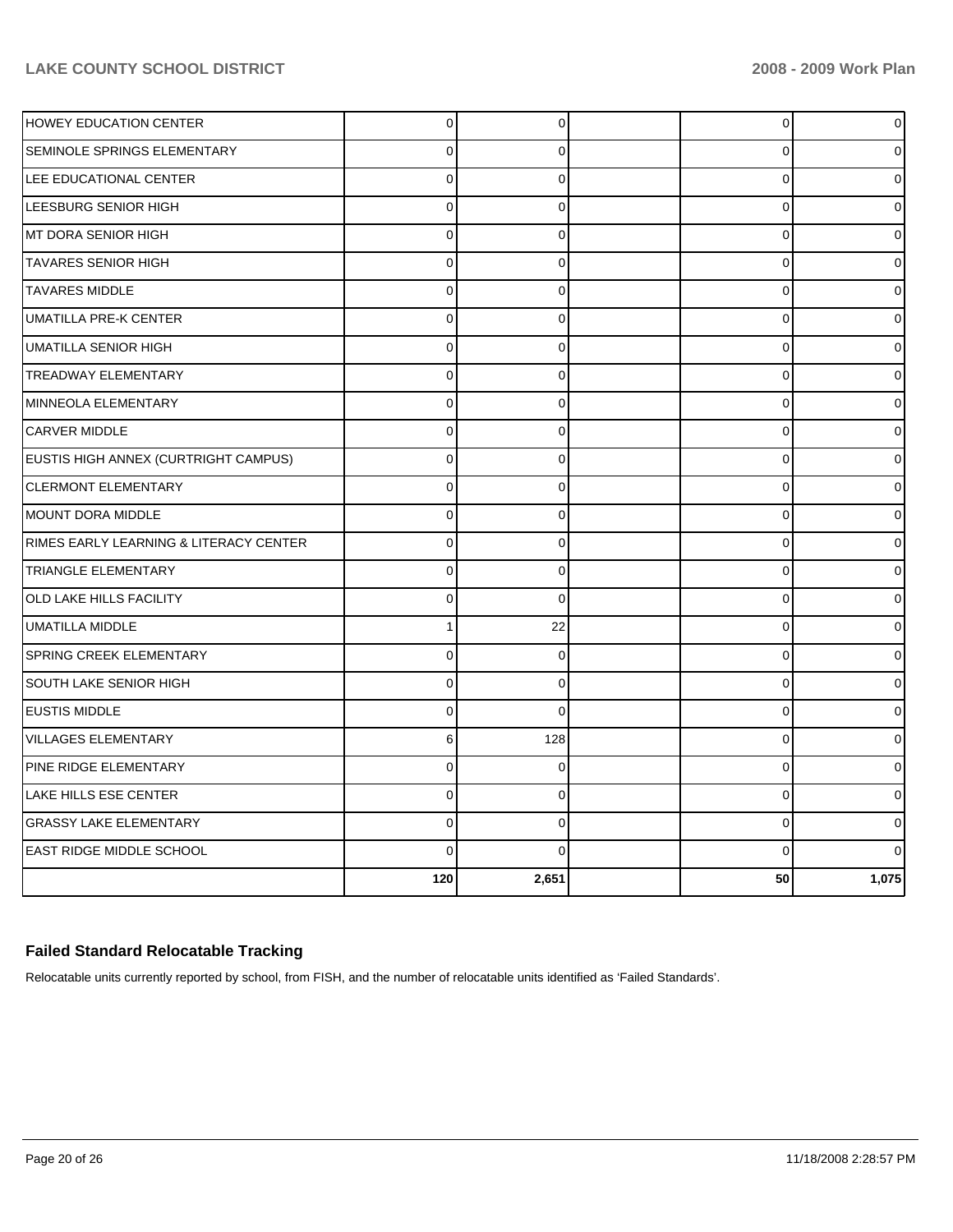Nothing reported for this section.

# **Planning**

#### **Class Size Reduction Planning**

**Plans approved by the school board that reduce the need for permanent student stations such as acceptable school capacity levels, redistricting, busing, year-round schools, charter schools, magnet schools, public-private partnerships, multitrack scheduling, grade level organization, block scheduling, or other alternatives.** 

With the opening of Elementary 'J' the School District of Lake County will be redistricting elementary age students in the eastern portions of the district to better utilize available capacity. Further, with the opening of High School 'BBB' the School District will redistrict high school age students in the south portion of the district to better utilize available capacity. Additionally, a program for high school students, Alternative Discipline at East Ridge High School, allows for students to take classes after the traditional school day and complete their high school diploma. Lastly, the School District continues to explore the use of Public/Private partnerships (Bill 772 10178) to construct A Business Community (ABC) school which offers K-3 education at a business site and will comply with class-size reduction guidelines.

#### **School Closure Planning**

**Plans for the closure of any school, including plans for disposition of the facility or usage of facility space, and anticipated revenues.** 

None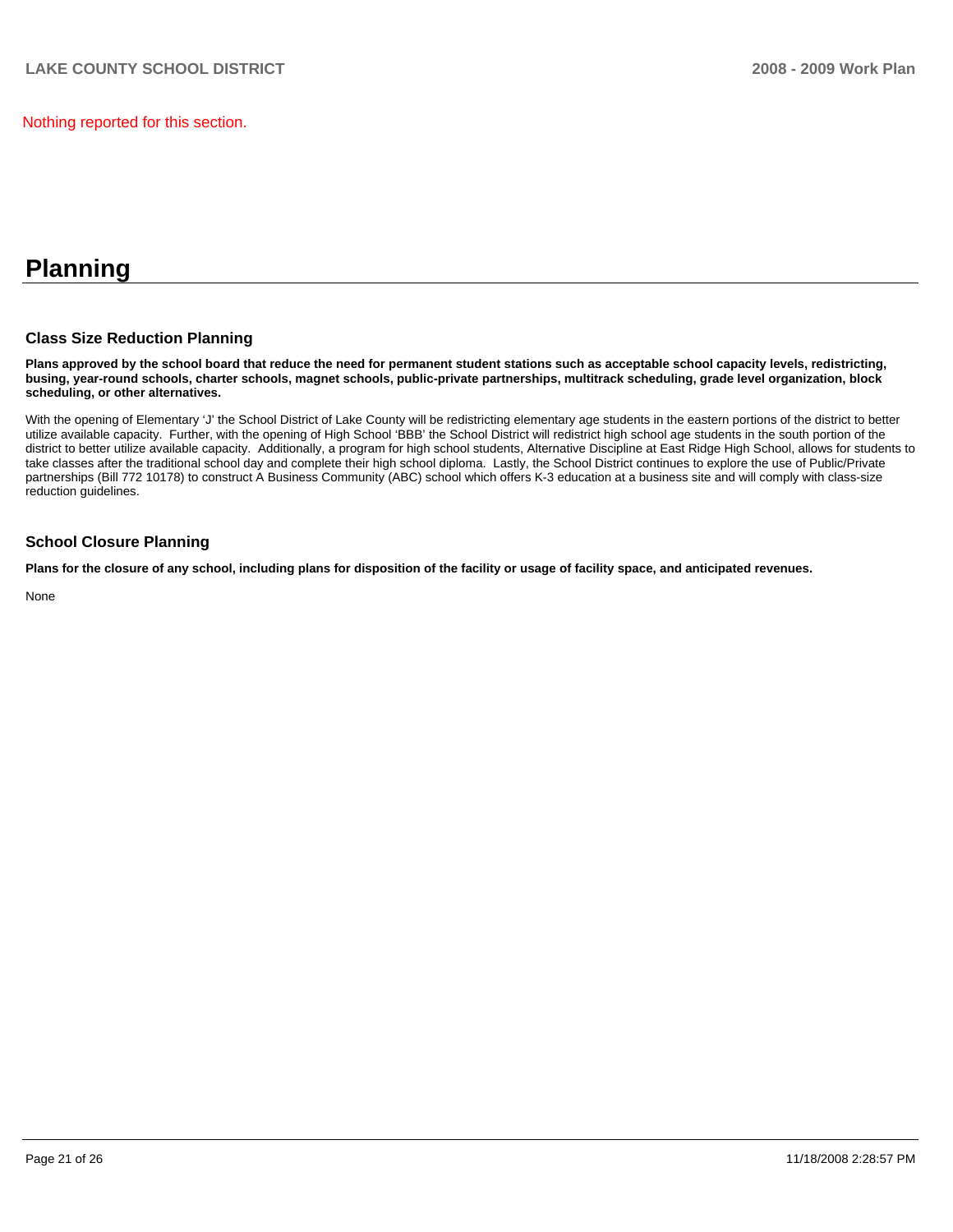# **Long Range Planning**

#### **Ten-Year Maintenance**

District projects and locations regarding the projected need for major renovation, repair, and maintenance projects within the district in years 6-10 beyond the projects plans detailed in the five years covered by the work plan.

| Project                    | 2012 - 2013 / 2017 - 2018<br><b>Projected Cost</b> |
|----------------------------|----------------------------------------------------|
| <b>HVAC</b>                | \$5,718,000                                        |
| Roofing                    | \$15,482,150                                       |
| <b>Health and Safety</b>   | \$2,651,000                                        |
| Electrical                 | \$1,495,450                                        |
| Painting/Siding            | \$1,142,500                                        |
| Electronics                | \$1,122,850                                        |
| Carpeting                  | \$3,191,550                                        |
| <b>General Maintenance</b> | \$2,427,000                                        |
| <b>Minor Renovations</b>   | \$1,275,000                                        |
| Plumbing                   | \$1,121,900                                        |
| Site Improvement           | \$4,372,600                                        |
|                            | \$40,000,000                                       |

# **Ten-Year Capacity**

Schedule of capital outlay projects projected to ensure the availability of satisfactory student stations for the projected student enrollment in K-12 programs for the future 5 years beyond the 5-year district facilities work program.

| Project                                                                                      | Location, Community, Quadrant or other<br>general location | 2012 - 2013 / 2017 - 2018<br><b>Projected Cost</b> |
|----------------------------------------------------------------------------------------------|------------------------------------------------------------|----------------------------------------------------|
| "L" Elementary - 940 Student Stations - Partially<br>unfunded in 5 Year Plan - Opens in 2015 | South Lake Area                                            | \$32,761,857                                       |
| Addition - 200 Student Stations                                                              | Grassy Lake Elementary                                     | \$4,425,620                                        |
| Addition - 200 Student Stations                                                              | <b>Mascotte Elementary</b>                                 | \$4,425,620                                        |
| IRemodel/Addition - 10 Student Stations                                                      | Round Lake Elementary                                      | \$4,500,000                                        |
| Addition - 200 Student Stations                                                              | Sawgrass Bay Elementary                                    | \$4,425,620                                        |
| "M" Elementary - 940 Student Stations                                                        | Mascotte Area                                              | \$34,761,857                                       |
| Renovation/Remodel - zero Student Stations                                                   | Seminole Springs Elementary                                | \$10,426,771                                       |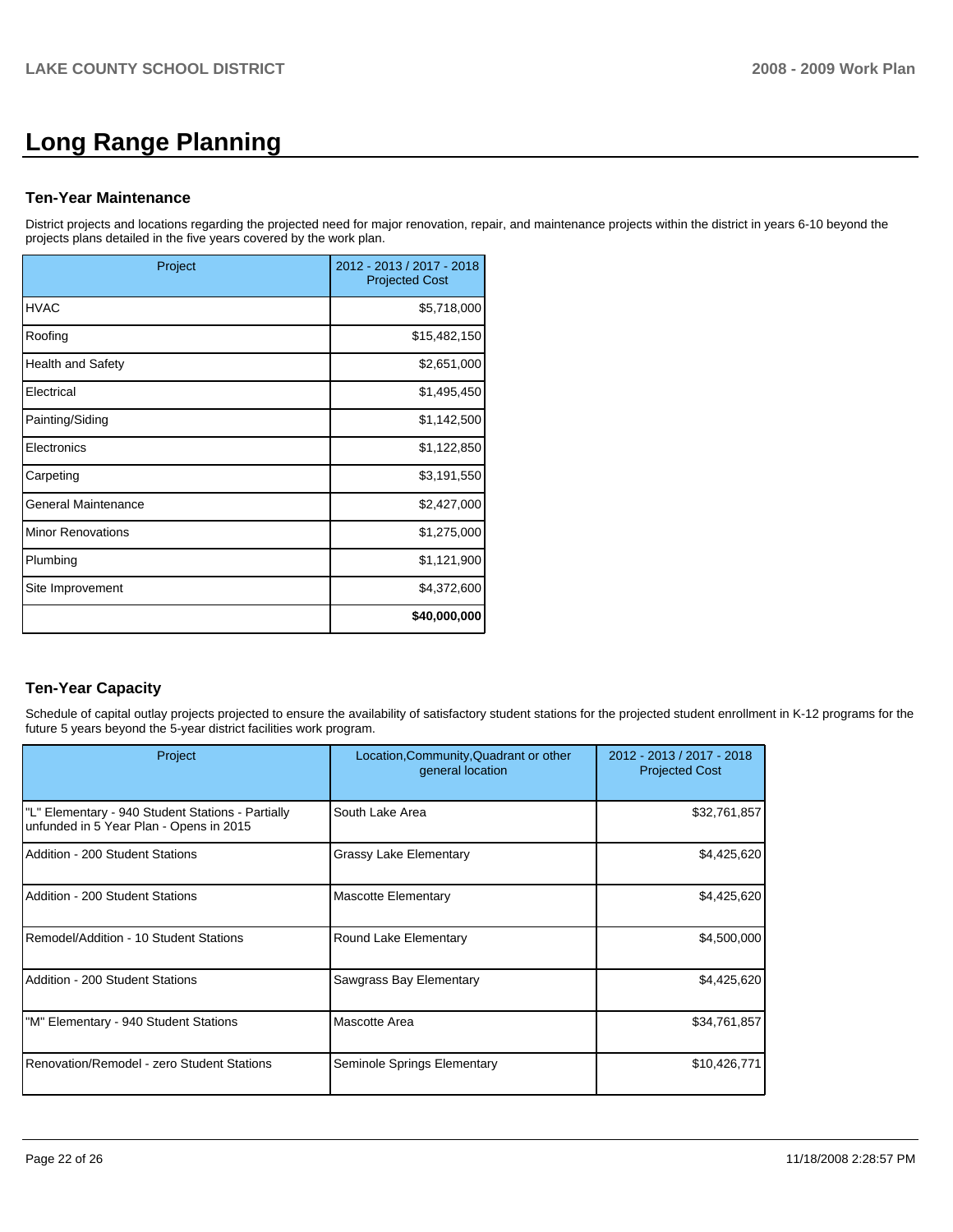| Remodel/Renovations - zero Student Stations                                | <b>Spring Creek Elementary</b>                    | \$4,500,000   |
|----------------------------------------------------------------------------|---------------------------------------------------|---------------|
| "N" Elementary - 940 Student Stations - Partially<br>unfunded              | South Leesburg Area                               | \$32,761,857  |
| "P" Elementary - 600 Student Stations - Partially<br>unfunded              | Tavares Area                                      | \$26,318,498  |
| "EE" Middle - 1415 Student Stations                                        | South Lake County                                 | \$55,866,982  |
| Renovation/Addition                                                        | Clermont Middle                                   | \$29,220,038  |
| "BBB" High - 600 student stations - Partially Unfunded                     | Minneola Area                                     | \$9,368,265   |
| Renovation/Addition - 447 Student Stations                                 | Oak Park Middle                                   | \$13,500,000  |
| "O" Elementary - 600 Student Stations - Partially<br>Unfunded              | Lady Lake Area                                    | \$32,761,857  |
| "Q" Elementary - 940 Student Stations - Partially<br>Unfunded              | Groveland Area                                    | \$32,761,857  |
| Additions/9th Grade Center - 419 Student Stations -<br>Partially Unfunded  | Umatilla High                                     | \$6,883,733   |
| Renovations/Additions - zero student stations                              | Lake Vocational Center - Eustis                   | \$2,359,790   |
| Renovations/Additions - zero student stations                              | Lake Vocational Center - Public Safety<br>Complex | \$2,357,290   |
| Renovations/Additions - 406 student stations                               | Windy Hill Middle                                 | \$7,600,000   |
| Renovations/Additions - Open 2013 - 134 Student<br>Stations - Fully Funded | <b>Clermont Elementary</b>                        | \$1           |
| Renovations/Additions - Open 2013 - 174 student<br>stations - Fully Funded | Eustis Heights Elementary                         | \$1           |
| Addition - Open 2013 - 490 student stations - Fully<br>Funded              | Mount Dora Middle                                 | \$1           |
| Renovations/Addition - Open 2013 - 220 student<br>stations - Fully Funded  | Umatilla Middle                                   | \$1           |
|                                                                            |                                                   | \$351,987,516 |

# **Ten-Year Planned Utilization**

Schedule of planned capital outlay projects identifying the standard grade groupings, capacities, and planned utilization rates of future educational facilities of the district for both permanent and relocatable facilities.

| <b>Grade Level Projections</b>  | <b>FISH</b><br><b>Student</b><br><b>Stations</b> | Actual 2007 - I<br><b>2008 FISH</b><br>Capacity | Actual<br>$2007 -$<br>2008<br><b>COFTE</b> | <b>Utilization</b> | Actual 2007 - 2008   Actual 2008 - 2009 / 2017 - 2018 new Projected 2017 - Projected 2017 -<br>Student Capacity to be added/removed | 2018 COFTE | 2018 Utilization |
|---------------------------------|--------------------------------------------------|-------------------------------------------------|--------------------------------------------|--------------------|-------------------------------------------------------------------------------------------------------------------------------------|------------|------------------|
| Elementary - District<br>Totals | 23.259                                           | 23.259                                          | 18.281.53                                  | 78.60 %            | 6.738                                                                                                                               | 27.242     | 90.82 %          |
| l Middle - District Totals      | 11.547                                           | 10.393                                          | 8.952.23                                   | 86.13 %            | 4.940                                                                                                                               | 11,336     | 73.93 %          |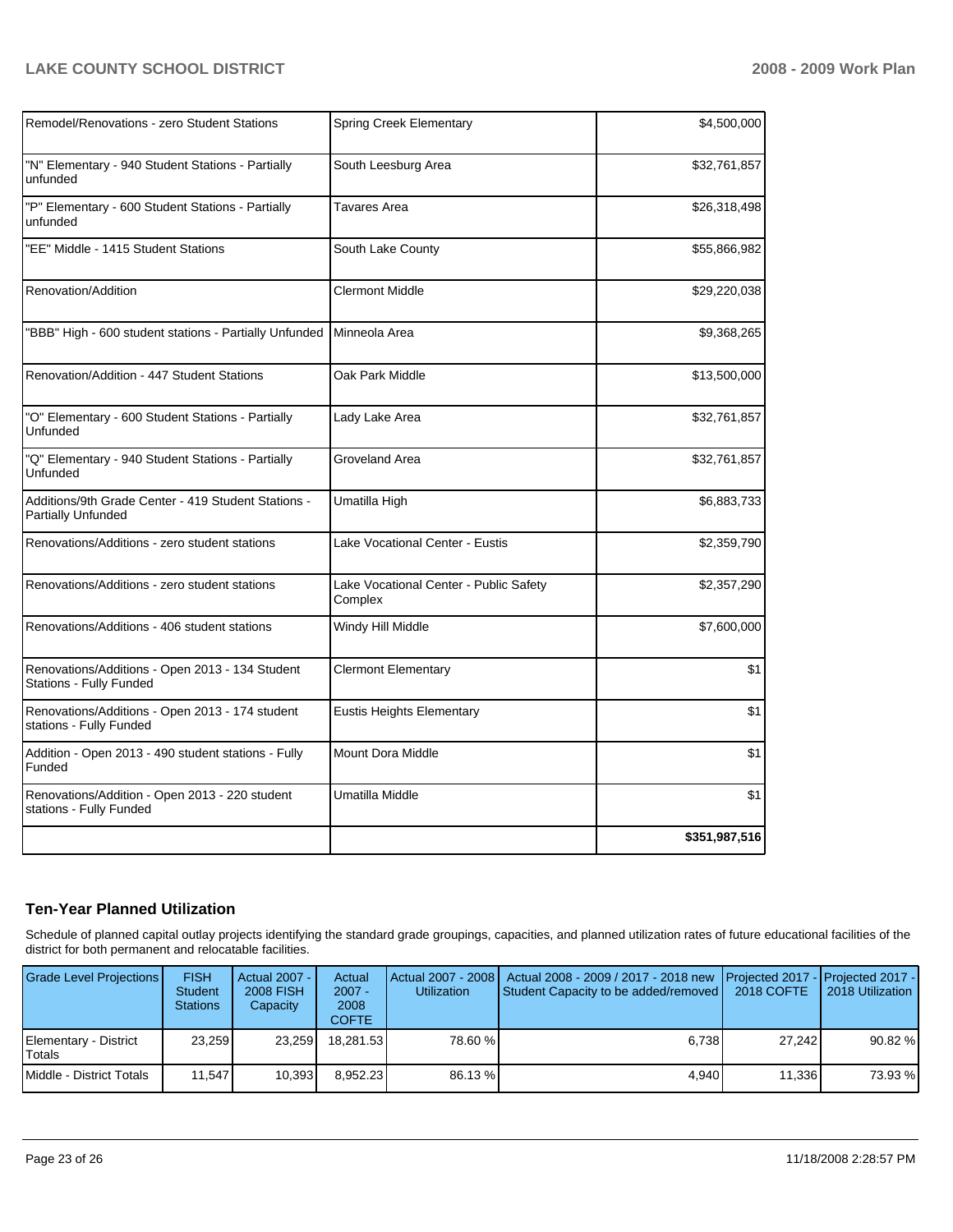| High - District Totals | 13,052 | 12,126 | 10,465.39 | 86.30 % | 3,273  | 12.040 | 78.19 %  |
|------------------------|--------|--------|-----------|---------|--------|--------|----------|
| Other - ESE, etc       | 4,469  | .278   | 184.20    | 14.40 % | 537    | 2,109  | 116.20 % |
|                        | 52,327 | 47,056 | 37.883.35 | 80.51 % | 15,488 | 52,727 | 84.30 %  |

#### **Ten-Year Infrastructure Planning**

**Proposed Location of Planned New, Remodeled, or New Additions to Facilities in 06 thru 10 out years (Section 28).** 

New Elementary "L" - 940 student stations (Lost Lake Relief) in 2015. To accomodate growth. Addition - +200 student stations Grassy Lakes Elementary in 2015. To accomodate growth. Addition - +200 student stations Mascotte Elementary in 2015. To accomodate growth. Remodel/Addition - +10 student stations Round Lake Elementary in 2016. To accomodate growth. Addition - 200 student stations Sawgrass Bay Elementary in 2015. To accomodate growth. New Elementary "M" - 940 student stations (Mascotte area) in 2015. To accomodate growth. Renovation/Remodel - zero student stations - Seminole Springs Elementary in 2016�� Remodel/Addition - zero student stations - Spring Creek Elementary in 2016. New Elementary "N" - 940 student stations (South Leesburg area) in 2014. To accomodate growth. New Elementary "P" - 600 student stations (Tavares area) in 2014. To accomodate growth. Addition - +447 student stations - Oak Park Middle in 2015. To accomodate growth. New Middle "EE" - 1415 student stations (South Lake County area) in 2015. To accomodate growth. Renovations/Addition - Clermont Middle - +432 student stations in 2015. To accomodate growth. Addition - "BBB" High - 600 student stations in 2016. To accommodate growth. New Elementary "O" - 600 student stations in 2014 (Lady Lake Area). To accommodate growth. New Elementary "Q" - 940 student stations in 2014 (Groveland area). To accommodate growth. Addition/9th Grade Center - Umatilla High - 419 student stations in 2014. To accommodate growth. Renovations - Lake Vocational Center (Eustis campus) - zero student stations. Renovations - Lake Vocational Center (Public Safety complex) - zero student stations. Renovations/Additions - Windy Hill Middle School - 406 student stations in 2015. To accommodate growth.�� Renovations/Additions - Clermont Elementary - 134 student stations in 2013. To accommodate growth.�� Renovations/Additions - Eustis Heights Elementary - 174 student stations in 2013. To accommodate growth. Addition - Mount Dora Middle - 490 student stations in 2013. To accommodate growth. Renovations/Addition - Umatilla Middle - 220 student stations in 2013. To accommodate growth.

Plans for closure of any school, including plans for disposition of the facility or usage of facility space, and anticipated revenues in the 06 thru 10 out **years (Section 29).** 

None

#### **Twenty-Year Maintenance**

District projects and locations regarding the projected need for major renovation, repair, and maintenance projects within the district in years 11-20 beyond the projects plans detailed in the five years covered by the work plan.

| Project         | 2017 - 2018 / 2027 - 2028 Projected Cost |
|-----------------|------------------------------------------|
| <b>HVAC</b>     | \$11,436,000                             |
| Roofing         | \$30,964,300                             |
| Health & Safety | \$5,302,000                              |
| Electrical      | \$2,990,900                              |
| Painting/Siding | \$2,285,000                              |
| Electronics     | \$2,245,700                              |
| Carpeting       | \$6,383,100                              |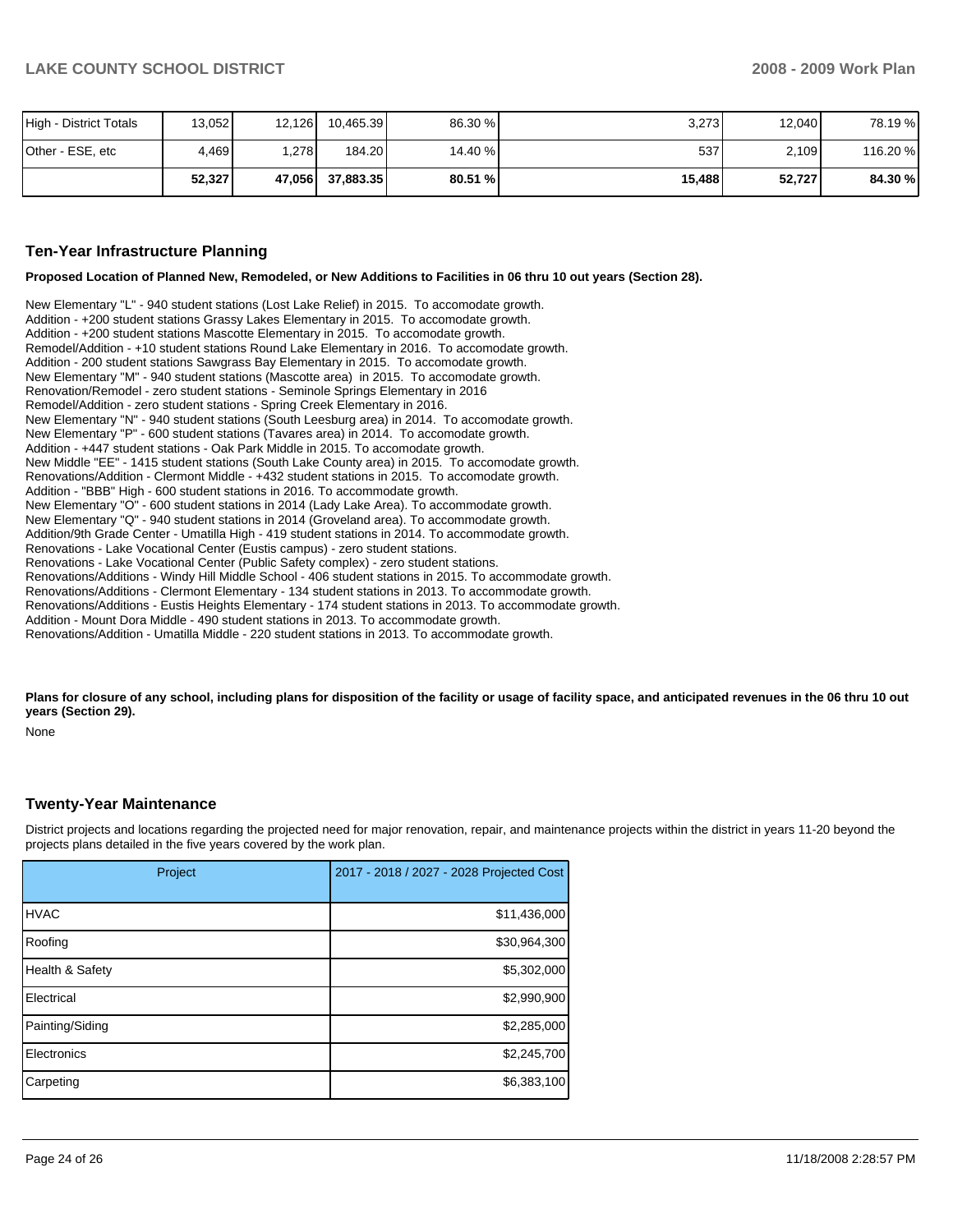| <b>General Maintenance</b> | \$4,854,000  |
|----------------------------|--------------|
| <b>IMinor Renovations</b>  | \$2,550,000  |
| Plumbing                   | \$2,243,800  |
| Site Improvement           | \$8,745,200  |
|                            | \$80,000,000 |

# **Twenty-Year Capacity**

Schedule of capital outlay projects projected to ensure the availability of satisfactory student stations for the projected student enrollment in K-12 programs for the future 11-20 years beyond the 5-year district facilities work program.

| Project                                 | Location, Community, Quadrant or other<br>general location | 2017 - 2018 / 2027 - 2028<br><b>Projected Cost</b> |
|-----------------------------------------|------------------------------------------------------------|----------------------------------------------------|
| "S" Elementary - 940 Student Stations   | South Lake County                                          | \$37,931,198                                       |
| "T" Elementary - 940 Student Stations   | <b>Central Lake County</b>                                 | \$38,620,724                                       |
| "U" Elementary - 940 Student Stations   | South Lake County                                          | \$40,024,122                                       |
| "V" Elementary - 940 Student Stations   | Northeast Lake County                                      | \$40,725,821                                       |
| "W" Elementary - 940 Student Stations   | South Lake County                                          | \$41,129,219                                       |
| "CC" Middle - 1415 Student Stations     | Central Lake County                                        | \$60,407,697                                       |
| "DD" Middle -1415 Student Stations      | Northwest Lake County                                      | \$66,091,939                                       |
| <b>Additions - 880 Student Stations</b> | Various Elementary Schools                                 | \$37,830,222                                       |
| "BBB" High - 2070 Student Stations      | <b>Central Lake County</b>                                 | \$112,987,439                                      |
| "CCC" High - 2070 Student Stations      | South Lake County                                          | \$115,117,434                                      |
| "DDD" High - 2070 Student Stations      | North-Central Lake County                                  | \$121,619,851                                      |
| "R" Elementary - 940 Student Stations   | <b>Central Lake County</b>                                 | \$36,633,167                                       |
| "FF" Middle - 1415 Student Stations     | North Lake County                                          | \$58,299,293                                       |
| Additions - 536 Student Stations        | Various Middle Schools                                     | \$12,175,130                                       |
| Additions - 1429 Student Stations       | Various High Schools                                       | \$63,527,607                                       |
|                                         |                                                            | \$883,120,863                                      |